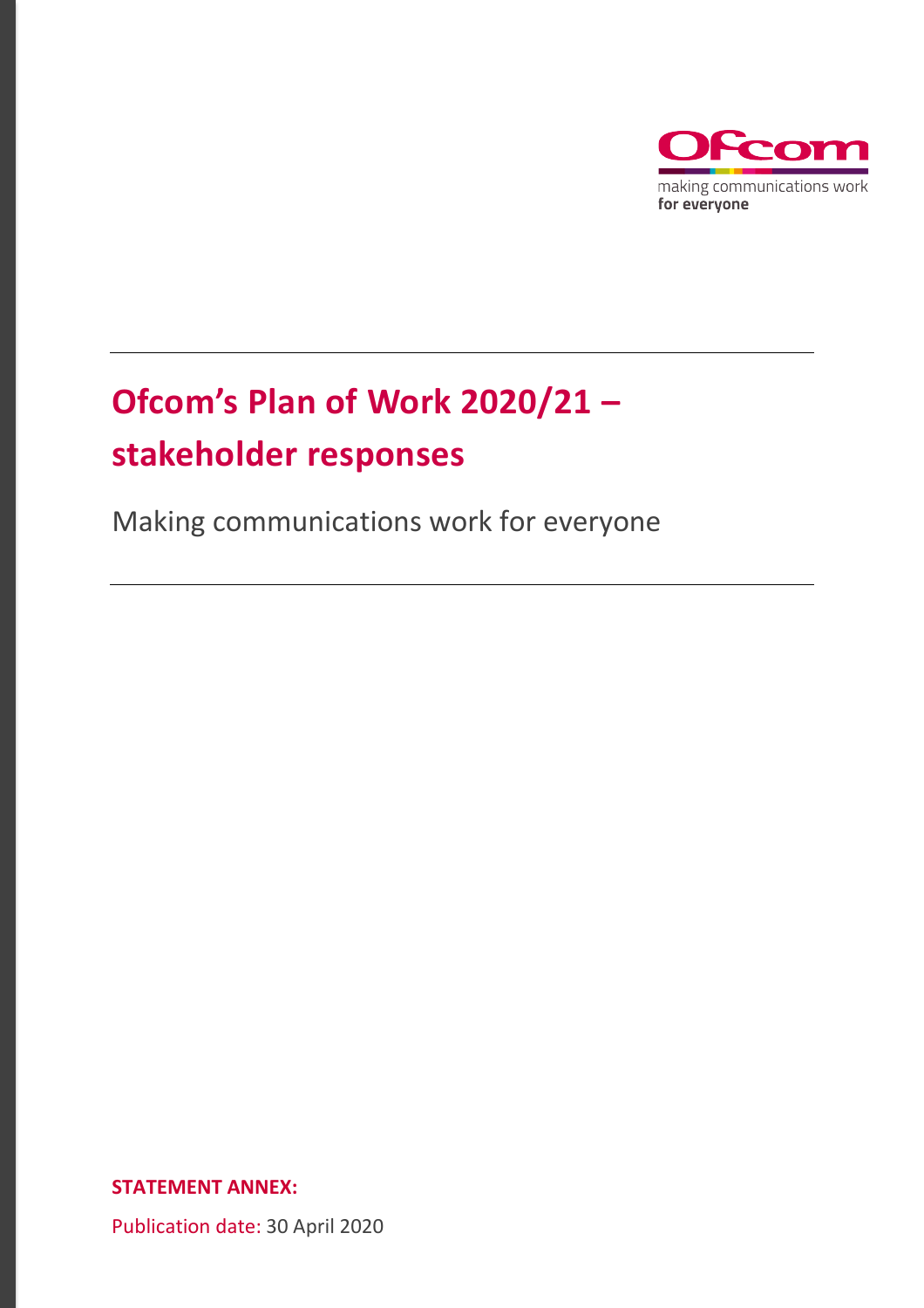# Responses to the consultation

## **Consultation events and responses**

- A1.1 We published our Proposed Plan of Work on January 7 2020 for consultation.
- A1.2 In January 2020 we hosted events in Belfast, Cardiff, Edinburgh and London. This gave us the opportunity to engage with a wide range of stakeholders and hear diverse views on Ofcom's priorities.
- A1.3 We received 6,467 responses to our Proposed Plan of Work. Of this, 6,420 related to a campaign facilitated by 38 Degrees. The remainder were from communications and media firms, trade bodies, consumer interest organisations and individuals.
- A1.4 We have considered all submissions in finalising our Plan of Work and have published all non-confidential submissions in full on our website[1,](#page-1-0) with the exception of the 38 Degrees responses from members of the public. We have provided a summary of the 38 Degrees campaign in the section, 'Supporting UK Broadcasting'. Below we provide a summary of the submissions received, as well as our responses to key points, grouped by priority area.

# **Better broadband and mobile for everyone – investment and innovation matter more than ever**

### **Encouraging investment in fibre networks**

- A1.5 **Which?** and **TalkTalk** highlighted that people's understanding of new networks is vital.
- A1.6 **BT** stated that a regulatory regime that provides long-term certainty and stability, and sufficiently recognises the significant risks involved in scale investment (including in harderto-reach locations), is a vital enabler to delivering full-fibre. **CWU** said that Ofcom should give operators the pricing flexibility and regulatory stability they need to justify long term network investment, especially in harder to reach areas.
- A1.7 **Federation of Communication Services** stated that smaller communications provider must not be disadvantaged regarding fibre products. It sought clarity on implications from PSTN switch off. It also commented on the proposed new definitions in the European Electronic Communications Code (EECC), alongside stating concerns around implementation.

### **Our response**

A1.8 We welcome Which?'s and TalkTalk's comments and would highlight our extensive work in aiding people's understanding of communications technology. People and businesses need the right information to understand the different broadband services that may be available to them, including gigabit capable / ultrafast services, and make a choice about which is

<span id="page-1-0"></span><sup>1</sup> <https://www.ofcom.org.uk/consultations-and-statements/category-2/plan-of-work-2020-21>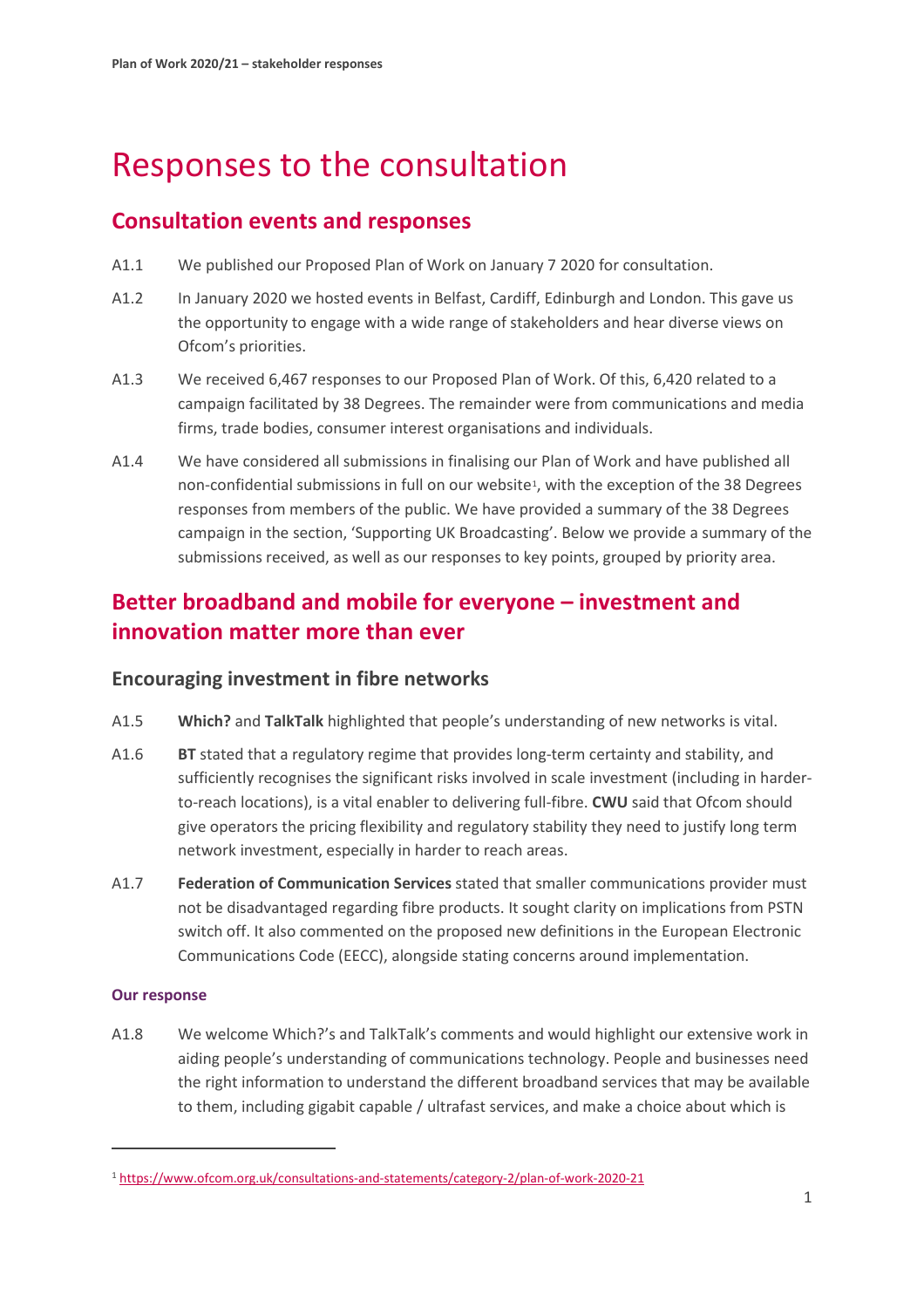best for them. We will consider whether further information or other measures are needed to help people understand the options available to them and whether they should take them up.

- A1.9 In response to BT, we published our Wholesale Fixed Telecoms Market Review consultation on 8 January 2020 setting out our proposals for regulation for the period from 2021-2026. This will provide long-term certainty for fibre investors and access seekers alike. We welcome stakeholders views on our proposals together with any supporting evidence by the closing date of 1 April 2020. Our current intention is to publish a Statement containing our final decisions in Q4 2020/21.
- A1.10 In response to the Federation of Communications Services, in December 2020, we proposed a package of measures to implement the European Electronic Communications Code (EECC) and provide greater protection to consumers. The consultation closed on 3 March. We have noted the comments on EECC implementation made in response to the draft Plan of Work. We will take these, and all responses to the EECC consultation itself, into account when finalising our position. We intend to publish our decision by the end of Q2 2020/21.
- A1.11 The EECC requires that no direct charges are applied to consumers for number porting and that the pricing among providers related to the provision of number portability is costoriented. This is reflected in our proposed new rules.

### **Delivering universality of broadband services**

- A1.12 **The Consumer Council** encouraged Ofcom to ensure Northern Ireland consumers are aware of the Universal Service Obligation (USO). **Citizens Advice Scotland** also asked about customer communication, and offered to support consumers in Scotland.
- A1.13 **Citizens Advice Scotland** commented on customer implications from PSTN switch off. It asked about customer satisfaction measurements for the Highlands and Islands of Scotland. **TalkTalk** commented on customer bills on legacy copper products. The **Welsh Government** commented on bills for users in rural areas. It sought Ofcom's commitment to actively support the Welsh Government's Open Market Reviews.
- A1.14 **Kai Hendry** stated that Ofcom should popularise upload speeds.
- A1.15 **Which?** asked for detail on the Shared Rural Network (SRN). **BT** asked for clarity on "Enabling additional spectrum for mobile including 5G services", and the Spectrum Management Strategy.
- A1.16 The **Communications Workers Union (CWU), UK Competitive Telecommunications Association (UKCTA), BT,** the **Welsh Government, IPSA** and **TalkTalk** commented on balancing regulation to ensure appropriate outcomes.
- A1.17 **BT** stated that the financial burden of building the infrastructure necessary for the broadband Universal Service Obligation (USO) cannot be for BT alone.
- A1.18 **BT** encouraged Ofcom, industry and government to keep in mind that a mix of technologies, some known and others currently unknown, will contribute towards fast and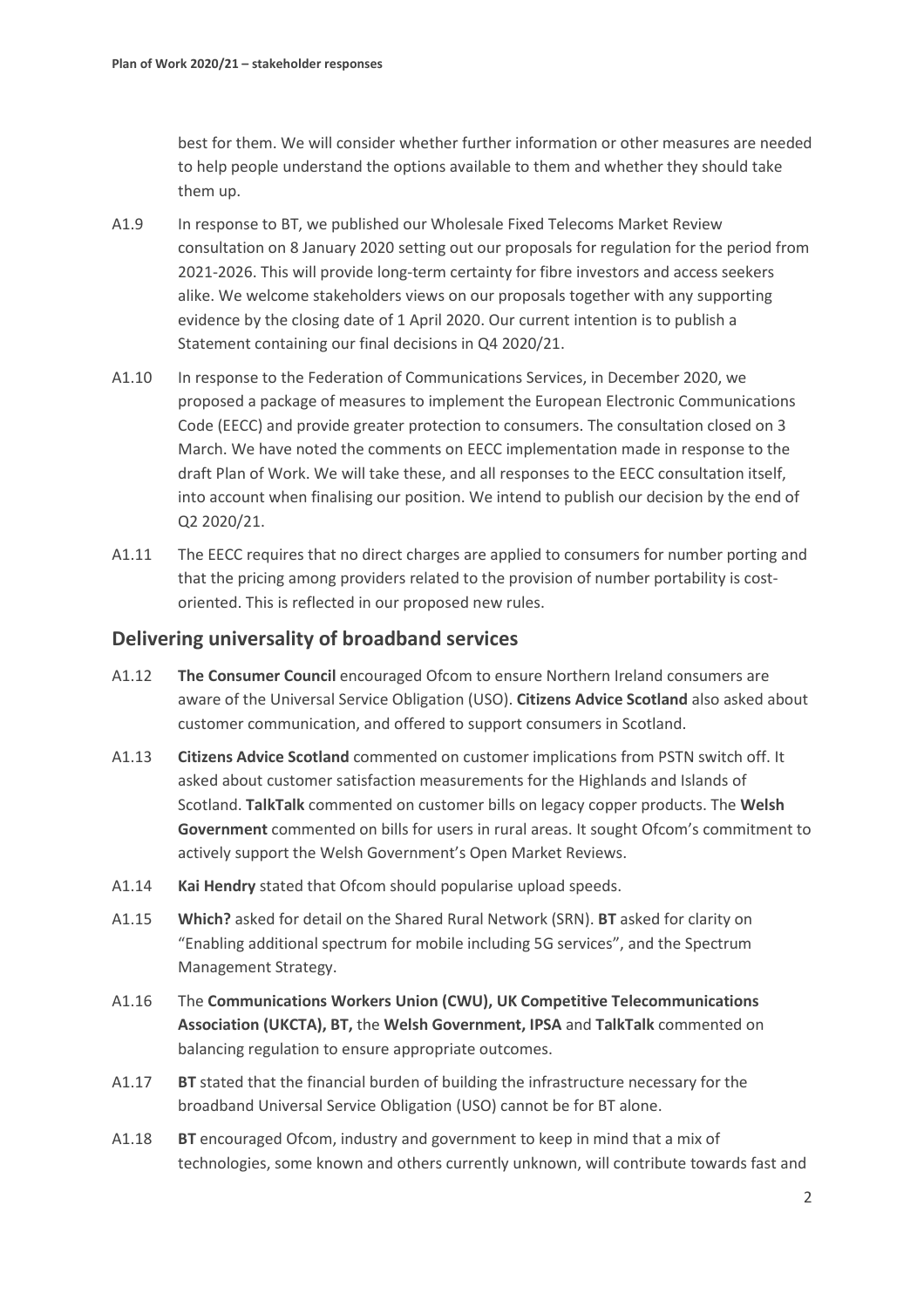reliable broadband and mobile services. **Intelsat** called on the UK government to include satellite technology in its national broadband plans, and noted the importance of inflight connectivity. Intelsat expressed disappointment that Ofcom's planned measures in relation to broadband do not include satellite technology.

A1.19 **UK Competitive Telecommunications Association (UKCTA)** desired continued reporting availability of superfast broadband for all premises.

- A1.20 In relation to the broadband universal service obligation (USO), we note that the Universal Service Providers responsible for delivering the USO, BT and KCOM, are required to take reasonable steps to ensure they raise awareness of the USO. BT will be writing to consumers that cannot get decent broadband, across the UK, making them aware of the USO and how they can request a connection. Ofcom also has an important role in raising awareness of the USO. We engaged with consumer bodies, across the UK, ahead of the USO going live to ensure that they had the factual information necessary to be informed and prepared. The USO launched on 20th March.
- A1.21 In response to Communications Consumer Panel (CCP), the technical specification in the Order is set by the UK Government and aims to ensure that people can use the digital communications they need today, but it may have to increase over time to meet rising customer expectations and demands. The Digital Economy Act 2017 includes an automatic review of the USO to ensure it remains relevant and must be reviewed when at least 75% of premises in the UK subscribe to a broadband service that provides a download speed of at least 30 Mbit/s.
- A1.22 Ofcom will continue our work to promote choice for consumers and to help providers deliver better broadband and mobile services for all. With the migration to IP telephony, Ofcom rules will continue to ensure that universal service providers have to meet all reasonable requests for voice telephone services and also that all providers take additional measures to protect consumers who are dependent on their landline so that they can access emergency services in a power cut.
- A1.23 The Customer Satisfaction Tracker (CST) is Ofcom's key data source on levels of overall satisfaction across the communications markets (see the 2019 data tables. This covers residential consumers only; however we do conduct regular research among SMEs.<sup>[2](#page-3-0)</sup> This survey is nationally representative and allows for reporting by nation, however the base sizes achieved are insufficient to report on Scotland by urbanity. We work closely with colleagues in our Scotland office (along with colleagues in our Wales and Northern Ireland offices) to understand the issues faced by people across the breadth of the country.

<span id="page-3-0"></span><sup>2</sup> The most recent research we conducted specifically included SMEs in rural Scotland and can be found here: https://www.ofcom.org.uk/ data/assets/pdf file/0010/113113/sme-communications-needs.pdf.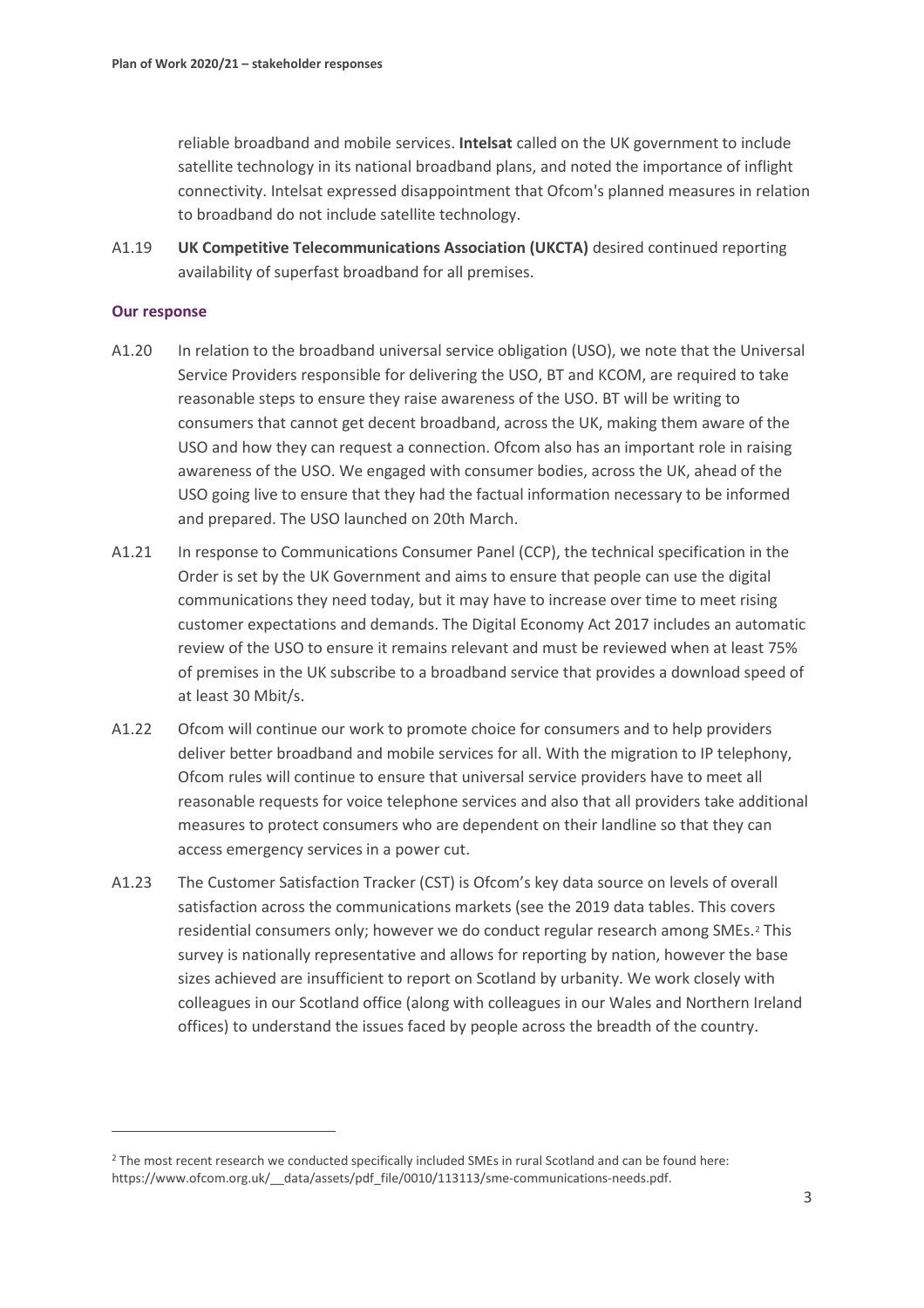- A1.24 In response to Kai Hendry, we note that Ofcom publishes information regarding residential fixed broadband performance in its Home Broadband Performance reports and plans to continue to do so.
- A1.25 In response to Which? the Shared Rural Network programme represents a significant investment by the UK Government and industry in improving the mobile experience in rural areas. These proposals, which were agreed on 9 March 2020, were made in response to previous plans put forward by Ofcom to include coverage obligations in the 700 MHz and 3.6 GHz auction. These new commitments have been made binding as obligations in the operator's spectrum licences and Ofcom will be responsible for assessing compliance against. As part of this, Ofcom will report on the progress that operators make towards these targets, and will retain the power to hold operators to account if they do not deliver (with fines up to 10% of annual turnover possible for breaches of licence conditions). Improving mobile coverage remains a top priority for Ofcom, and we will continue to consider what further action we should take – including making more and better information available to consumers on the options open to them.
- A1.26 As the mobile operators' commitments to deliver the Shared Rural Network have been entered into spectrum licences as coverage obligations, we have concluded that it is no longer necessary to include coverage obligations in the 700 MHz and 3.6 GHz auction. We would expect that mobile operators will develop plans to communicate the impact of their commitments at a more local level over time.
- A1.27 In response to CWU, BT and UKCTA, we published our Wholesale Fixed Telecoms Market Review consultation on 8 January 2020 setting out our proposals for regulation for the period 2021-2026. Our aim is to create the best possible conditions for companies to invest in ultrafast broadband so consumers in all parts of the UK can enjoy the benefits it provides, while protecting consumers as the UK transitions to new, faster fibre networks. This will provide long-term certainty for fibre investors and access seekers alike.
- A1.28 To ensure that people in the hardest to reach areas have access to fibre broadband, the UK Government has committed to a £5bn public funding programme. This will ensure that public funding is targeted at areas where the deployment of gigabit-capable networks is unlikely to be commercially viable. In addition, people and businesses need the right information to understand the different broadband services that may be available to them, including gigabit capable / ultrafast services, to make a choice which is best for them. We will consider whether further information or other measures are needed to help people understand the options available to them.
- A1.29 Our consultation includes business connectivity, and will respond to stakeholder concerns through that process. We recognise the importance of business services and we will continue to engage with stakeholders on a bilateral basis and through industry groups. We will publish our decision statement before the new regulation will take effect in April 2021.
- A1.30 We have noted BT's points regarding the financial implications of building the infrastructure necessary for the broadband Universal Service Obligation. We will respond to specific points in the context of our forthcoming Statement on compensating providers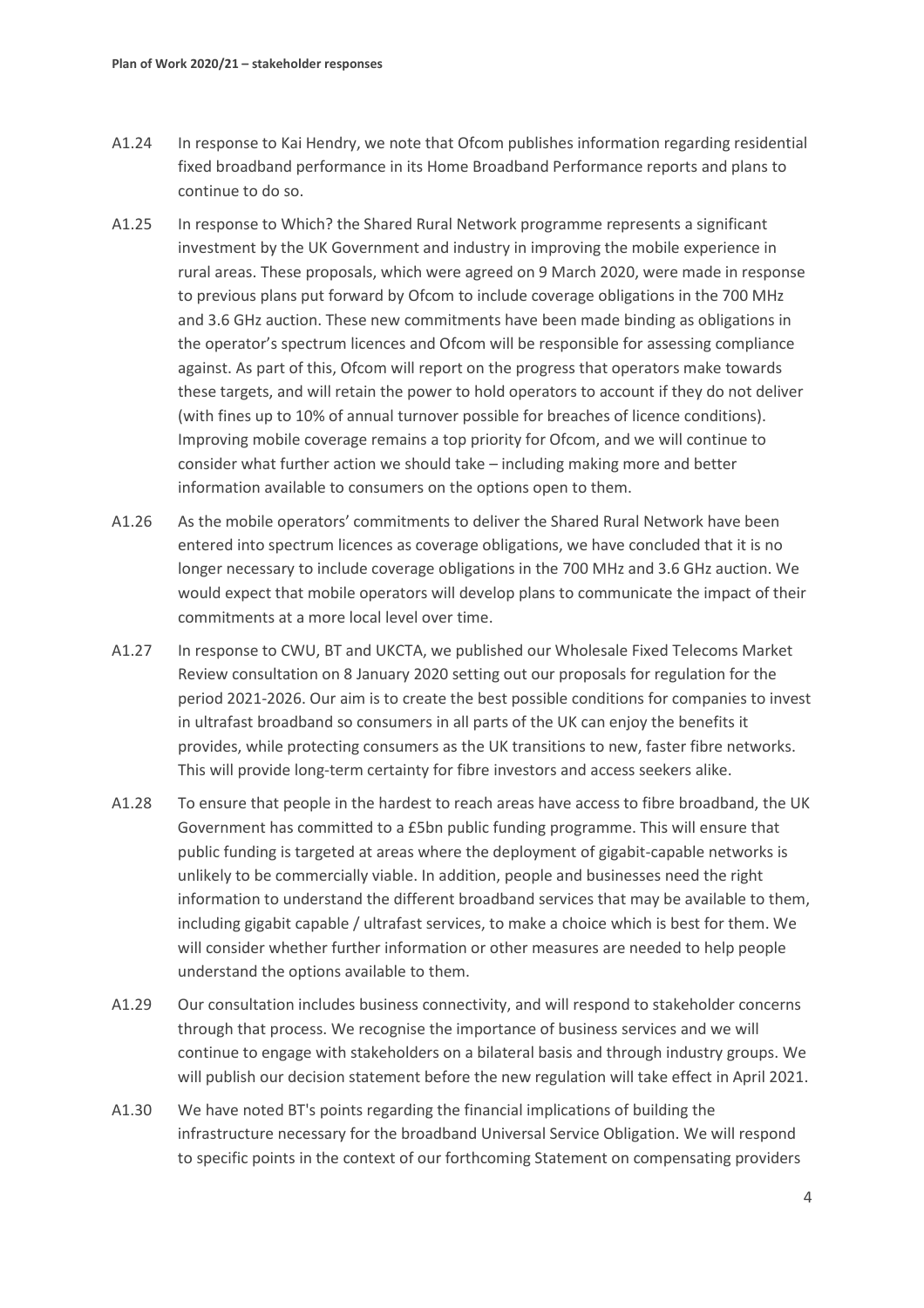delivering universal services. We have set out our ambitions to work towards universal access to decent broadband services across the UK and will continue to monitor technology developments that could assist with extending decent broadband coverage.

- A1.31 We will engage internationally at both European and the global level to ensure that technical conditions for the priority spectrum bands are appropriate for mobile, including 5G services. Building on our policy of making the lower part of the 26 GHz band available for indoor use cases, we are continuing to develop our thinking with regards to how best to authorise access to the full 26 GHz band (such as outdoor high power mobile) in a way that promotes optimal use of the spectrum. Important inputs into our thinking are work on understanding future spectrum demand and the future supply-side technical eco-system.
- A1.32 In response to Intelsat, Ofcom recognises that satellite connectivity can provide an important option for locations that are hard to reach with other technologies. We continue to support the development of new satellite broadband options that could benefit people in those locations and on aircraft and ships.
- A1.33 We have introduced detailed reporting requirements on the delivery of the USO which will include how many premises will be connected through the broadband USO. Some premises that cannot access decent broadband will cost significantly more to connect that the £3,400 cost threshold that was set by UK Government, leaving some consumers unable to benefit from the USO. We are looking closely at the options for connecting these premises and will engage closely with nations governments as we develop this work.

### **Helping to improve mobile coverage, particularly in rural areas**

- A1.34 The **Scottish Government** commented on the broadband Universal Service Order (USO), the SRN, the Reaching 100% (R100) programme, its voucher scheme, the work of the Scottish Futures Trust, mapping telecommunications vulnerabilities, and ongoing engagement with Ofcom.
- A1.35 **Which?** stated plans for the spectrum auction should wait until the SRN was finalised. The **Communications Workers Union (CWU)** and the **Communications Consumer Panel (CCP)** stated Ofcom should encourage the SRN and monitor progress going forwards. **The Consumer Council** asked that Northern Ireland consumers do not get left behind in the SRN scheme.
- A1.36 **Ewan Sutherland** asked a range of questions asking for clarity on a number of terms such as 'good quality mobile coverage'.

#### **Our response**

A1.37 In response to Scottish Government, we recognise that the R100 Programme is a key priority for the Scottish Government and is an essential part of its drive for Scotland to become a world-class digital nation. Although Ofcom has no formal role delivering the R100 programme, we will continue to work with the Scottish Government on the interaction with the Broadband USO, providing technical and regulatory advice where required. We recognise the importance of providing policy makers with a common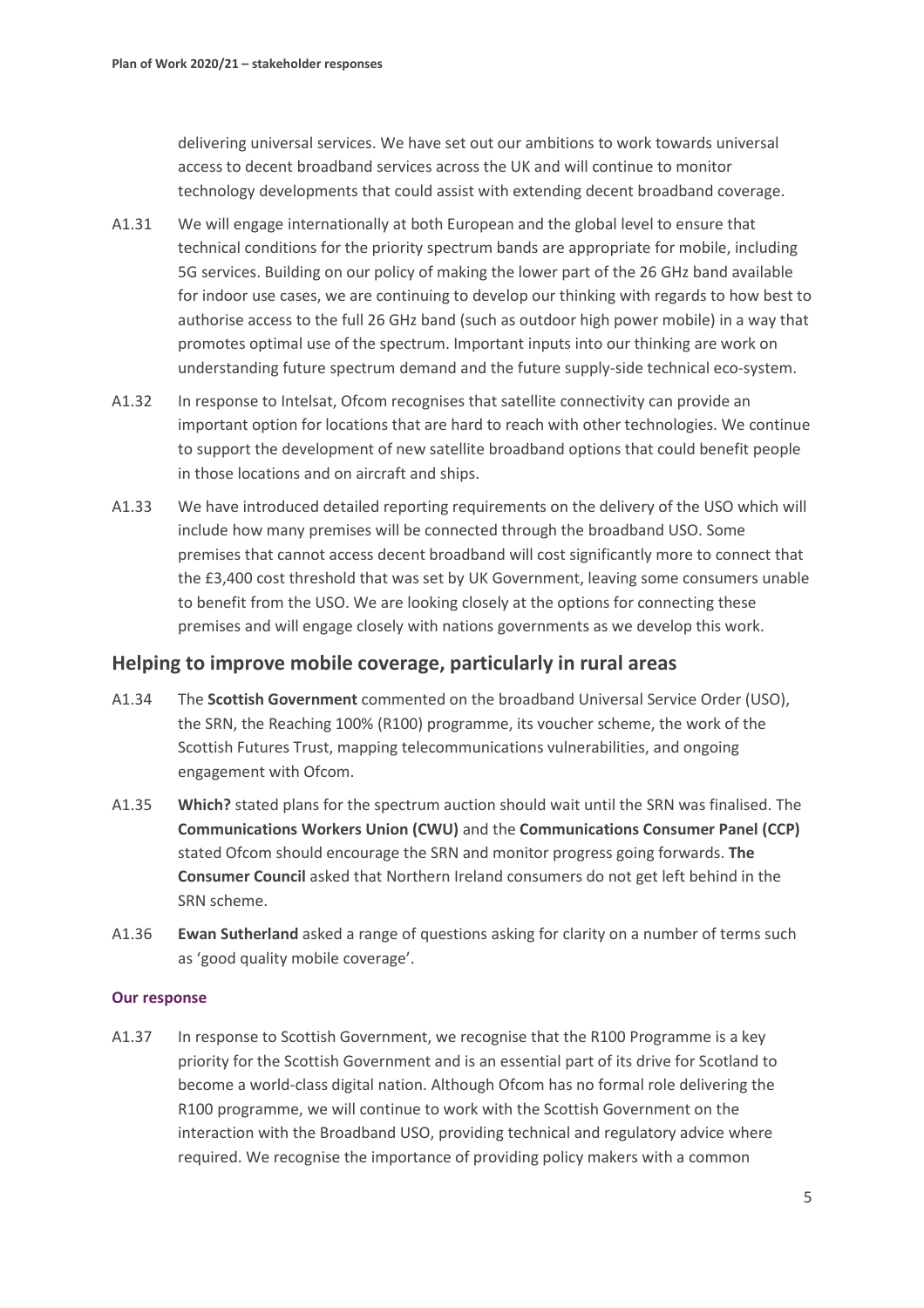evidence base, and we currently provides the Scottish Government with address-level broadband speeds data to assist with the planning for its 'Reaching 100%' programme.

- A1.38 We note the Scottish Government's reference to a possible broadband voucher scheme and will continue to engage with officials as these plans develop.
- A1.39 We agree that premises in receipt of a fixed wireless service should enjoy a quality and reliable service. That is why we have implemented quality of service conditions under the Broadband USO and why we are continuing to monitor the service experienced by these consumers. If consumers do not receive a decent broadband service with a fixed wireless connection, they could be eligible for the USO.
- A1.40 The Shared Rural Network carries coverage targets for each nation, which are legally enforceable obligations that are attached to the mobile network operators' spectrum licences. For further detail on the Shared Rural Network, please refer to our previous response in para A1.25.
- A1.41 All relevant coverage information, including operator comparisons can be found in the interactive charts that are published in association with the main Connected Nations report. Given the amount of data available, only a subset is selected to be included in the narrative reports, but as much as possible is [published](https://www.ofcom.org.uk/research-and-data/multi-sector-research/infrastructure-research/connected-nations-2019/interactive-report)<sup>[3](#page-6-0)</sup> in the accompanying open data sets and charts.
- A1.42 In reply to Ewan Sutherland, we define good mobile coverage as where a sufficiently strong mobile signal is available to deliver a good experience to smartphone users. This is where nearly all 90-second telephone calls are very likely to complete without interruption and nearly all 4G connections will deliver a connection speed of at least 2 Mbit/s. This is fast enough to browse the internet and watch glitch-free mobile video. For further information on these topics, please see our Connected Nation Report.

### **Improving opportunities for spectrum sharing and improved spectrum use**

- A1.43 **Facebook** asked that automated spectrum sharing to be industry-led, within Ofcom established parameters. **Federated Wireless Inc** believed that a shared spectrum approach will achieve the goals that Ofcom has identified. The **Dynamic Spectrum Alliance (DSA)** encouraged Ofcom to implement an automatic approach to dynamic spectrum sharing in the bands it has identified.
- A1.44 The **BBC** stated there was a lack of reference to international spectrum policy in the Plan.
- A1.45 **Intelsat** asked Ofcom to adopt the existence procedures in relation to Ku band in the 14.25 -14.50 GHz. Intelsat stated that allowing aeronautical ESIM to use the 12.75-13.25 GHz band, while protecting incumbent services in the band, could further increase the efficiency of spectrum use and to allow administrations to make better use of the national FSS allotments in Appendix 30B. The use of the band by aeronautical ESIM is based on

<span id="page-6-0"></span><sup>3</sup> [https://www.ofcom.org.uk/research-and-data/multi-sector-research/infrastructure-research/connected-nations-](https://www.ofcom.org.uk/research-and-data/multi-sector-research/infrastructure-research/connected-nations-2019/interactive-report)[2019/interactive-report](https://www.ofcom.org.uk/research-and-data/multi-sector-research/infrastructure-research/connected-nations-2019/interactive-report)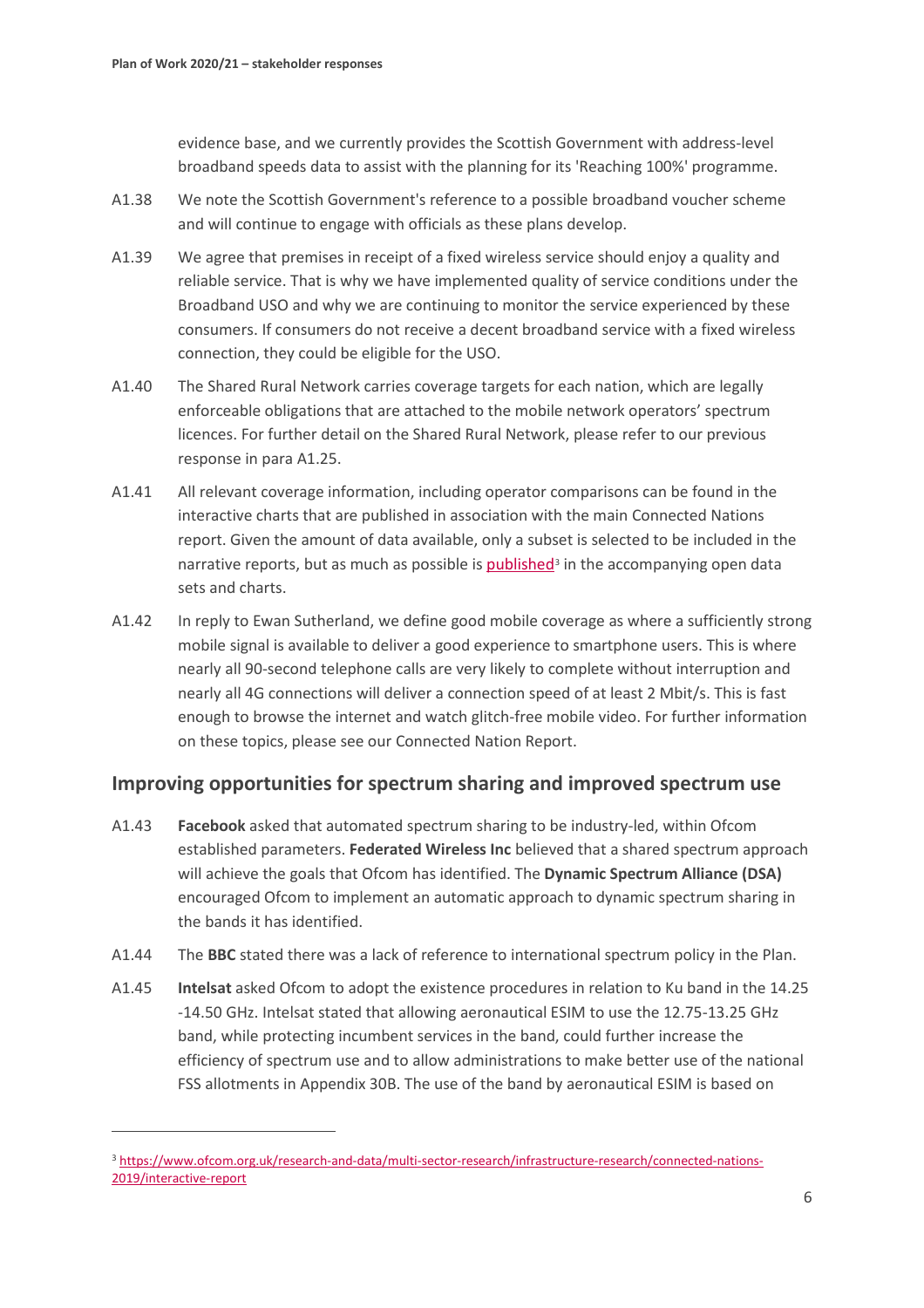European harmonized decision ECC DEC (19)04. Intelsat stated it would welcome tangible measures to help to enable growth in satellite broadband communications. Intelsat would like Ofcom to consider ways to avoid interference risk in the 3.8-4.2 GHz spectrum band and 11Ghz band.

A1.46 The **British Entertainment Industry Radio Group (BEIRG)** commented on programmemaking and special events (PMSE) and the importance of security of tenure for PMSE spectrum users.

#### **Our response**

- A1.47 Dynamic spectrum access has the potential to enable flexible and efficient spectrum management and we agree it can provide an effective authorisation mechanism that can supplement or replace licensed or licence exempt access to spectrum. Consequently, where and when appropriate, we will consider the option of DSA in our future spectrum management decisions. In those circumstances where we consider DSA appropriate we will collaborate with industry to establish the parameters for automated authorisation technologies. In the shared access bands we identified in July 2019, we are assessing whether it would be appropriate to transition towards dynamic spectrum access and how best this could be implemented. We will continue to engage with industry and stakeholders on this and provide an update in due course.
- A1.48 We believe that Intelsat's assessment of the number of aircraft that can be supported by 250 MHz spectrum in 14GHz is rather conservative. However, we recognize that inflight broadband is growing and will continue to enable this market by examining spectrum needs in a variety of spectrum bands, including Ku band. Separately, any necessary protection of 3.8 to 4.2 GHz band uses from mobile emissions in the 3.6 to 3.8 GHz band is addressed in the [statement](https://www.ofcom.org.uk/__data/assets/pdf_file/0020/192413/statement-award-700mhz-3.6-3.8ghz-spectrum.pdf)<sup>[4](#page-7-0)</sup> for the award of 700 MHz and 3.6 to 3.8 GHz, published in March. At this early stage of the WRC-23 process, Ofcom is looking at how best to address the issues of interest to the UK and UK stakeholders, including agenda item 9.1c, and will work closely with the UK Government and stakeholders.
- A1.49 Ofcom recognises the importance of the PMSE sector in supporting the UK's social and cultural wellbeing. We will continue to work and engage with BEIRG and the wider PMSE industry to ensure its requirements are included in any future spectrum decisions. We have promoted the potential of the new spectrum we have made available for PMSE with other administrations, and shared information on its successful use in the UK. Our commitment to the PMSE sector on security of tenure remains as set out in out August 2010 statement on future spectrum access for PMSE.

### **Facilitating the launch of new mobile services for consumers and industry, including 5G**

A1.50 **Citizens Advice Scotland** commented on 5G customer education.

<span id="page-7-0"></span><sup>4</sup> [https://www.ofcom.org.uk/\\_\\_data/assets/pdf\\_file/0020/192413/statement-award-700mhz-3.6-3.8ghz-spectrum.pdf](https://www.ofcom.org.uk/__data/assets/pdf_file/0020/192413/statement-award-700mhz-3.6-3.8ghz-spectrum.pdf)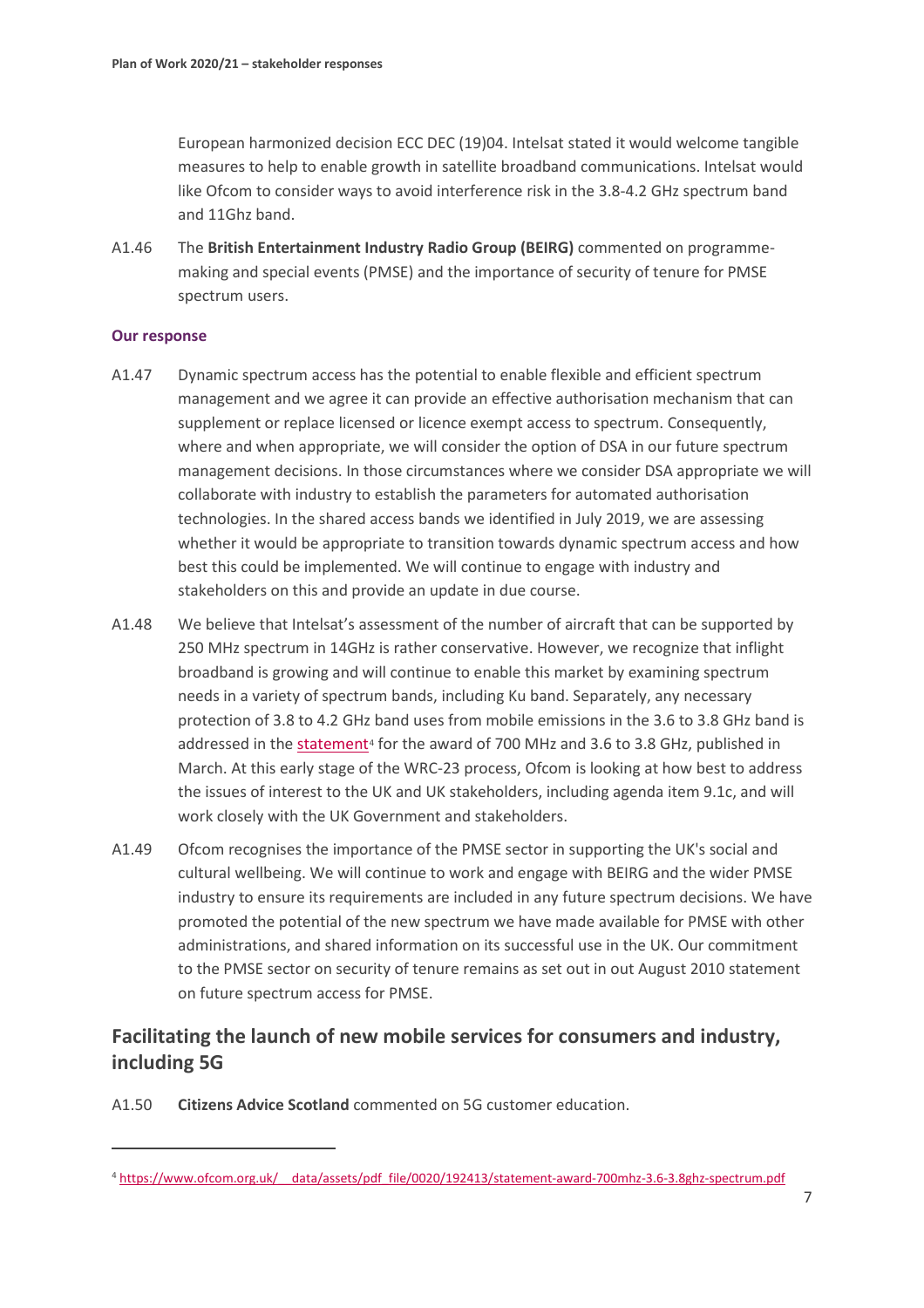A1.51 The **Welsh Government** stated that the proposed plan of work should highlight a commitment to work with the Welsh Government to encourage the use of new 5G technologies such as LoRaWAN in Wales.

#### **Our response**

- A1.52 With regards to concerns that citizens may have around where 5G masts are located, Ofcom published in February measurements of electromagnetic field (EMF) emissions close to sixteen 5G-enabled mobile phone base stations in 10 cities across the UK. In all cases, we have recorded measurements well within the levels for general public exposure from the international ICNIRP Guidelines. The highest level measured was approximately 1.5% of the levels identified in the ICNIRP Guidelines. We are also currently consulting on proposals to include a specific condition in Wireless Telegraphy Act licences requiring licensees to comply with the relevant levels from the ICNIRP Guidelines.
- A1.53 We acknowledge the interest from the Welsh Government on new technologies such as LoRaWAN. Last year, we engaged with stakeholders in Wales to promote the benefits of wireless connectivity and all the different technologies available. We also hosted a meeting with Ofcom's Advisory Committee for Wales at Glynllifon Agricultural College to see this technology in action.

### **Public Switched Telephone Network (PSTN) switch off and migration to voice over IP**

- A1.54 **ITSPA, Federation of Communication Services, Joint Radio Company (JRC)**, the **Welsh Government** and **UK Competitive Telecommunications Association (UKCTA)** had various comments on copper PSTN switch off.
- A1.55 **ITSPA** asked Ofcom to reconsider plans for the microenterprise definition in the EECC.
- A1.56 **Federation of Communication Services** stated that some of the General Condition A3 regulation needed updating.

- A1.57 Ofcom set out our expectations of the roles and responsibilities of the various stakeholders involved in the migration to IP in our statement, The Future of Fixed Telephone Services, in February 2019. We recognise the critical importance of providers having clear and timely communications with their consumers. Ofcom will continue to help facilitate industry and stakeholders to work together to ensure a smooth transition to IP. In addition, we have started our wholesale voice market review which will include, among other things, consideration of wholesale call origination and interconnection over the period of the market review. We plan to consult with stakeholders ahead of our statement to be published in Q4 2020/21.
- A1.58 It is important that disruption to landline voice consumers, both business and residential, is minimised and we will continue to work with providers and stakeholders to help facilitate a smooth transition.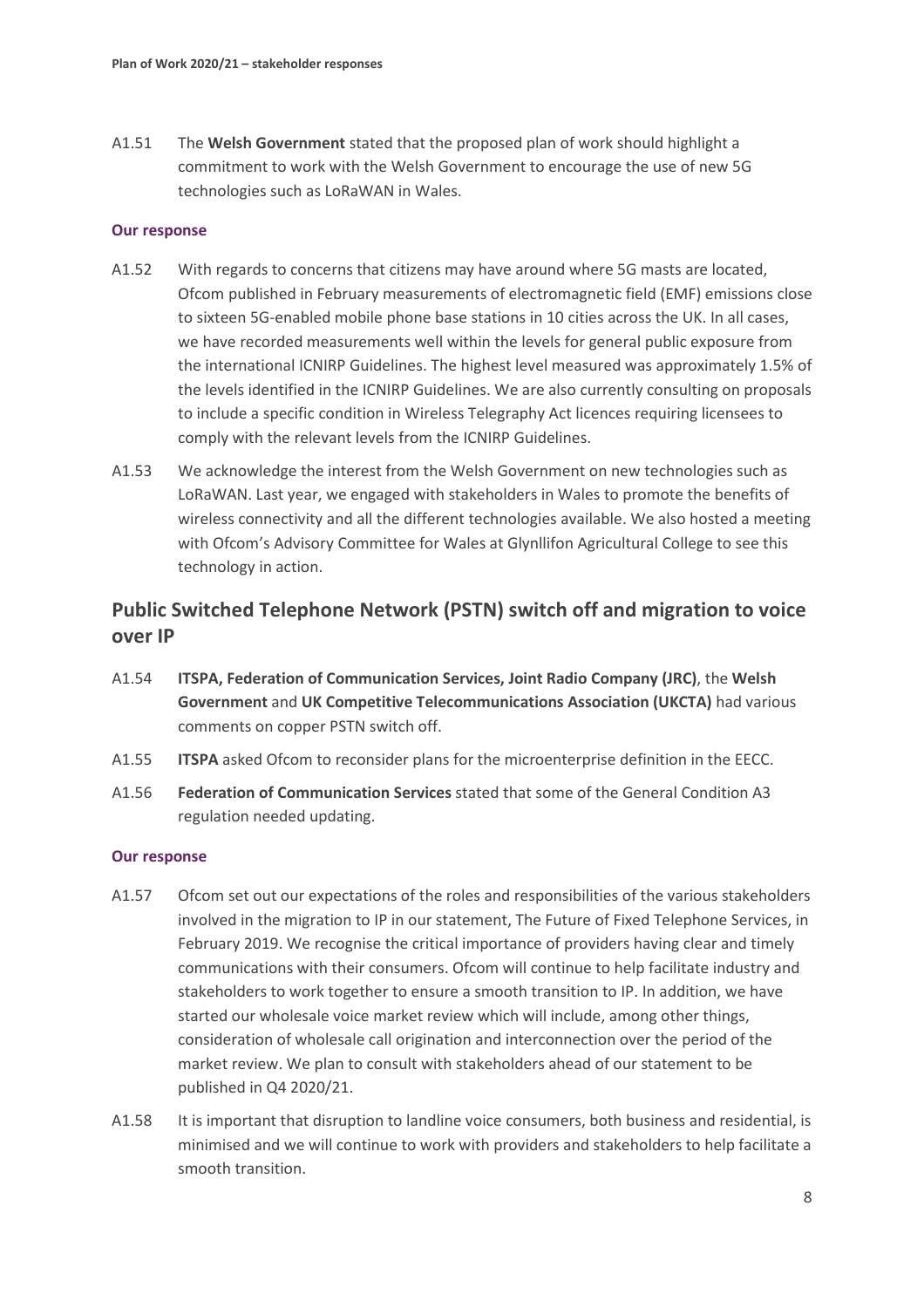- A1.59 We have recognised that the operational communication requirements of utilities are changing as a result of UK Government policy objectives to transition to a greener economy. This includes reducing greenhouse gases through increased renewable energy generation and electrification of heat and transport, and environmental policies to address pressure on water supplies. We have initiated a project to assess the spectrum requirements for these evolving operational communication needs. We are working with the utility industries, governments and other regulators to ensure access to sufficient spectrum to support delivery of the UK Government's environmental objectives. The project will consider the effect of distributed energy resources and changes on the demand side from the electrification of heat and transport. The project will also consider the effect of PSTN switch-off, and how this will affect the demand for wireless communications.
- A1.60 Ofcom will continue our engagement with UK Government and devolved governments to promote awareness of the changes to the PSTN so that are they are able to assess the impacts for critical services and ensure that mitigating measures are being put in place. Ofcom is planning wider engagement with industry on IP interconnect regulation following the publication of our consultation on our proposals for wholesale voice services, later on in the year.
- A1.61 In December 2019, we proposed a package of measures to implement the European Electronic Communications Code (EECC) and provide greater protection to consumers. The consultation closed on 3 March. We have noted the comments on EECC implementation made in response to the draft Plan of Work. We will take these, and all responses to the EECC consultation itself, into account when finalising our position. We intend to publish our decision by the end of Q2 2020/21.

### **Future of Numbering policy**

A1.62 **BT** asked that the existing rules around numbering be clarified. BT asked that the geographic number charging 'pilot' scheme be ended if appropriate.

- A1.63 We have initiated a review of the UK's telephone numbers to ensure that the National Telephone Numbering Plan promotes confidence in telephone services. One issue we identified in our First Consultation document on the Future of Telephone Numbers published in April 2019, was that when practices relating to call prices lead to anomalies, this can have a detrimental impact on consumers, resulting in unexpected expense, lack of trust in numbers and ultimately reduced confidence in voice telephony.
- A1.64 As part of our review, we plan to identify and address call pricing anomalies to establish a position where consumers can be confident about the cost of a call based on the phone number and the information that it conveys. As part of this work we plan to look at rules around revenue sharing in the Numbering Plan to ensure they are functioning properly, as well as addressing irregularities in the cost of calling UK numbers.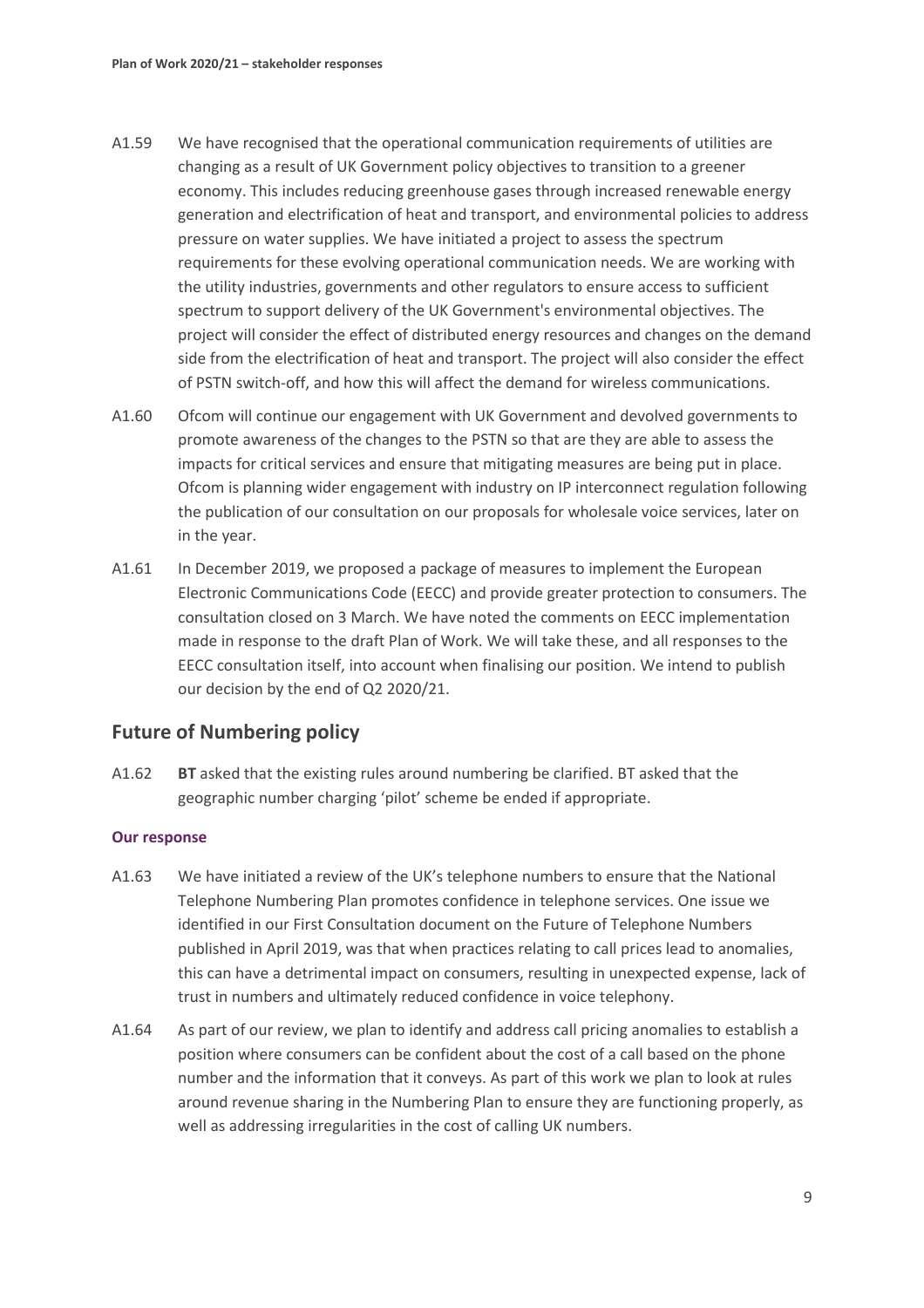A1.65 Number scarcity remains a risk in some geographic area codes and the charging scheme was introduced to help address number shortages in a way that would have the least impact on consumers. We have considered proposals from BT and other stakeholders for alternative measures and for changes to the charging scheme. We continue to monitor the effectiveness of the charging scheme and will be looking at issues involving geographic number management as part of the Future of telephone numbers review.

### **Fairness for consumers – helping consumers at all times**

### **Putting fairness at the heart of providers' businesses**

- A1.66 A **confidential stakeholder** stated that there was no mention of radio consumers in the 'Fairness' statement.
- A1.67 **The Consumer Council**, the **Scottish Government, Which?** and the **Communications Consumer Panel** (CCP) urged Ofcom to be prepared to take swift action if required, if Fairness for Consumers commitments are not fulfilled or customer harm is identified.
- A1.68 The **Communications Consumer Panel** urged Ofcom to conduct wider-ranging research to help gauge consumers' telephony needs.
- A1.69 **UK Competitive Telecommunications Association (UKCTA)** expressed that it would be helpful to understand the purpose of the Social Tariffs publication.

- A1.70 In response to the confidential stakeholder, in our final fairness framework, we noted that the focus on telecommunications services, which fall within the statutory definition of 'electronic communications services', is in line with the current focus of the public debate around fairness in the sector, such as the potential for longstanding broadband or mobile consumers to pay considerably higher prices than new consumers. As such we intend to apply it to assessing fairness concerns in relation to landline, broadband, mobile and pay-TV services. However, the application of the framework is not intended to be static and we will keep under review whether it should be adapted in future as new matters arise.
- A1.71 Consumers throughout the United Kingdom expect to be treated fairly and fairness is a priority for Ofcom. Our fairness framework explains how we are likely to assess fairness concerns when they arise and the kinds of problems that might prompt action from us. In line with our regulatory duties, this framework makes clear that we are more likely to be concerned where vulnerable consumers are not being treated fairly, and that we will have regard to the different interests of people in the different parts of the United Kingdom in considering whether to intervene. We are monitoring providers' practices closely, and where we identify harm, we will seek to take swift action as appropriate.
- A1.72 Regarding auto compensation, Ofcom agrees that losing mobile connectivity can cause consumers harm. When Ofcom looked at introducing automatic compensation for mobile in 2017, we found that there was insufficient evidence to conclude that consumers are currently receiving inadequate redress for the harm caused by mobile loss of service. We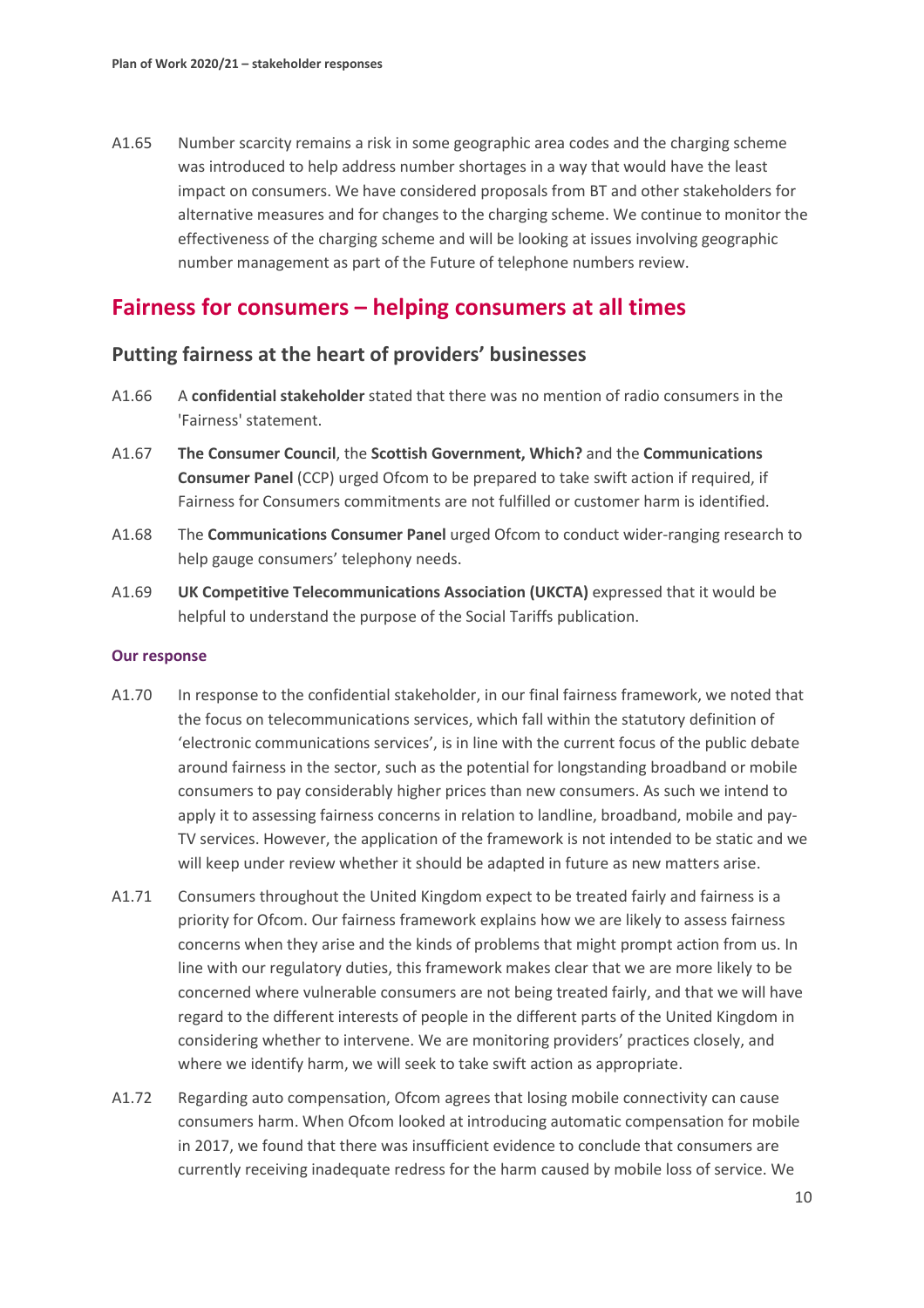will, however, keep this under review. The automatic compensation scheme for broadband and landline consumers launched in April 2019 and Ofcom will be publishing its review of the first year of the scheme this year.

- A1.73 Ofcom has set out the principles we expect providers to adopt to ensure a smooth transition to IP and the protection of consumers. We will monitor providers' progress, including the Salisbury and Mildenhall trials, to ensure they are meeting our expectations.
- A1.74 Regarding VoIP, Ofcom supports the use of common terminology around the migration to IP services wherever practical. We welcome the work of the Broadband Stakeholder Group to develop generic communications material for consumers. Regarding telephony needs, Ofcom will continue to monitor consumers' use of telephony services and of the migration to IP through our ongoing research programme.
- A1.75 We will work with the UK Government to consider broadband prices in the market and consider the role of a social tariff. We will consider the case for a collective switch trial designed to help the least engaged consumers, including vulnerable consumers. We will be publishing an update on this work in our Broadband pricing review publication in Q2 2020/21.

### **Making data work for people**

- A1.76 **Which?** highlighted that any Open Communications initiative must be developed with people's considerations at its core.
- A1.77 **Citizens Advice Scotland** asked that the data from the Open Communications initiative is easily accessible and usable for people.

### **Our response**

A1.78 Understanding the expectations of people and businesses around sharing their data will be an important part of any Open Communications initiative. We are conducting customer research in this area and will set out initial thinking in our consultation in Q2 2020/21. It is our objective to ensure that all people are able to share their data with third parties under the Open Communications initiative.

### **Protecting end-user rights and helping consumers switch**

- A1.79 **Which?** asked that switching is made as easy and clear as possible for consumers.
- A1.80 **UK Competitive Telecommunications Association** and **BT** stated that European Electronic Communications Code (EECC) should be transposed into the General Conditions in an appropriate way.
- A1.81 **BT** stated that the consultation on legacy Universal Service Obligations services will need to encompass the USOs on *inter alia* public call boxes, phonebooks, and itemised billing.
- A1.82 **BT** asked to align policy on broadband social tariffs and the migrations from PSTN.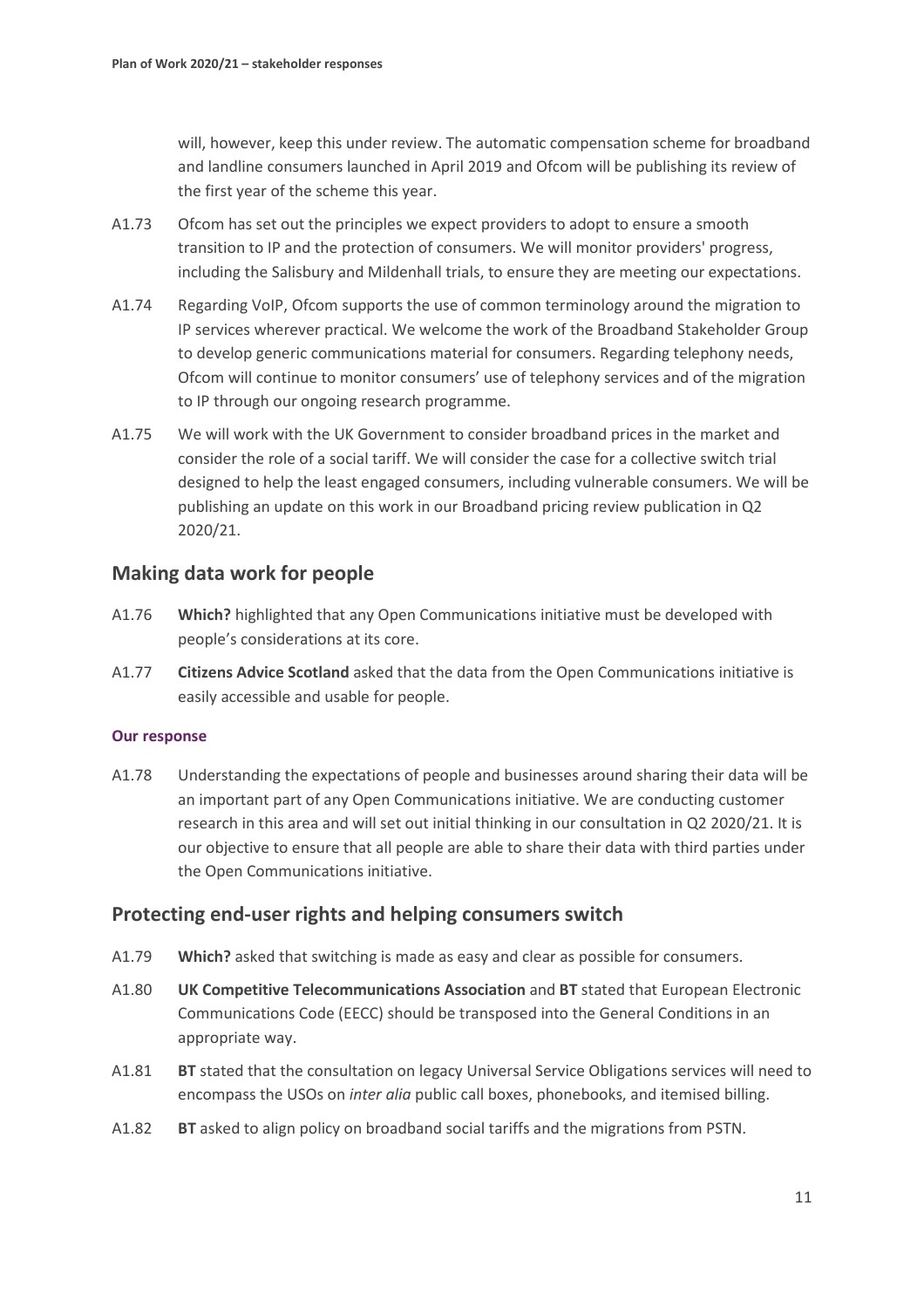- A1.83 **TalkTalk** asked for a 'one size fits all' approach to the Fairness commitments. **TalkTalk**  supports reforms to strengthen customer advocacy arrangements. **TalkTalk** believed that any requirements on communication providers relating to Open Communications needed to be underpinned by robust evidence to demonstrate that they are proportionate.
- A1.84 **Ombudsman Services** and **IPSA** commented on outcomes to measure and ensure vulnerable consumers are treated fairly. **IPSA** requested that Ofcom take a more iterative approach to customer regulation, that fully considers the impact of current interventions before proposing and implementing further changes.
- A1.85 **Openreach** welcomed the involvement of the OTA2 to facilitate pan industry engagement and enable a customer switching process that can be implemented across networks.

- A1.86 Consumers need to be able to switch providers easily to take advantage of the deals available and ensuring consumers can switch easily is a long-standing priority for Ofcom. We will publish our decision on new rules to protect consumers when they switch home phone, broadband or mobile provider in Q3/4 2020/21. At the same time, we will consult on a new broadband switching process for residential consumers.
- A1.87 In December 2020 we proposed a package of measures to implement the European Electronic Communications Code (EECC) and provide greater protection to consumers. The consultation closed on 3 March. We have noted the comments on EECC implementation made in response to the draft Plan of Work. We will take these, and all responses to the EECC consultation itself, into account when finalising our position. We intend to publish our decision by the end of Q2 2020/21.
- A1.88 In respect to legacy USO services, the scope of universal service, which currently includes facsimile services, is set in the Universal Service Order which is made by the UK Government. Ofcom implements the Order. Ofcom will work within the framework for the review and decision making set by the UK Government (DCMS set out its proposals in its consultation on the EECC in July 2019).
- A1.89 In Q4 2020/21 we will publish a report assessing the progress providers have made against each of the six fairness commitments in the first year since they signed up. The report will highlight areas of good practice and call out any areas of concern. In line with the approach to assessing fairness concerns set out in our fairness framework, we will step in and take action as appropriate where we see firms falling short. Ofcom strongly believes that all consumers should get a fair deal for their communications services. We will publish a further report into broadband pricing practices in Q2 2020/21, in which we will set out the steps we are taking to ensure broadband consumers pay a fair price.
- A1.90 On Open Communications, in our spring consultation we will set out initial views on the potential benefits of the initiative to people and businesses, as well as the potential costs to industry. In support of the consultation, we have commissioned market research on the extent to which Open Communications could make it easier for people and businesses to engage with the market and choose the best package for them. Our approach will take into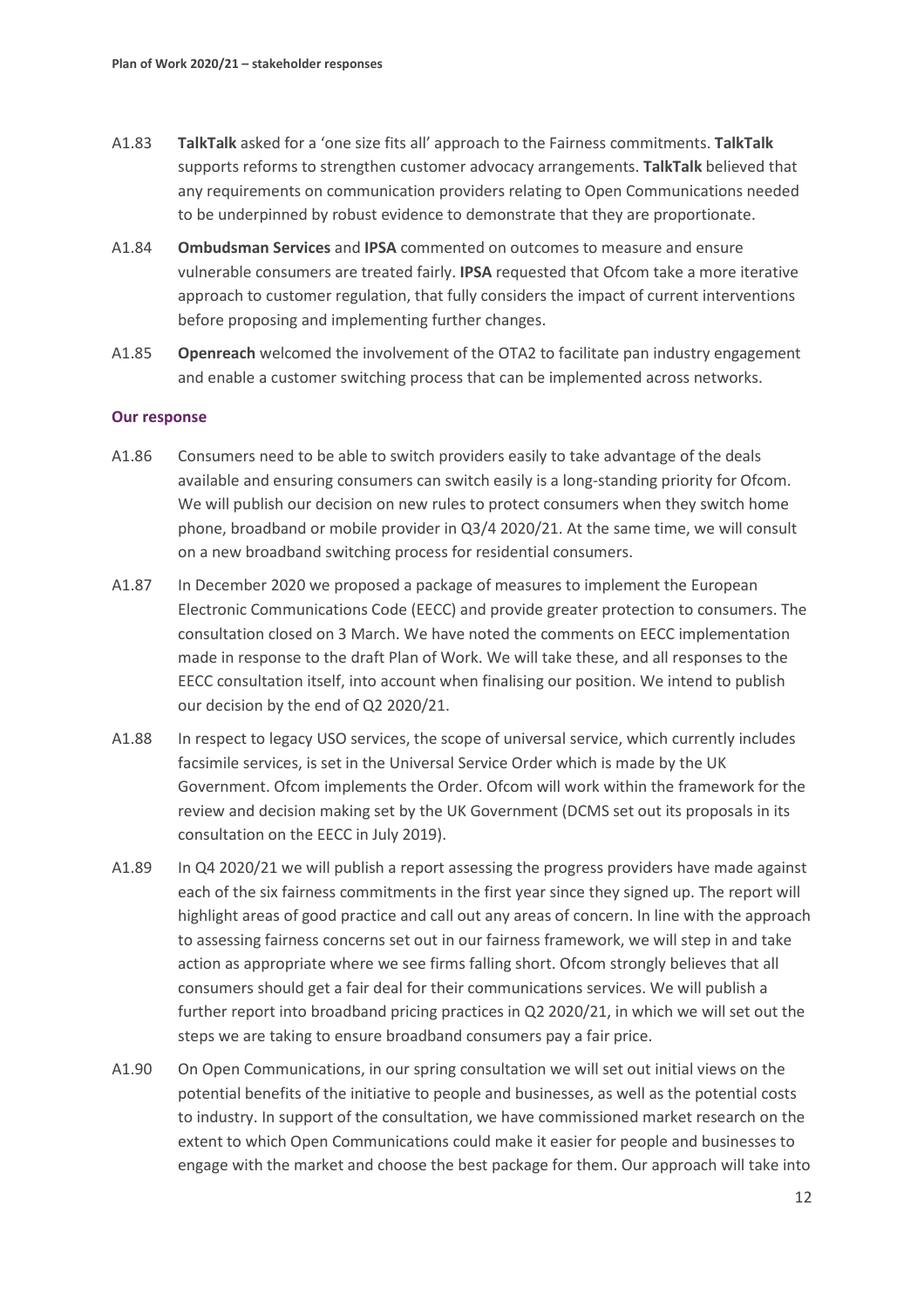account proposals in our EECC consultation that could enhance the information that retail providers make available to digital comparison tools. In December 2019, we proposed a package of measures to implement the European Electronic Communications Code (EECC) and provide greater protection to consumers. The consultation closed on 3 March.

- A1.91 We have noted the comments on EECC implementation made in response to the draft Plan of Work. We will take these, and all responses to the EECC consultation itself, into account when finalising our position. We intend to publish our decision by the end of Q2 2020/21.
- A1.92 On customer advocacy, decisions relating to the future statutory advocacy arrangements for consumers of communications services are a matter for the UK Government and Parliament. Ofcom continues to work closely with the UK Government as it considers its response to its 'Reforming Consumer Advocacy in Telecoms' consultation and stands ready to work with the UK Government to ensure any revised arrangements are implemented smoothly and effectively.
- A1.93 In respect to Ombudsman Services, the measures listed in our draft Plan of Work are not exhaustive. In 2020/21, we will continue to closely monitor and report on the extent to which consumers are treated fairly by their providers. This will include information on outcomes for vulnerable consumers. We are also publishing a guide for providers on treating vulnerable consumers fairly, which will set out a range of measures that providers can adopt to help ensure they identify vulnerable people and give them the help, support and services they need. We will continue to consider use of mandatory and voluntary remedies where appropriate, and will step in where we see firms falling short, in line with the approach to assessing fairness concerns set out in our fairness framework. In line with our regulatory duties, this framework makes clear that we are more likely to be concerned where vulnerable consumers are not being treated fairly. In developing and implementing our programme of work to protect vulnerable consumers, we engage extensively with a wide range of stakeholders. We value Ombudsman Services' input on vulnerability issues and will continue to engage with them on this topic in 2020/21.
- A1.94 Consumers expect to be treated fairly and fairness is a priority for Ofcom. We have made significant progress towards this goal and will be monitoring and reporting on key interventions in 2020/21. At the same time, we will consult on a new broadband switching process for residential consumers.
- A1.95 When considering whether to take action, it is necessary for us to take into account the impact of current relevant regulation. For example, in our mobile and broadband pricing reviews we took account of the fact that end of contract notifications and annual best tariff information would come into force from February 2020. We will be reviewing how providers are implementing these notifications and their impact on customer behaviour, alongside the impact of the voluntary commitments providers have made as part of our mobile and broadband pricing reviews. More can be done to improve the fair treatment of consumers and so we will consider and implement further changes, where needed, taking account of the impact of our interventions as appropriate.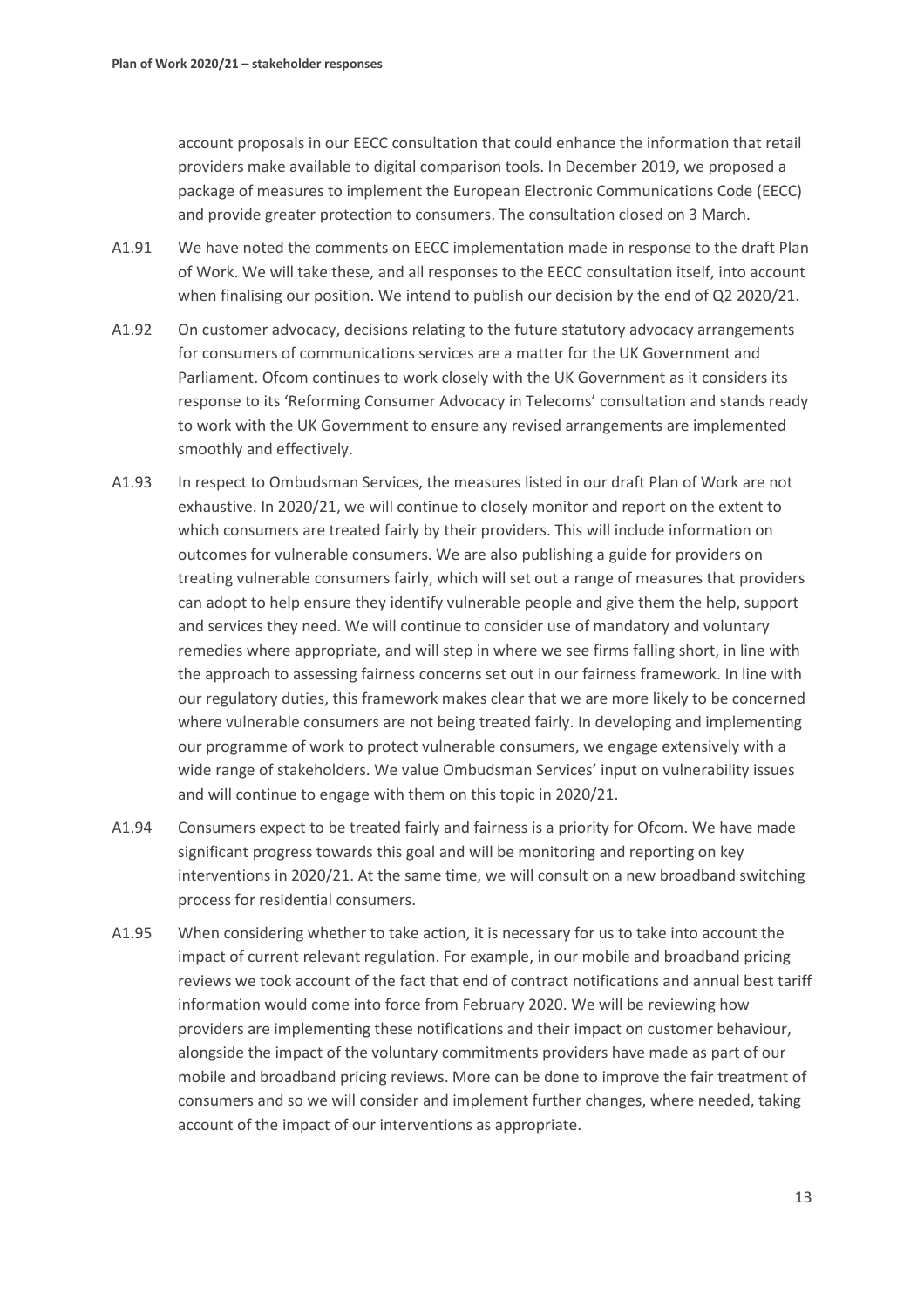### **Protecting people from scams**

- A1.96 **Which?**, **Stuart Fawcett** and The **Communications Consumer Panel (CCP)** highlighted that scams continue to be an issue for people and more action must be taken to address this problem.
- A1.97 The **Older People's Commissioner for Wales** raised concerns about using the term 'scams' in regard to nuisance calls and scams.

- **A1.98** Ofcom understands that scams continues to be an issue for people, and is very empathetic to the damage that is caused by scam calls, especially those that are older and/or stay at home. Dealing with these types of calls is a priority for Ofcom. We have historically taken action in this area, for example, by working with telecoms providers on called party held, and the SMS phishing work with the banks and mobile network operators.
- *A1.99* The scam calls work we undertake comes under the nuisance calls programme which continues to be one of Ofcom's priority areas of work. We fully appreciate the devastating consequences that can occur as a result of these calls, which is why we have increased focus in this area. On average 70 million nuisance calls are successfully blocked by the networks every month following an Ofcom requirement, introduced in October 2018, that providers must implement solutions to identify nuisance and scam calls where they have technical capability. In 2020, Ofcom will continue to work with providers in order to understand the technical solutions that are on offer to consumers.
- A1.100 In October 2018, we also introduced new rules in the form of changes to our General Conditions to enhance the reliability of numbers. Specifically, we introduced new requirements on telephone companies with respect to the numbers used on calls they carry, so that;
	- a) telephone companies are banned from charging consumers for caller display services which helps people to screen unwanted calls;
	- b) telephone numbers displayed to people receiving calls must be valid and allow a person to call the number back;
	- c) telephone companies must take steps to identify and block calls which carry invalid numbers; and
	- d) Ofcom will be able to take back blocks of numbers from telephone companies if they are found to have been systematically used to cause harm or anxiety to people, such as to make nuisance calls or perpetrate scams or fraud.
- A1.101 We also regularly share lists with providers of phone numbers which are likely to be scam or nuisance callers. Where possible, network providers will block calls originating from those numbers, preventing those calls from being connected to people. Our work developing this 'Do not originate' list has led to significant successes, for example HMRC has reported a 25% reduction in scam reports.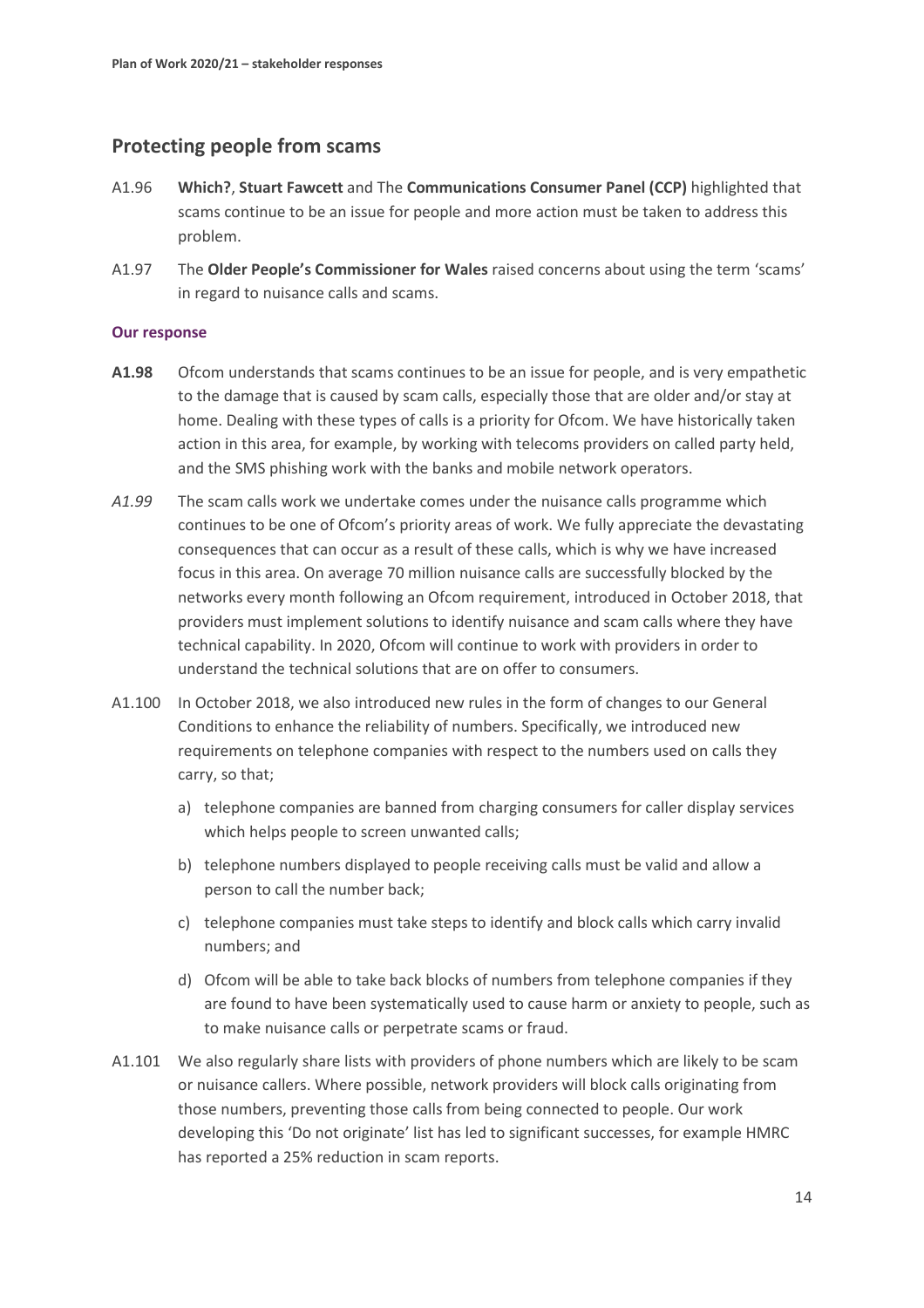- A1.102 We have increased our focus on tackling scams cross-sector through supporting an industry initiative, Stop Scams UK. The initiative aims to bring together banks, telecoms and possibly tech companies, to identify and deliver industry led solutions to prevent scams from reaching people.
- A1.103 Additionally in our ['Promoting](https://eur01.safelinks.protection.outlook.com/?url=https%3A%2F%2Fwww.ofcom.org.uk%2F__data%2Fassets%2Fpdf_file%2F0022%2F144265%2Ffirst-consultation-promoting-trust-in-telephone-numbers.pdf&data=02%7C01%7CMadhu.Bedhan%40ofcom.org.uk%7C50ac8d4af23248bdd51108d7ba16935a%7C0af648de310c40688ae4f9418bae24cc%7C0%7C0%7C637182478439775455&sdata=Z3cSff0KnOOWI8keM2ZvVjz7lcB1uHGPIJzE8%2B542OQ%3D&reserved=0) Trust in Telephone Numbers' consultation, we suggested that Calling Line Identification (CLI) authentication could be introduced for some calls from around 2022 and grow until Public Switched Telephone Network (PSTN) switch off is complete in 2025. We have already started work with the UK telecoms industry in considering what changes are necessary to introduce authentication and our 'Promoting Trust in Telephone Numbers' consultation is an important step in our efforts to tackle scams.

# **Supporting UK broadcasting – maintaining a media environment that supports our society**

### **More robust and consistent support information after all television programmes that feature sexual violence**

- A1.104 In response to our public consultation, 38 Degrees, an online campaigning organisation, called for more robust and consistent support information for viewers after all television programmes which feature sexual violence. It facilitated [a campaign](https://you.38degrees.org.uk/petitions/provide-support-information-after-tv-programmes-available-online)<sup>[5](#page-15-0)</sup> which collected over 90,700 signatures from the public and called for Ofcom to:
	- a) Ensure that links to support information are provided after all programmes containing sexual violence, whether they're shown live, downloaded or streamed on websites or online.
	- b) Set up a written code of ethics, so that support information is provided consistently, including instances where sexual violence is hinted at or is less explicit, for example in storylines involving coercion.
	- c) Ensure that links to support information is similarly provided consistently around other serious issues including domestic violence and suicide.
- A1.105 38 Degrees asked members involved in this campaign to engage with Ofcom's public consultation and Ofcom received 6,420 email responses from 38 Degrees members. In addition to calling on Ofcom to enact the two core requests, respondents also provided other comments. The largest category of these comments called for more extensive support to be made available to those who might find such programmes upsetting. Examples of these comments included:

*It is such a small and simple thing for TV networks to provide helpful information after a potential disturbing broadcast, yet the benefits can be life-saving.* 

<span id="page-15-0"></span><sup>5</sup> <https://you.38degrees.org.uk/petitions/provide-support-information-after-tv-programmes-available-online>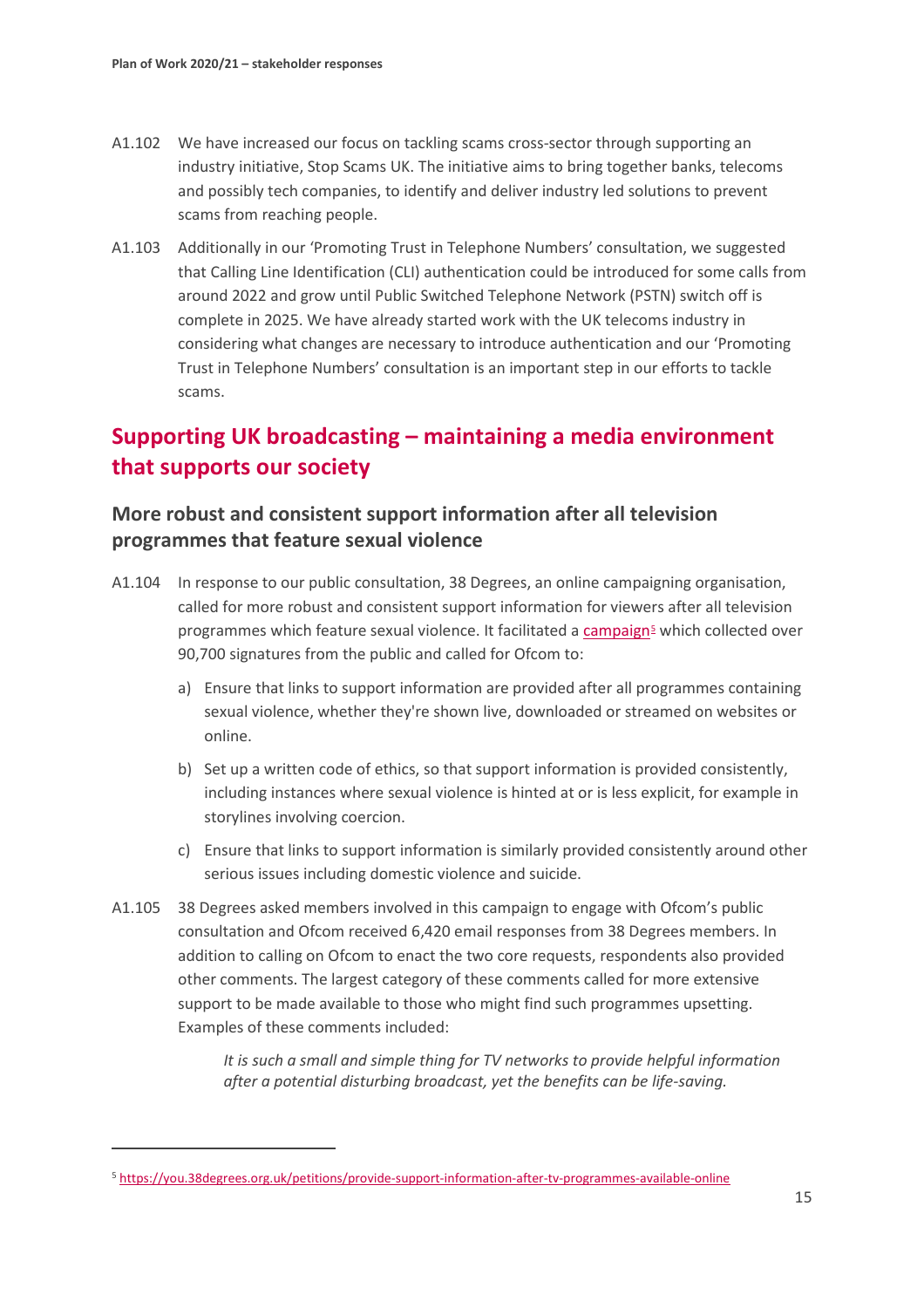*Survivors need help accessing support. if a scene on TV has triggered their own memories, it is vital that there is clear signposting for support provided by the networks.*

A1.106 Some respondents called for better warnings before programmes depicting sexual violence begin. Example comments included:

> *When someone who has been the victim of an attack sees violent sexual attacks portrayed on television it can make that person relive their attack. Please make sure viewers are given warnings before such programs are aired.*

> *Networks have a moral responsibility when showing sexual violence in a realistic setting, causing victims to be re-traumatised. Clear prior warnings at the start of the programme and before the actual scene would provide viewers with opportunity to avoid the scenes.*

A1.107 Other respondents expressed concerns about sexual violence being depicted at all within programmes, and some respondents called for less sexual violence content to be shown. Example comments included:

> *Ofcom needs to regulate the amount of sexual violence shown on television in addition to ensuring support information is provided afterwards. Rape and sexual abuse are not entertainment and, especially with storylines shown before the watershed, channels should be responsible.*

*The effects of sexual violence remain with the victims for life. Scenes will re-ignite feelings. There are far too many scenes of sexual violence on TV programmes. They are not essential and should be reduced. When shown there should be contact details for people who have been upset by the scenes.*

A1.108 A number of respondents stated that depicting sexual violence within programming risks normalising the behaviour, or inspiring copycat behaviour. Example comments included:

> *Too many story lines seem to normalise violence within relationships and rarely depict the long term results like PTSD and anxiety. In fiction the offender is usually brought to justice whereas in life support is poor and our justice system causes even more suffering.*

*Sadly, violent culture content is popular with viewers. Those viewers may become insensitised to violent acts and feel that having violent tendencies is more normal than it is. If you continue to transmit violent content for entertainment, then you should do more to protect survivors of sexual violence.*

A1.109 Beyond these topics there were a wide range of other comments including on: perceptions of how the legal system dealt with cases of sexual violence; how society perceives victims of these crimes; the lack of support (such as effective counselling) available for victims of sexual violence; and programme producers using depictions of sexual violence as entertainment without taking due care. A large number of respondents commented on the profound and long lasting effects of sexual violence upon victims, and that memories of events could be triggered by programming.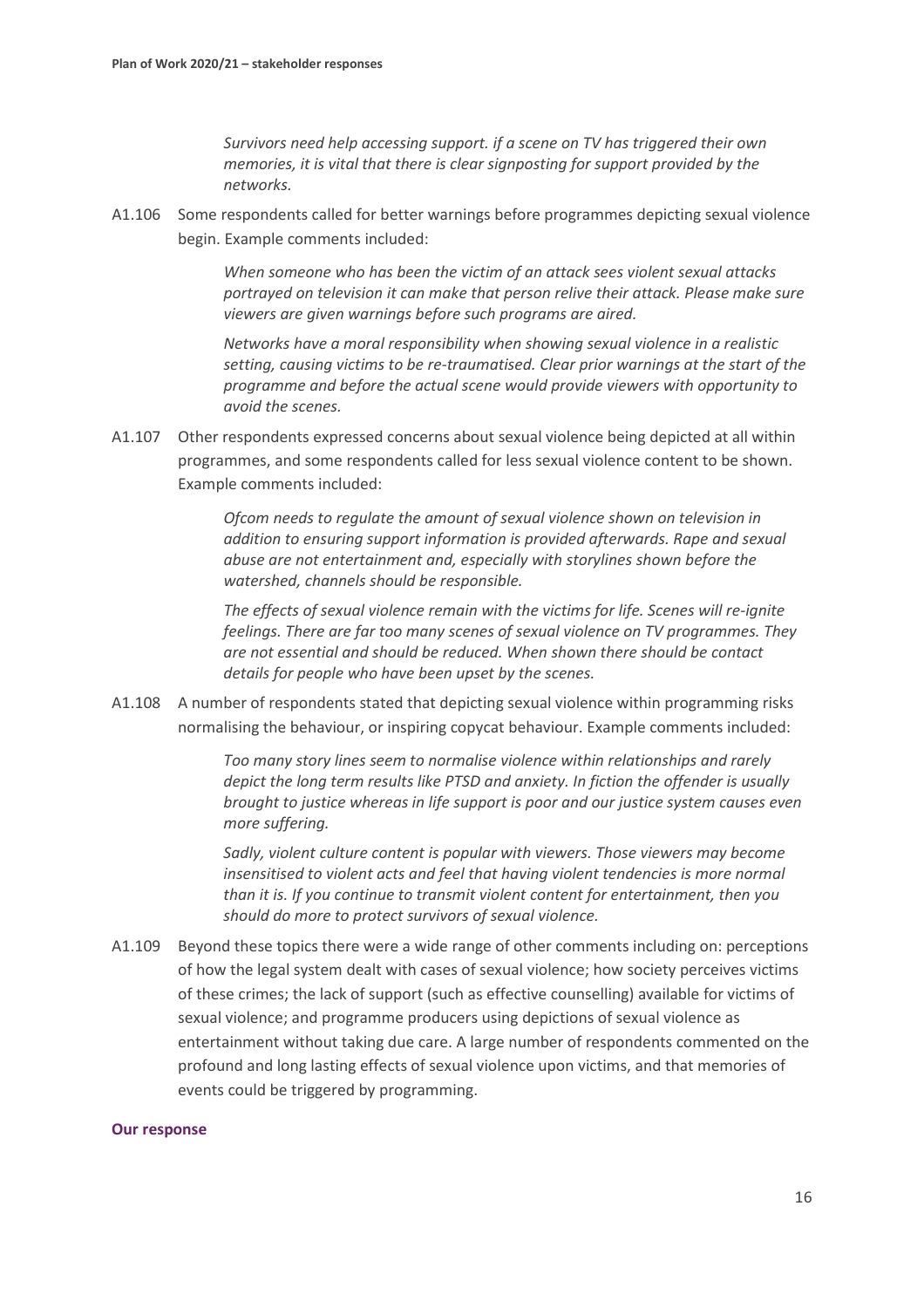A1.110 It is important that broadcasters have the freedom to include sensitive and challenging subject matters in their programmes, providing they take steps to adequately protect the audience[. The Broadcasting Code](https://www.ofcom.org.uk/tv-radio-and-on-demand/broadcast-codes/broadcast-code/section-two-harm-offence)<sup> $6$ </sup> ("the Code") includes rules to ensure that viewers are protected from harmful and/or offensive material. In particular, Rule 2.1 requires that:

> "Generally accepted standards must be applied to the contents of television and radio services and BBC ODPS [on demand programme services] so as to provide adequate protection for members of the public from the inclusion in such services of harmful and/or offensive material".

#### A1.111 Rule 2.3 requires that:

"In applying generally accepted standards broadcasters must ensure that material which cause offence is justified by the context… Such material may include, but is not limited to, offensive language, violence, sex, sexual violence, humiliation, distress, violation of human dignity, discriminatory treatment or language…Appropriate information should also be broadcast where it would assist in minimising offence."

- A1.112 Broadcasters should consider, for example, the effect of programmes on those who may come across them unawares, and, whether the nature of the content should be brought to the audience's attention by giving information. Ofcom takes into account a range of factors when assessing content against these rules, including the support given to viewers who may be affected by issues raised in programmes. Our [published guidance on Section Two](https://www.ofcom.org.uk/__data/assets/pdf_file/0023/104657/Section-2-Guidance-Notes.pdf)  [of the Code](https://www.ofcom.org.uk/__data/assets/pdf_file/0023/104657/Section-2-Guidance-Notes.pdf)<sup>*z*</sup> also sets out that "giving clear information and adequately labelling content may also reduce the potential for offence".
- A1.113 As the Code currently enables Ofcom to hold broadcasters to account on ensuring that audiences are adequately protected from harmful and/or offensive material, we do not consider that it would be proportionate to adopt prescriptive guidance setting out how broadcasters must achieve this when portraying sexual violence on TV. Ofcom acknowledges there have been some examples of programmes featuring sexual violence (for example in soaps) where broadcasters have alerted viewers in advance that content may be distressing and have provided relevant support information. However we have asked 38 Degrees to submit complaints to us if they are concerned that any broadcast programmes might breach our rules, so we can assess the content against the Code.
- A1.114 The Broadcasting Code does not apply to on-demand programme services (ODPS), with the exception of the BBC's ODPS. Ofcom's [ODPS Rules](https://www.ofcom.org.uk/__data/assets/pdf_file/0021/132087/Broadcast-On-Demand-Programme-Service-Rules-Part-Three.pdf)<sup>[8](#page-17-2)</sup> are much more limited than those applying to broadcast TV and radio but do cover important matters such as incitement to hatred, avoiding certain types of harmful content, and types of prohibited sponsorship and product placement. Although we cannot require ODPS providers to include information in programmes which would assist in minimising offence, we welcome ongoing discussion

<span id="page-17-0"></span><sup>6</sup> <https://www.ofcom.org.uk/tv-radio-and-on-demand/broadcast-codes/broadcast-code/section-two-harm-offence>

<span id="page-17-1"></span><sup>7</sup> https://www.ofcom.org.uk/ data/assets/pdf\_file/0023/104657/Section-2-Guidance-Notes.pdf

<span id="page-17-2"></span><sup>8</sup> https://www.ofcom.org.uk/ data/assets/pdf file/0021/132087/Broadcast-On-Demand-Programme-Service-Rules-Part-[Three.pdf](https://www.ofcom.org.uk/__data/assets/pdf_file/0021/132087/Broadcast-On-Demand-Programme-Service-Rules-Part-Three.pdf)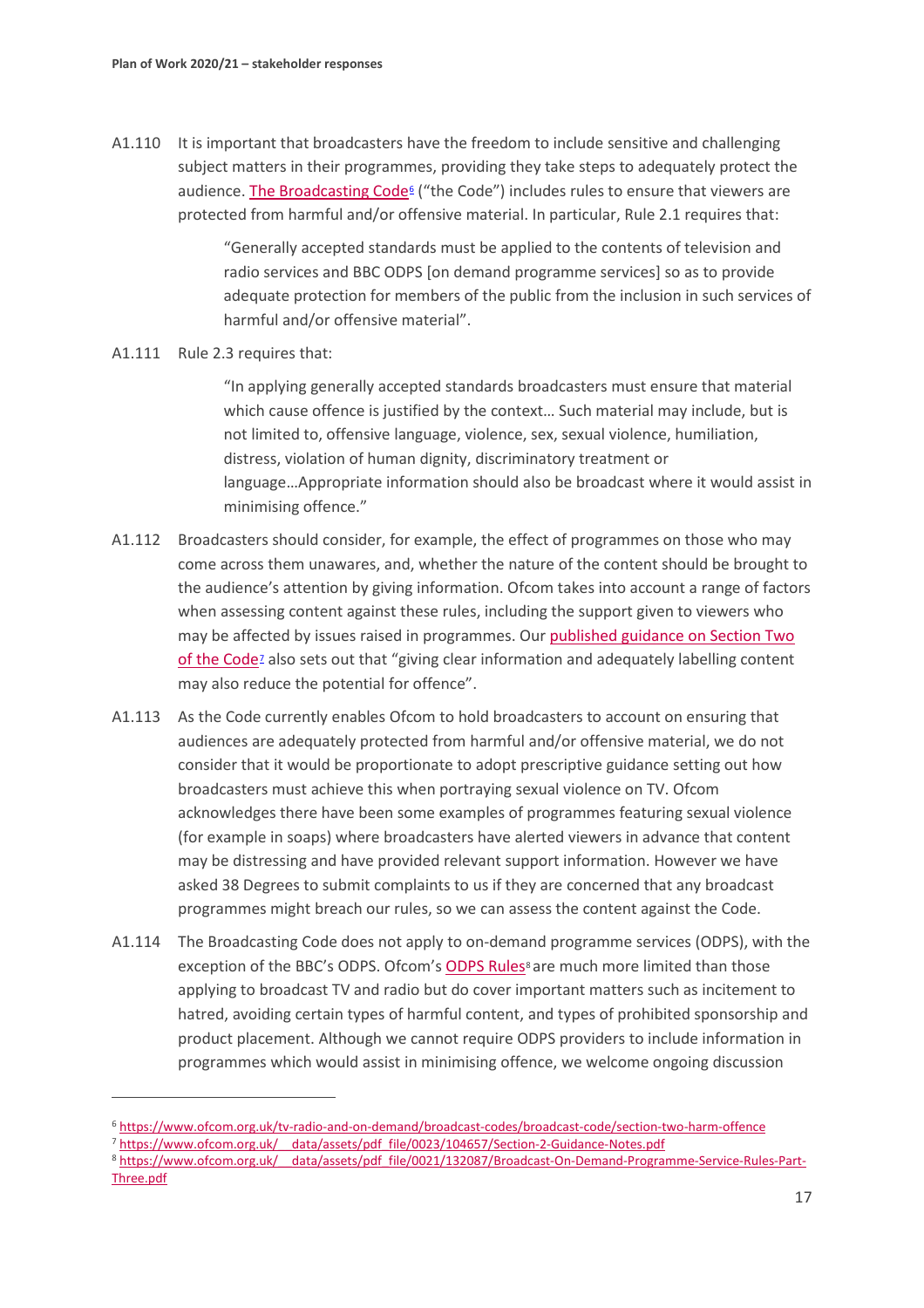between 38 Degrees, broadcasters and on demand services to encourage the protection of audiences in this area.

### **Considering the future of the PSB system**

- A1.115 **Pact** expressed concern that BBC's involvement in BritBox may, as a result of the relationship with the Public Service, distort that market. **Pact** stated that Ofcom's review of BBC Studios should clearly set out metrics that measure the BBC's performance. **Pact** stated that the UKTV split between BBC Studios and Discovery should be reviewed.
- A1.116 **Pact** and **Directors UK** requested that Ofcom should carefully monitor the impact of the changes to the BBC's activities and operations. **Directors UK** would like to see the obligatory publication of diversity and equality data on individual senior production roles.
- A1.117 The **BBC** stated it would appreciate further discussions with Ofcom on the future model of the Operating Licence, and would welcome clarity on Ofcom's plans for work in this area. The BBC stated that it anticipated Ofcom would work closely with DCMS and relevant other stakeholders regarding the World Radiocommunications Conference. The BBC asked that Ofcom will be proportionate in its review of the BBC Studios.
- A1.118 **Carol Davenport** stated that Ofcom should ensure that there is no diminution of the BBC's freedom as a broadcaster for the public good.

- A1.119 We welcome PACT's engagement and input to our Future of PSB Review which will consider a range of fundamental questions about the PSB system and its impact on the wider creative economy. One of the questions we are considering is how the overall system can best support a healthy UK production sector in the future.
- A1.120 Ofcom has met with the BBC to discuss work on how the BBC Operating Licence could evolve, taking account of the BBC's changes to its service provision, and the BBC and Ofcom have agreed to continue liaising on this.
- A1.121 We have measures in place, through the BBC Operating Licence, to assess how well the BBC is delivering its public purposes including the provision of high-quality, impartial news and a range of different genres including arts programming. We will continue to monitor and assess the BBC's performance against these measures and will report on this in our BBC Annual Report.
- A1.122 Given the pace of change in both consumption and content delivery, the BBC needs to be able to evolve, and adapt its services to ensure that it can continue to meet its Mission and Public Purposes. When we set the first Operating Licence, we were clear that we may amend it over the duration of the Charter, and we have already done so on several occasions to take account of changes that the BBC has made to its services. In our recent annual report on the BBC we said that we anticipate we will need to consider making further changes to the Operating Licence to keep aligned with people's viewing and listening habits as the BBC looks to improve how it delivers against its remit. We will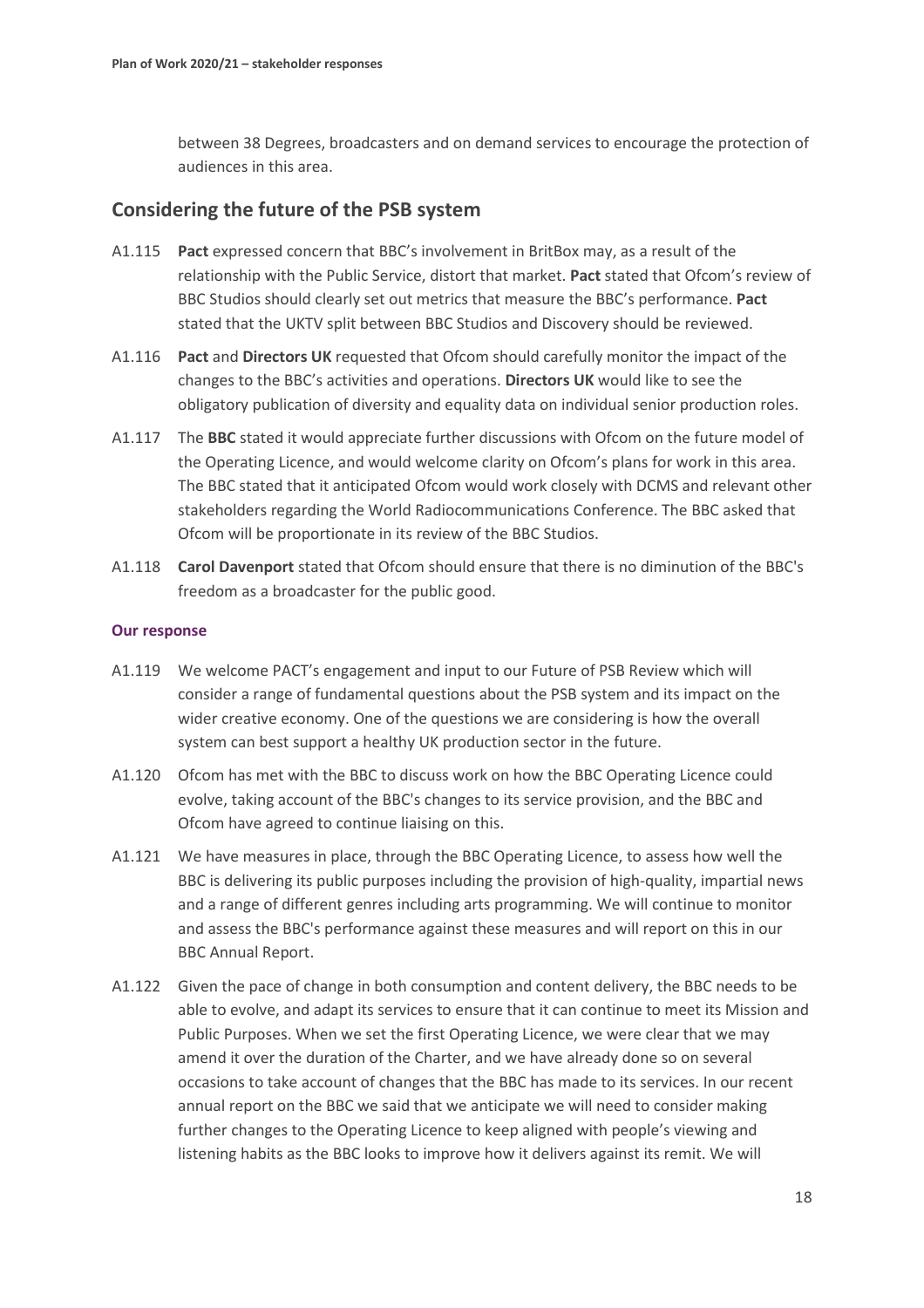continue to monitor the effectiveness of the current Operating Licence in holding the BBC to account while allowing it enough flexibility to innovate. We also said that our view was that we needed to see improved commitment to transparency from the BBC before we could consider wholesale revisions to the Operating Licence to give the BBC greater flexibility. The BBC has requirements to deliver its Mission & Public Purposes as set out in the Charter and we do hold them to account on this through our Annual Report and performance assessment, as well as putting reporting requirements on the BBC.

- A1.123 We will continue to monitor the implementation of arrangements between the BBC Public Service, BritBox and BBC Studios to ensure there are appropriate measures, controls and processes in place to prevent sharing of information that would result in the BBC's commercial activities or BritBox having an unfair competitive advantage. As set out in our final determination on the materiality of the BBC's involvement in BritBox, this will include reviewing the final details of the long form agreement (between ITV and the BBC) and the implementation of the programme release policy. We will also continue to monitor how these changes impact different segments of the market (and we will discuss with Pact how to ensure any impact on smaller producers is taken into account).
- **A1.124** Our review of BBC Studios will include looking at any potential advantages that BBC Studios receives as a result of its relationship with the Public Service and what, if any, additional reporting might be needed to ensure there is sufficient separation between the Public Service and BBC Studios. We also intend to look at the impact of the recent changes to the activities of BBC Studios (including the dissolution of the UKTV agreement). We will take account of the outcomes of the recent BBC and NAO reviews of BBC Studios, and in particular we will look to reduce the impact of this review on BBC Studios where possible (for example if similar information had been provided in the NAO review). Stakeholders will have an opportunity to comment on our intended next steps later in the year, with the report to be published in Q4.
- A1.125 The BBC needs to adapt its services to meet changing customer preferences on how they access content. However, as we have set out in both our annual reports on the BBC, and our competition assessment on changes to the BBC iPlayer, in doing so, it needs to be more open to engagement with third parties, where possible given commercial confidentiality issues. We consider that this should include setting out more detail on what it plans to do in its annual plan and better engagement with stakeholders in advance of publishing its proposals. This will ensure that it properly assesses the impact on competition as per its duties under the Charter.
- A1.126 As part of our ongoing work we will continue to monitor how the BBC complies with its requirement to commission content on a fair, reasonable and non-discriminatory basis, including content commissioned in the Nations. We will report on this in the next BBC Annual Report. In this report we will also comment on how the BBC meets it wider competition requirements.
- A1.127 We note the BBC's statement about being proportionate. We liaise closely with the BBC, and we would always seek to run any regulatory processes in a flexible and timely fashion.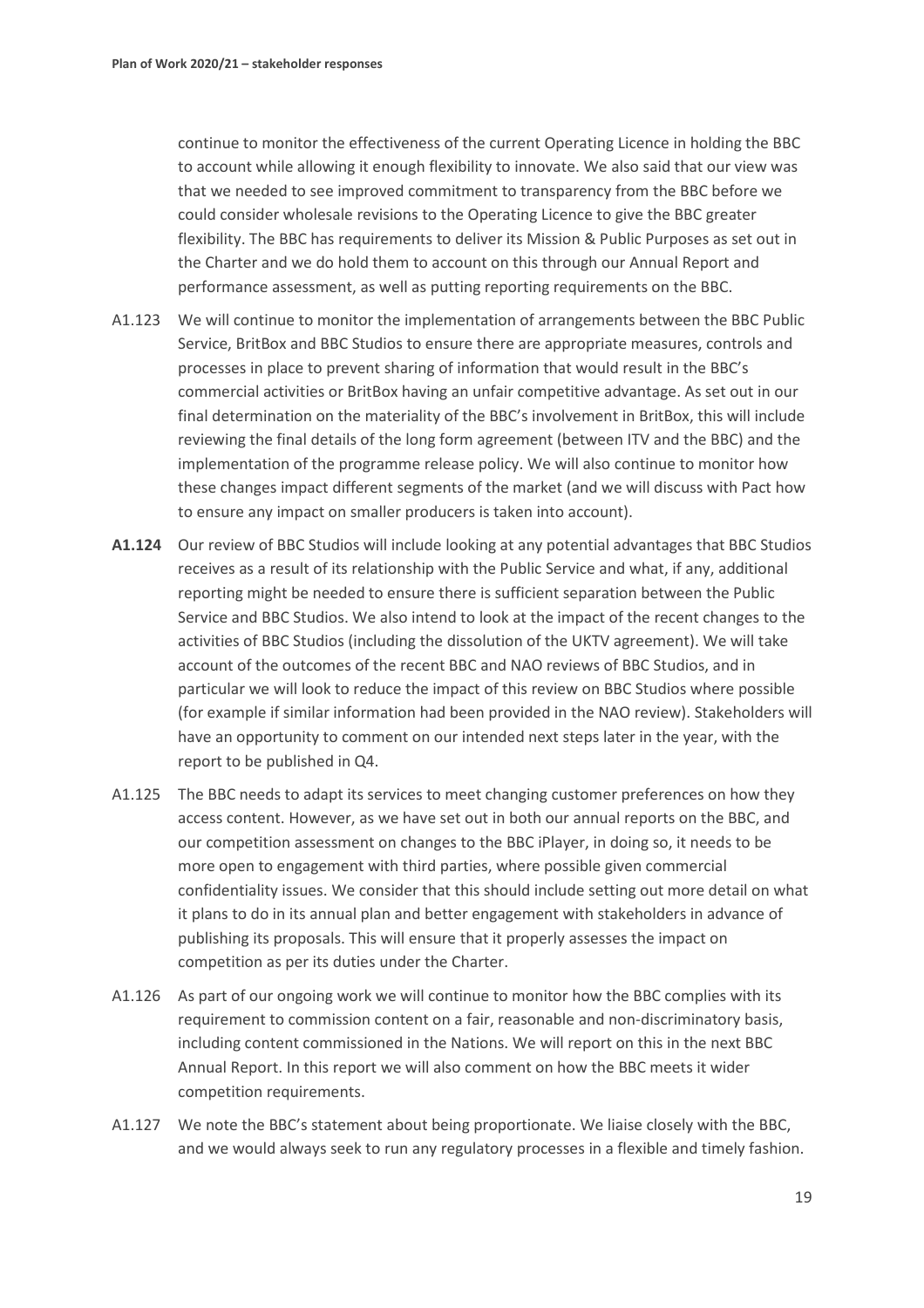- A1.128 In response to Directors UK, the BBC needs to adapt its services to meet changing customer preferences on how they access content. This has led to a series of different requests that we have considered through our various powers under the Charter and Agreement. We acknowledge Directors UK's concerns in this area but consider that commercial negotiations between the BBC and the production/broadcast sector are a matter for the parties involved. We note that our Small Screen: Big Debate review of Public Service Broadcasting will consider a range of fundamental questions about the PSB system and its impact on the wider creative economy. One of the questions we are considering is how the overall system can best support a healthy UK production sector in the future.
- A1.129 As mentioned, the BBC needs to adapt its services to meet changing customer preferences on how they access content. This has led to a series of different requests that we have considered through our various powers under the Charter and Agreement. We acknowledge Directors UK's concerns in this area but consider that commercial negotiations between the BBC and the production/broadcast sector are a matter for the parties involved. We note that our Small Screen: Big Debate review of Public Service Broadcasting will consider a range of fundamental questions about the PSB system and its impact on the wider creative economy. One of the questions we are considering is how the overall system can best support a healthy UK production sector in the future.
- A1.130 Legislation limits Ofcom's information gathering powers to monitoring the gender, racial group and disability of UK broadcasters' employees. We cannot require broadcasters to provide information on the characteristics of their freelancers. We can only collect this information on a voluntary basis and there are considerable gaps in the data provided. We continue to strongly encourage broadcasters to provide this important information. Freelancers can take part in CDN's monitoring of diversity data if they are working on a UKoriginated production that is commissioned by one of the main five UK broadcasters. CDN collect data via a production monitoring system called Diamond and is committed to publishing diversity data by programme genre, broadcaster, role type and seniority.
- A1.131 Over the coming year we plan to focus on commissioning roles which have direct impact on the diversity of freelance production teams, as well as on-screen diversity. We will also work with the Creative Diversity Network to understand the findings from their Diamond diversity monitoring scheme, with the aim of a getting a fuller picture across the production workforce.
- A1.132 In response to the BBC, at this early stage of the WRC-23 process Ofcom is looking at how best to address the issues of interest to UK and UK stakeholders, and will work closely with the UK Government and stakeholders.
- A1.133 In response to Carol Davenport, Ofcom has no role in setting the level of the licence fee, this is entirely a matter for the UK Government. Equally, the UK Government sets out the BBC's Mission and Public Purposes in the BBC's Royal Charter. Ofcom's role is to hold the BBC to account on behalf of audiences, to ensure that it delivers against its obligations in the Charter. We have measures in place, through conditions in the BBC's Operating Licence and through a separate performance measurement framework, to assess how well the BBC is delivering its Public Purposes including the provision of high-quality, impartial news and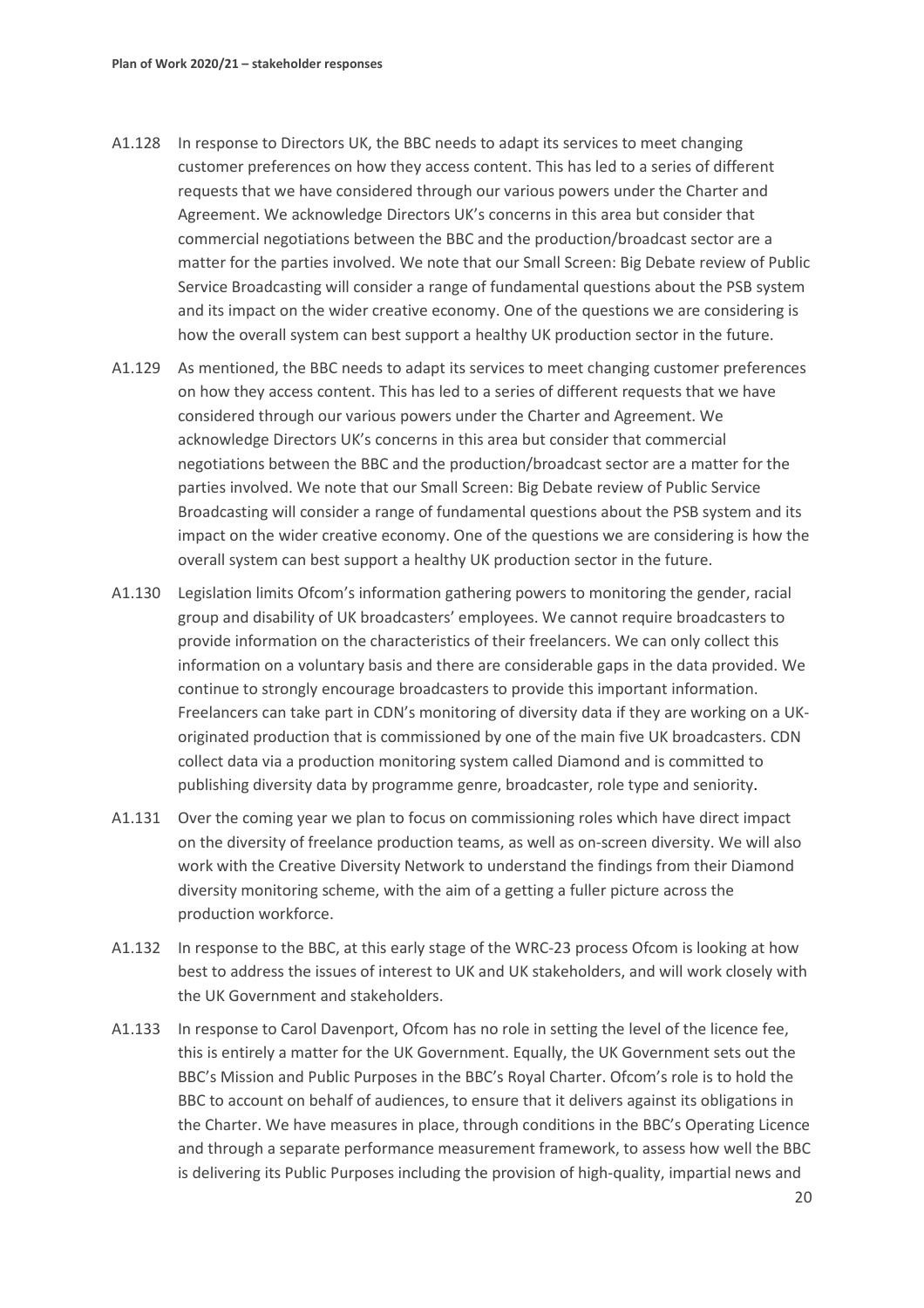a range of different genres including arts programming. We will continue to monitor and assess the BBC's performance against these measures and will report on this in our BBC Annual Report.

### **The future of TV distribution**

A1.134 **BT** suggested that Ofcom includes the future of TV distribution in the PSB review process.

#### **Our response**

A1.135 Distribution is a theme we are exploring as part of Small Screen: Big Debate, our review of public service broadcasting (PSB). We welcome BT and other stakeholders' ideas on this, as well as other ways to secure positive outcomes for all audiences, as part of this work programme. We will be consulting on options for the future of PSB in Q3 2020/21, before making recommendations to the UK Government.

### **Challenging the broadcast industry to improve on diversity**

- A1.136 The **Scottish Government** asked for data on diversity and equal opportunities in television and radio to be broken down by nation. It urged Ofcom to assess the BBC's performance in delivering for viewers in Scotland.
- A1.137 The **Scottish Government** encouraged an inclusion of a reference to support the UK's indigenous languages and the role of MG ALBA.

- A1.138 Ofcom is continually assessing the BBC's performance in delivering its Mission and Public Purposes and ensuring that audiences across the UK are well served. We have imposed a set of enforceable regulatory conditions in the BBC's Operating Licence. We have also set a series of performance measures to provide a broader picture of how well the BBC is delivering its remit, beyond the regulatory conditions. We publish our assessment of the BBC's performance in our annual report on the BBC each year.
- A1.139 Ofcom's diversity monitoring of television and radio is a means of increasing transparency for all UK broadcasters when it comes to promoting a more diverse workforce. We report on this data annually at an industry and broadcaster level, with a focus on the main broadcasters. In our last television report, we published an 'in-focus' summary of workforce diversity at STV and shared information covering STV's activities to promote equal opportunities and diversity across Scotland, both on and off screen. As part of our diversity monitoring, we ask all broadcasters to provide information on initiatives in place that promote equal opportunities in the nations and regions amongst employees of different national origin. Our annual diversity reports continue to spotlight how the industry is reflecting the diverse needs and interests of audiences in all of the UK's nations and regions.
- A1.140 For the first time last year, we invited MG ALBA, on a voluntary basis, to participate in our diversity data monitoring for television. This step was taken so that MG ALBA could be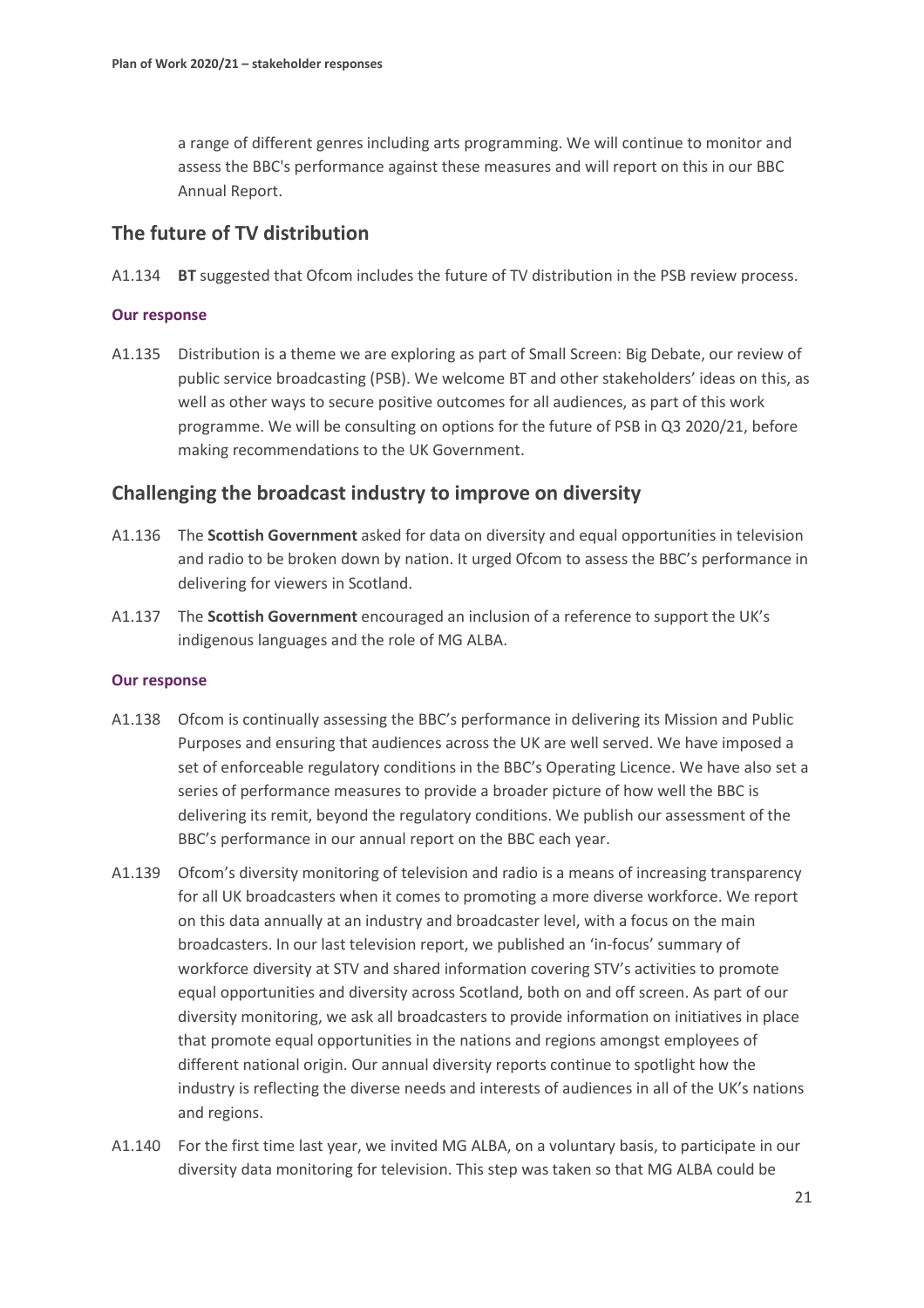supported in better promoting diversity within its organisation, and also to potentially benefit from the sharing of best practices and collaborative measures that we continue to offer to promote better representation across UK television. We are hopeful that MG ALBA will continue to participate in our diversity in television monitoring this year.

- A1.141 When the new BBC Scotland channel was launched, we have made changes to the BBC's Operating Licence to ensure it helps deliver the Mission and Public Purposes. We will look at how audiences in Scotland perceive the BBC's performance following the first full year of broadcast for the BBC Scotland channel in this year's Annual Report.
- A1.142 Following the publication of our review of BBC news and current affairs in October we will continue to engage with the BBC to discuss the steps it is taking in each of the areas the report identified. To ensure transparency, we expect the BBC to report on progress against each of the recommendations in its next annual report.
- A1.143 In line with our statutory remit, Ofcom's recent appointments to the Board of MG ALBA are intended to support the organisation and the strategic challenges it faces in the context of a fast-changing media landscape. Ofcom will also continue to collaborate closely with MG ALBA as part of our 'Small Screen: Big Debate' work, which is considering the future of the PSB system. This will include building on an event co-hosted with MG ALBA in Stornoway in February 2020. In addition, Ofcom will actively engage with MG ALBA, the Scottish and UK Governments and other stakeholders on the proposal by the Chair of MG ALBA in their 2018/19 Annual Report for a review of the overall framework for Gaelic media provision.
- A1.144 Ofcom will continue to deliver its regulatory duties, which includes making any necessary appointments to the Board of MG ALBA and scrutinising aspects of its Operational Plan. This will support MG ALBA's statutory role under the Communications Act 2003 to ensure that high quality television programmes in Gaelic are made available to people in Scotland.

### **Responses regarding past or ongoing regulation**

- A1.145 The **BBC** asked for Ofcom to be flexible in addressing material changes for the UK Public Services. It asked how to achieve positive outcomes for UK radio and audio audiences.
- A1.146 The **Welsh Government** expressed disappointment that there is no specific mention of S4C or of assessing the BBC in the section on Wales, and emphasised that it is vital to fulfil PSB obligations in Wales. It asked how BritBox would be regulated, and if Ofcom will undertake any changes to the BBC's Operating Licence as a result of the BBC's news and current affairs provision review. The Welsh Government asked Ofcom to specify in contracts for TV and radio licences that a set number of hours be broadcast in Welsh alongside a statement about Welsh-language web content. The Welsh Government re-emphasised a number of serious concerns that it had raised in response to Ofcom's consultation on the BBC's Operating Licence in 2017.[9](#page-22-0)

<span id="page-22-0"></span><sup>9</sup> This can be found here: https://www.ofcom.org.uk/ data/assets/pdf file/0016/105361/Welsh-Government.pdf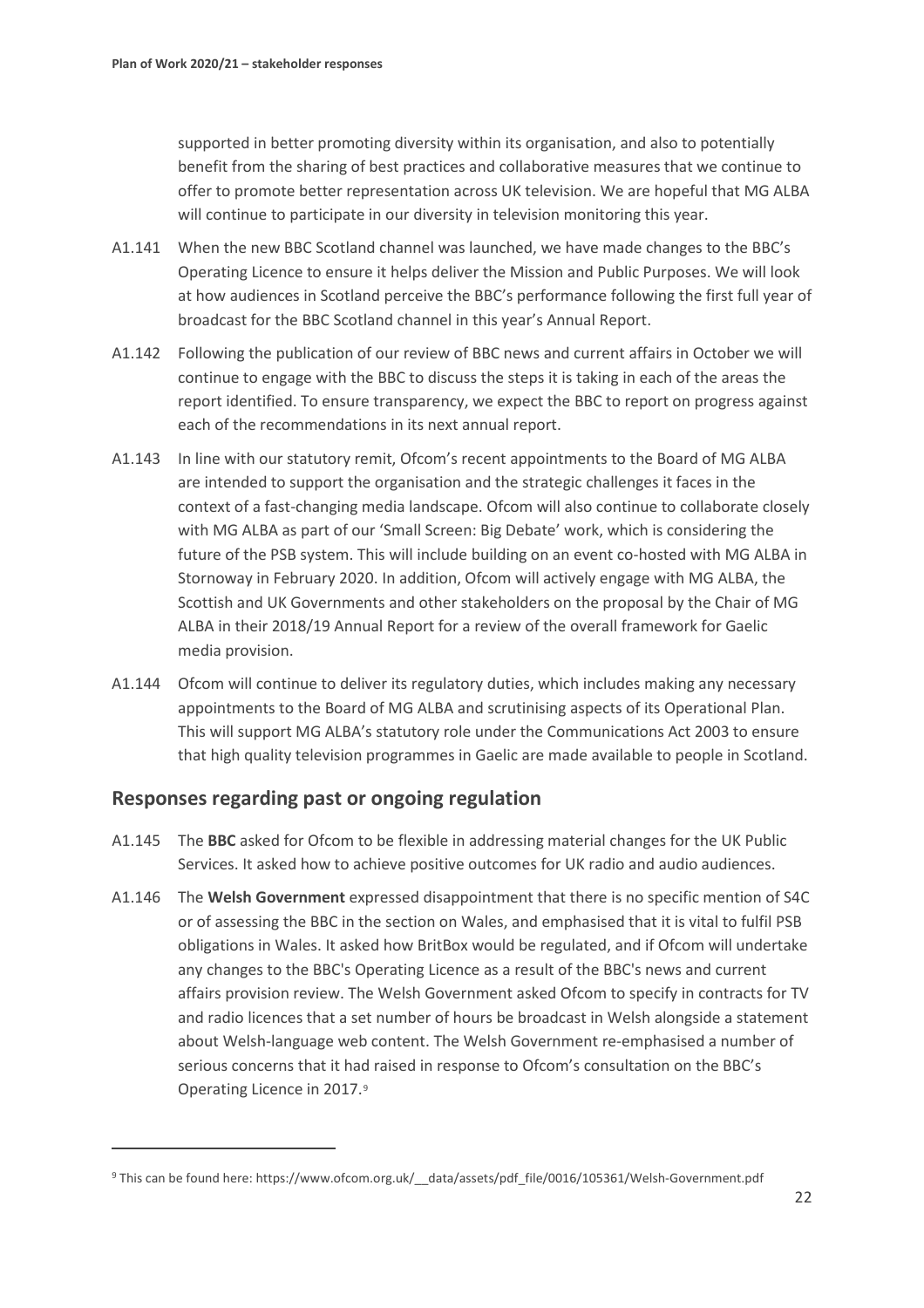- A1.147 We note the BBC's statement that Ofcom may need to undertake work at short notice in relation to material changes they have planned for the UK Public Services. We liaise closely with the BBC on its proposed changes to its services, and we would always seek to run any regulatory processes in a flexible and timely fashion. As we pointed out in our Annual Report into the BBC, the more information that the BBC can share with Ofcom, and the more engagement that it can undertake with stakeholders about its plans in advance of publishing them can aid the speed of regulatory intervention. We expect the BBC to provide sufficient detail in its annual plan of proposed changes to its services.
- A1.148 We agree with the BBC that it is important that our work on 'Supporting UK Broadcasting' encompasses radio and audio. Our review of public service broadcasting, Small Screen: Big Debate will include a focus on audio, we have plans to engage with radio providers and will also look at the developing podcast market. We will continue to report on diversity in the UK radio industry, to provide a comprehensive picture of how well individual broadcasters – and the industry as a whole – are promoting equality of opportunity, diversity and inclusion within their organisations. We will continue to issue licences for all analogue, digital commercial and community radio services to helps to secure a range and diversity of services available across the UK. Having now published our plans for the implementation and licensing of small-scale DAB, we will advertise the first small-scale radio multiplex licences as soon as practicable.
- A1.149 In response to the Welsh Government, the UK Government's independent review of S4C found that the current regulatory arrangements for S4C were broadly effective and did not propose changing Ofcom's regulatory responsibilities or those of the Secretary of State. We will continue to discharge our regulatory remit in respect of S4C including duties to assess S4C's compliance with quotas agreed by the S4C Authority and Ofcom, including independent production, original production, news and current affairs; and to monitor compliance and consider complaints relating to Ofcom codes, including the Broadcasting Code. In the plan we make clear that we will continue to work with public service broadcasters in Wales to ensure public service content in Welsh and English reflects the needs of audiences. We are keen to hear the views of audiences on the future of PSB in Wales as part of our Small Screen: Big Debate programme of work.
- A1.150 BritBox has been notified to us as an on demand programme service ("ODPS"). Other than public service BBC ODPS (iPlayer), which have to comply with the Broadcasting Code, all other ODPS, including BritBox have to comply with the statutory rules applicable to ODPS.
	- a) List of video of regulated video on demand services: https://www.ofcom.org.uk/ data/assets/pdf file/0021/67710/list of regulated vide [o\\_on\\_demand\\_services.pdf](https://www.ofcom.org.uk/__data/assets/pdf_file/0021/67710/list_of_regulated_video_on_demand_services.pdf)
	- b) Statutory rules: https://www.ofcom.org.uk/ data/assets/pdf file/0022/54922/rules and guidance.p [df](https://www.ofcom.org.uk/__data/assets/pdf_file/0022/54922/rules_and_guidance.pdf)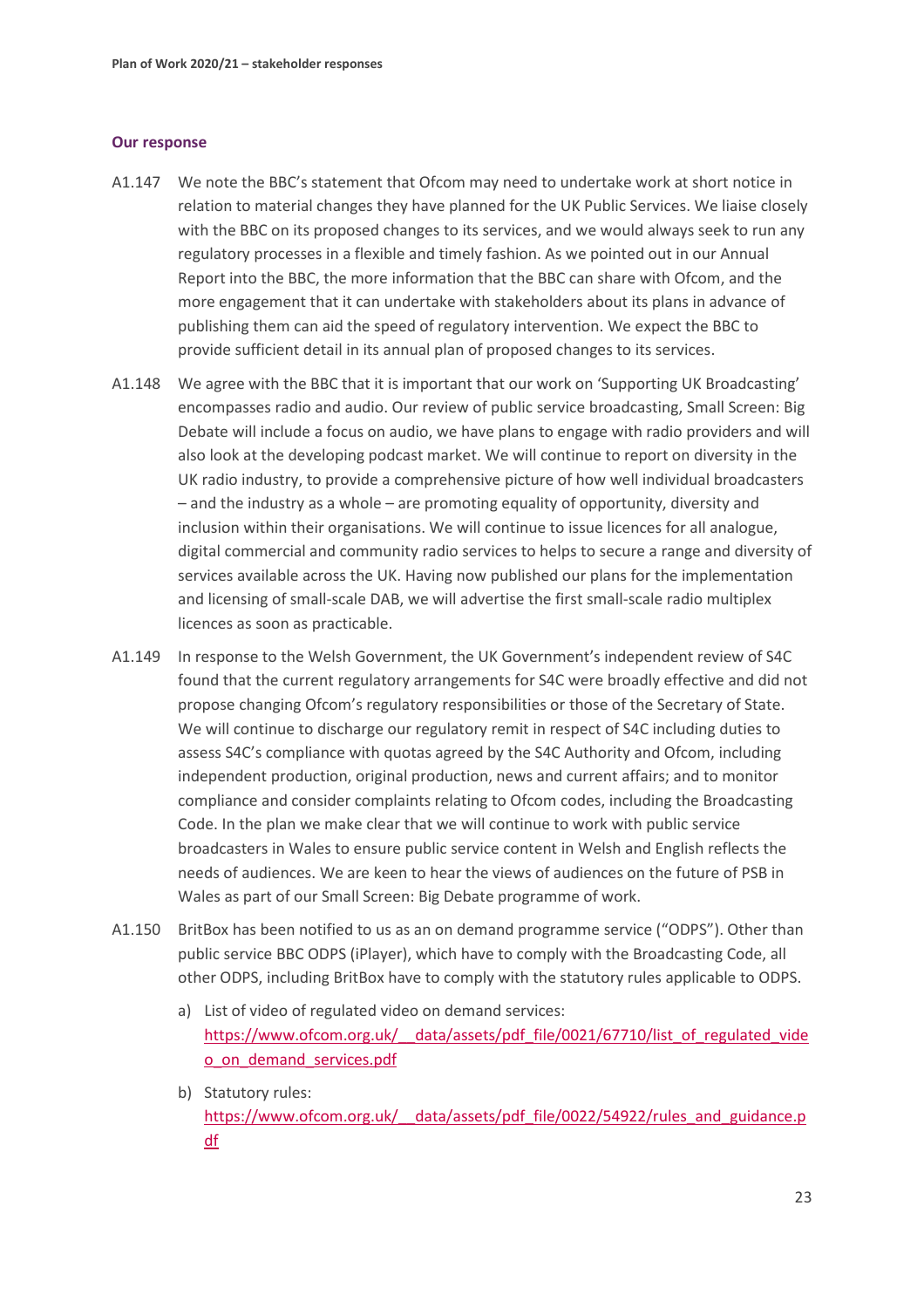- A1.151 Ofcom's role is to hold the BBC to account on behalf of audiences, to ensure that it delivers against its obligations in the Charter. We have measures in place, through conditions in the BBC's Operating Licence and through a separate performance measurement framework, to assess how well the BBC is delivering its Public Purposes including that it is serving all audiences throughout the UK and that it is accurately representing and portraying the diverse communities of the different nations of the UK. We will continue to monitor and assess the BBC's performance against these measures and will report on this in our BBC Annual Report. Our performance monitoring of the BBC which we publish annually, also examines how the BBC is performing against each of the public purposes for audiences in Wales. We have strengthened the reporting and compliance regime for regional production to will be introduced to improve enforcement with requirements. We have already begun collecting additional information from the PSBs including the BBC to evidence more clearly how productions have met the criteria for out of London productions including within Wales. We have also updated the Plan of Work to include a specific mention of assessing the BBC in the section on Wales.
- A1.152 Audiences from across the UK were at the heart of our review of BBC news and current affairs. During the review we gathered views from people across the country, including in each nation. We commissioned research to give us a detailed insight into how people get their news, and we looked at the range and depth the BBC offers compared to other news providers. We also spoke to around 50 media organisations, industry bodies and academics across the UK. Our review did not recommend any changes to the BBC's Operating Licence, but we continue to monitor the BBC's performance to assess how it is fulfilling the Mission and promoting its Public Purposes.
- A1.153 Ofcom is aware of the Welsh Government's aim of having one million Welsh speakers by 2050 and its desire to incorporate Welsh language programming obligations into local television, commercial and community radio stations. We do not have the statutory power to impose such conditions on licensees. When applying for a licence it is up to the applicant to propose what kind of service it intends to provide. Changing this would require primary legislation.

### **Community radio**

- A1.154 **Hospital Broadcasting Association** asked Ofcom to consider continuing new community radio FM licence applications beyond Round 4, and alongside small-scale DAB.
- A1.155 The **Community Media Association** believe that there should be another round of analogue licensing for community radio and wished to know the associated timeframe. It asked for the publication date for Ofcom's statement on "Licensing small-scale DAB - How Ofcom would exercise its new powers and duties being proposed by Government". It requested that Ofcom commission research into the Community Radio Fund, and to make case to the Treasury for a Community Radio Fund.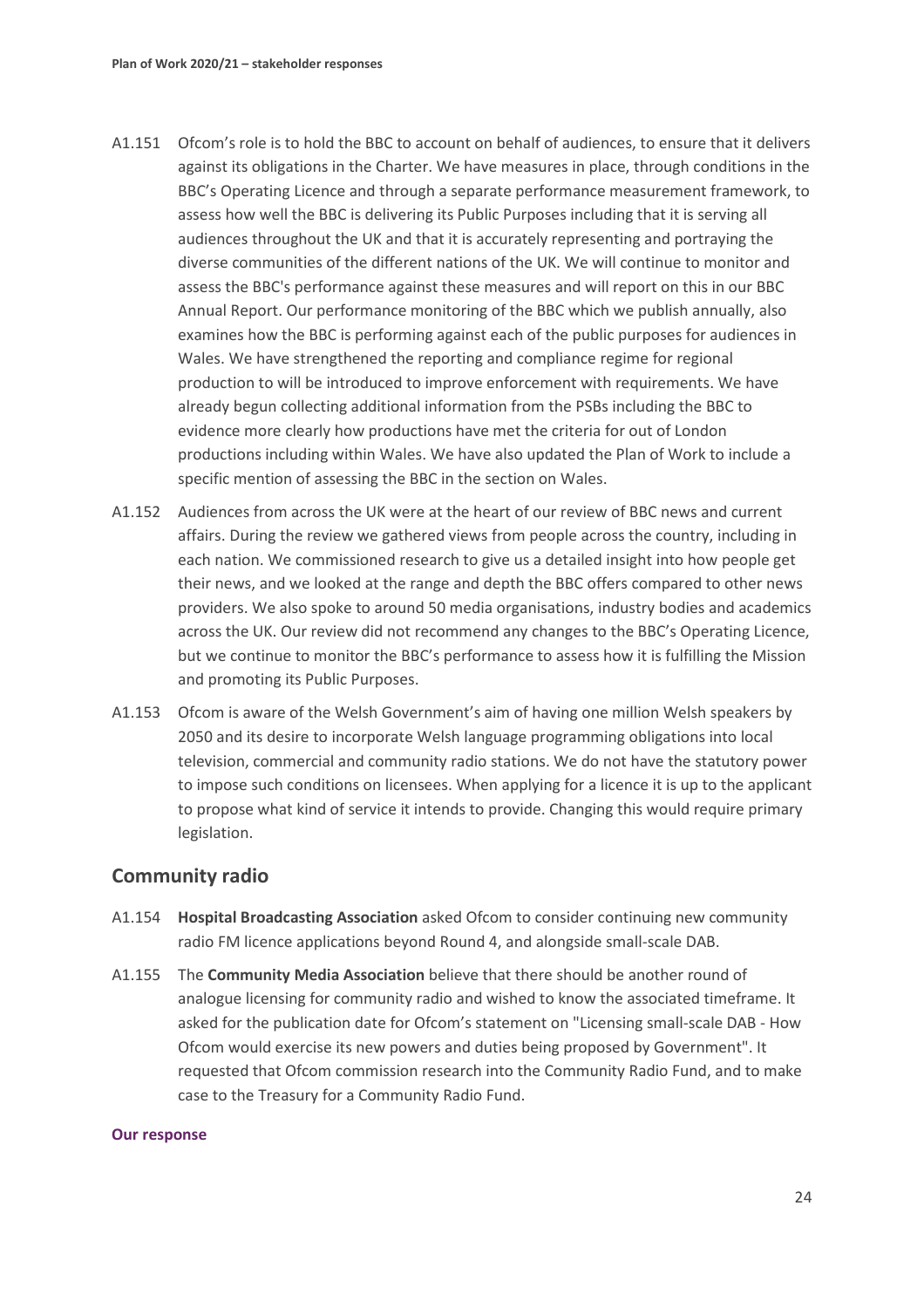- A1.156 In response to the Hospital Broadcasting Association and Community Media Association, Ofcom consulted on its future priorities for community radio in 2016 and subsequently published a statement in April 2017 confirming these priorities. Similarly, we provided an update on these priorities on 26 September 2019. This statement explained the work that we had committed to completing and informed readers of our progress against these commitments.
- A1.157 In reply to Community Media Association, we recognise that, in the original 2017 statement, we expected a licensing framework to be in place by 2018 to enable us to begin the process of licensing small-scale DAB services. Given the delay in implementing this framework, we invited applications in 43 areas given the clear demand evidenced in the expressions of interest we received. The deadline for these applications was 26 March 2019. This work coincided with the significant effort involved in analysing 130 applications for licence improvements and extensions.
- A1.158 While we recognise that there is demand for further rounds of analogue licensing, we have decided that we cannot currently carry out the complex and resource-intensive frequency planning and licence award process which would be required if we were to open another round of analogue community radio licensing. We strongly believe that any move to license more analogue services would inappropriately delay our work on the launch and rollout of small-scale DAB.
- A1.159 We have now published our plans for the implementation and licensing of small-scale DAB. As can be seen in this document, Ofcom has decided not to mandate the use of DAB+.

# **Making sure that online communications work for people and businesses – people need to remain both connected and safe**

### **Helping internet users to understand online services and protect themselves from harms online**

- A1.160 **Clean Up The Internet** encouraged Ofcom to include within the development of the regulation of online harms policy a number of points on democratic spaces, design choices, and anonymity. **Kai Hendry** also commented on online safety. **Which?** was keen to for Ofcom to bring 'content that enables scams' under its powers. The **Welsh Government** felt consideration on the capacity needed to manually and automatically moderate content in the Welsh language is required.
- A1.161 The **BBC** and TalkTalk asked how the UK Government's announcement on online harms regulator would affect Ofcom, and how to protect users.
- A1.162 **TalkTalk** encouraged Ofcom to engage with Internet Matters to share evidence bases on media literacy issues. The **Older People's Commissioner for Wales** raised concern for the vulnerability of some of the older people taking on digital connectivity.
- A1.163 The **Scottish Government** expressed concern about online harms, particularly regarding integrity of news. **News Media Association (NMA)** asked details on Ofcom's wider duties.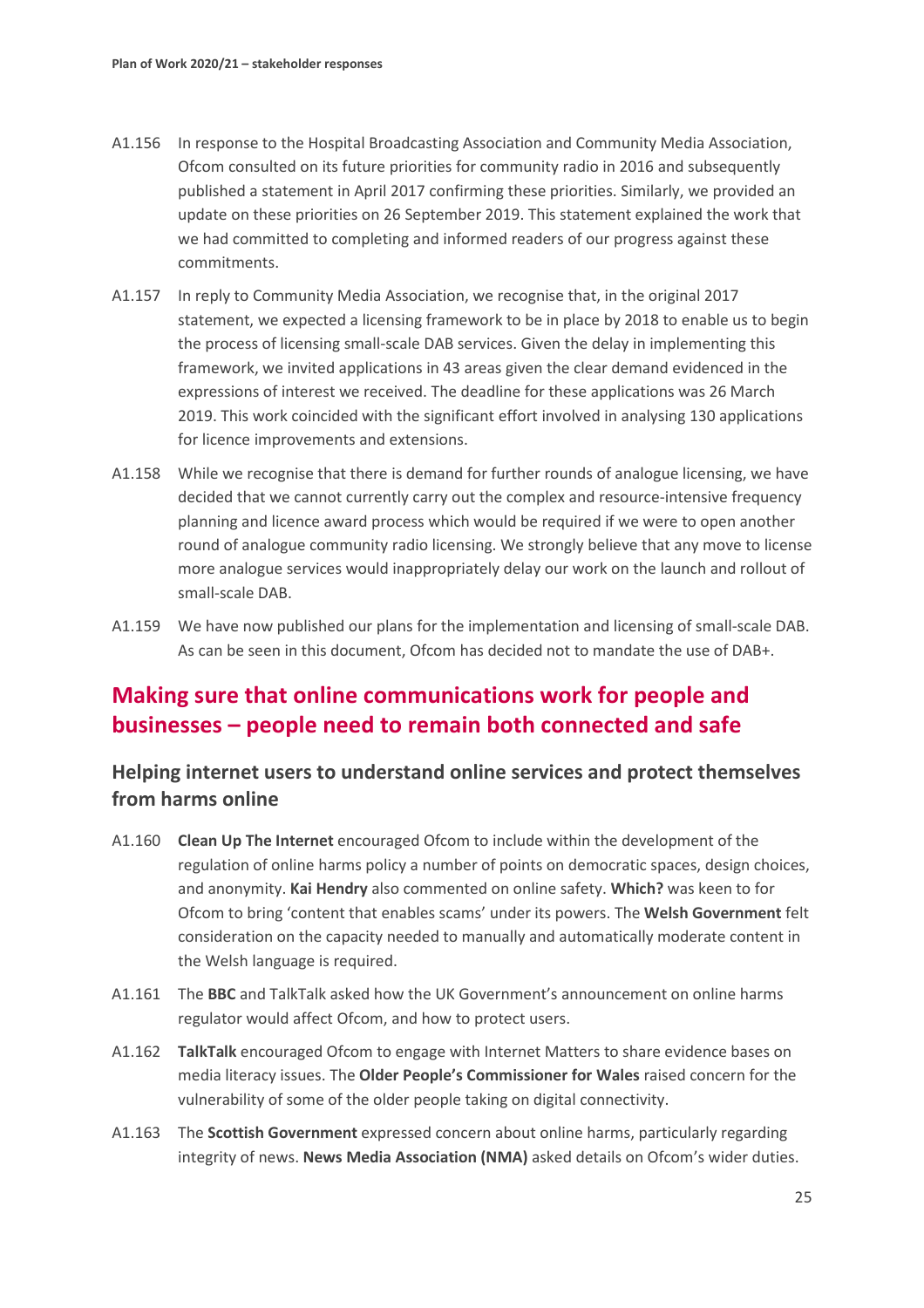A1.164 **The Welsh Government** are very concerned about lower standards applied to streaming services than broadcast content, especially relating to protection of children, hate speech and commercial references, and are therefore keen to understand the outcomes of this research and Ofcom's conclusions. The Welsh Government note that this this research does not appear in the annex listing Project Work for the year in the proposed Plan and would like this rectified for the Final Plan.

- A1.165 A number of the responses above relate specifically to the forthcoming online harms regime. The UK Government has announced that it is minded to appoint Ofcom as the new regulator of harmful content and conduct online. If confirmed, these proposed new responsibilities would constitute a significant expansion to our remit, and preparing for them will be a major area of focus in 2020/21 and beyond.
- A1.166 As we prepare to undertake new regulatory responsibilities under the forthcoming online harms regime, we will take every precaution to ensure that our existing regulatory functions are appropriately resourced and prioritised.
- A1.167 Ofcom has an effective working relationship with other regulators in the online space, including the ICO. We will continue to co-ordinate where aspects of our duties may overlap to ensure clarity and coherency for industry.
- A1.168 In our media literacy research, and our related Making Sense of Media (MSOM) programme, we acknowledge the importance of highlighting the varying nature of digital literacy and engagement by different groups within society. We note the issues that lack of confidence and isolation can bring about in terms of getting the best from being online.
- A1.169 One of the MSOM programme objectives is to engage with a wide range of stakeholders to build up a comprehensive evidence base to improve media literacy across UK adults and Children. Our Making Sense of Media Advisory Panel, established in July 2019, brings together expert representatives from across industry, the third sector and academia, to debate and inform the development of Ofcom's media literacy research and policy work. Claire Levens, Policy Director at Internet Matters, is a current panel member.
- A1.170 Under our media literacy duties we will continue to work to help improve the online skills, knowledge and understanding of UK adults and children. We will do this by providing robust research, and via collaboration with/coordination of relevant stakeholders and their activities, including news providers. We would also highlight our research during the BBC news review which showed that many people check the validity of online news content and look to established news providers to sort fact from fiction. People consistently saw 'trust' and 'accuracy' as the most important characteristics of what they want to see in a news organisation, and these were qualities they saw in the BBC's news provision. It was also notable that users of social media and news aggregators told us that although these platforms offered an array of perspectives during breaking news events, they were aware that they carried a greater risk of 'fake news' when using them.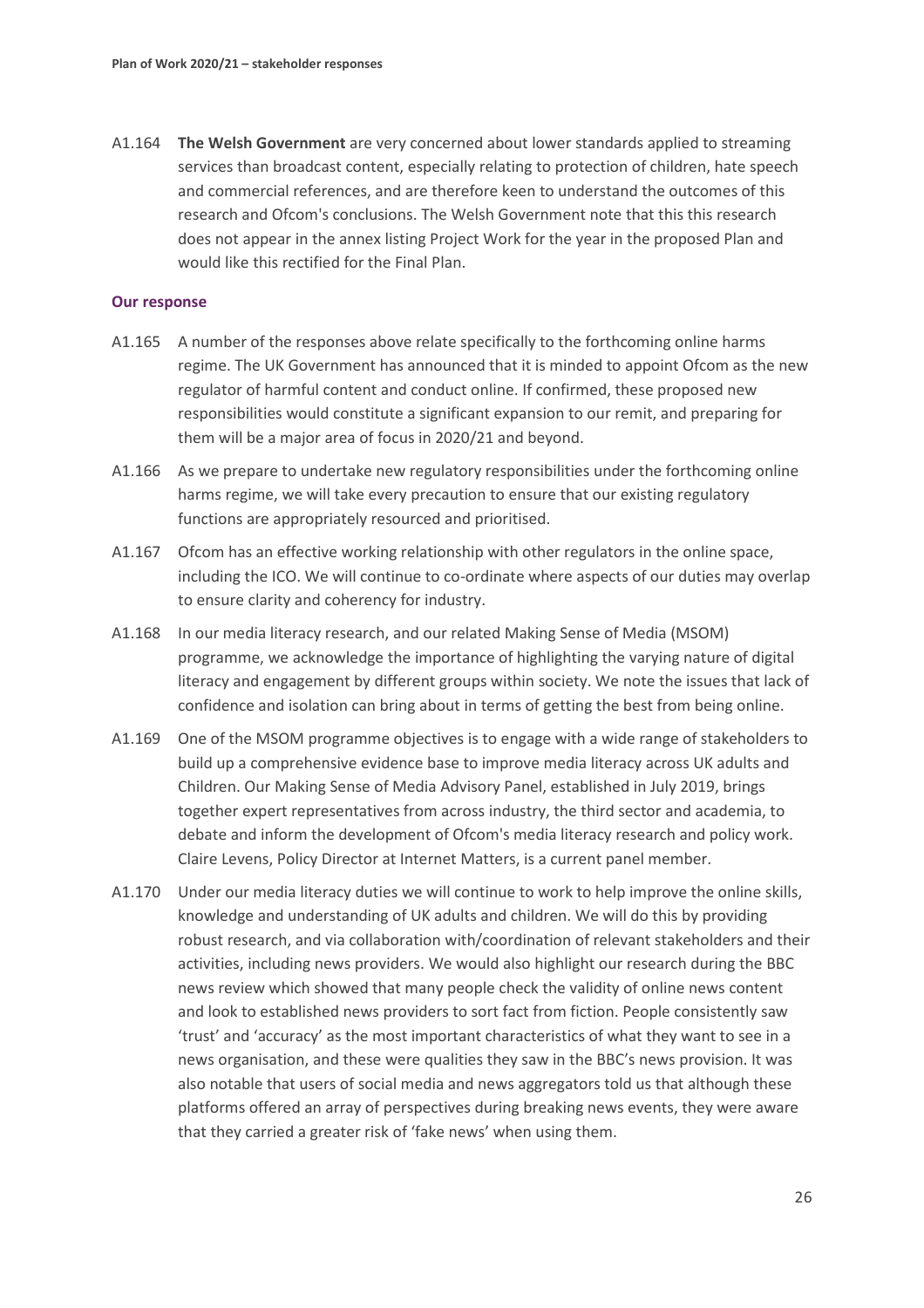- A1.171 The rules for regulated on-demand programme services ("ODPS") are set out in legislation and include a requirement that any material which might seriously impair the development of children is made available in a way that children can't normally access it. Some other harmful material (including material likely to incite hatred) is prohibited entirely and there are rules on advertising and commercial references.
- A1.172 We continue to look at audience expectations of ODPS regulation relative to broadcast regulation, to inform the broader debate (and development of any legislation). This includes our research on Audience Expectations in a Digital World, which was published on our website on 3 April 2020<sup>10</sup>.

# **Enabling strong, secure networks – ready to meet current and future challenges**

### **Working with industry**

- A1.173 **Nominet** welcomed greater visibility on any TBEST charging model that might be applied. Nominet urged Ofcom to consider how its ambitions for new initiatives to share best practice and close gaps in security could draw upon previous work. **BT** asked Ofcom to continue to collaborate with others on the new TSRs (Telecoms Security Requirements). **British Standards Institution (BSI)** highlighted using existing industry good practice for ensuring the safety and security of the UK's communications networks. **UK Competitive Telecommunications Association (UKCTA)** believe that more clarity and transparency is needed around security and cyber security work.
- A1.174 **BT** stated it would be happy to facilitate a conversation on sharing expertise and best practice, such as through secondments, practice in ensuring the safety and security of the UK's communications networks. The **Communications Consumer Panel (CCP)** believes Ofcom should consider the possibility of an independent audit process and customer compensation. **British Standards Institution (BSI)** highlighted using existing industry good practice for ensuring the safety and security of the UK's communications networks.

- A1.175 We will continue engaging with communications providers to carry out a threat intelligence-led penetration testing scheme (TBEST). As this is a new initiative for the Operators of Essential Services (OES) under the Network and Information Security Directive, we will engage with the OESs and explore how they can carry out TBEST testing. As part of this engagement we aim to discuss our cost recovery approach and work towards ensuring it is reasonable and proportionate.
- A1.176 Ofcom's role in relation to cyber security is as the enforcement authority for relevant regulation. As such, we work closely with other bodies involved in cyber security, such as DCMS and NCSC (National Cyber Security Centre). DCMS's Supply Chain Review, found that

<span id="page-27-0"></span><sup>10</sup> <https://www.ofcom.org.uk/about-ofcom/latest/features-and-news/audience-expectations-in-a-digital-world>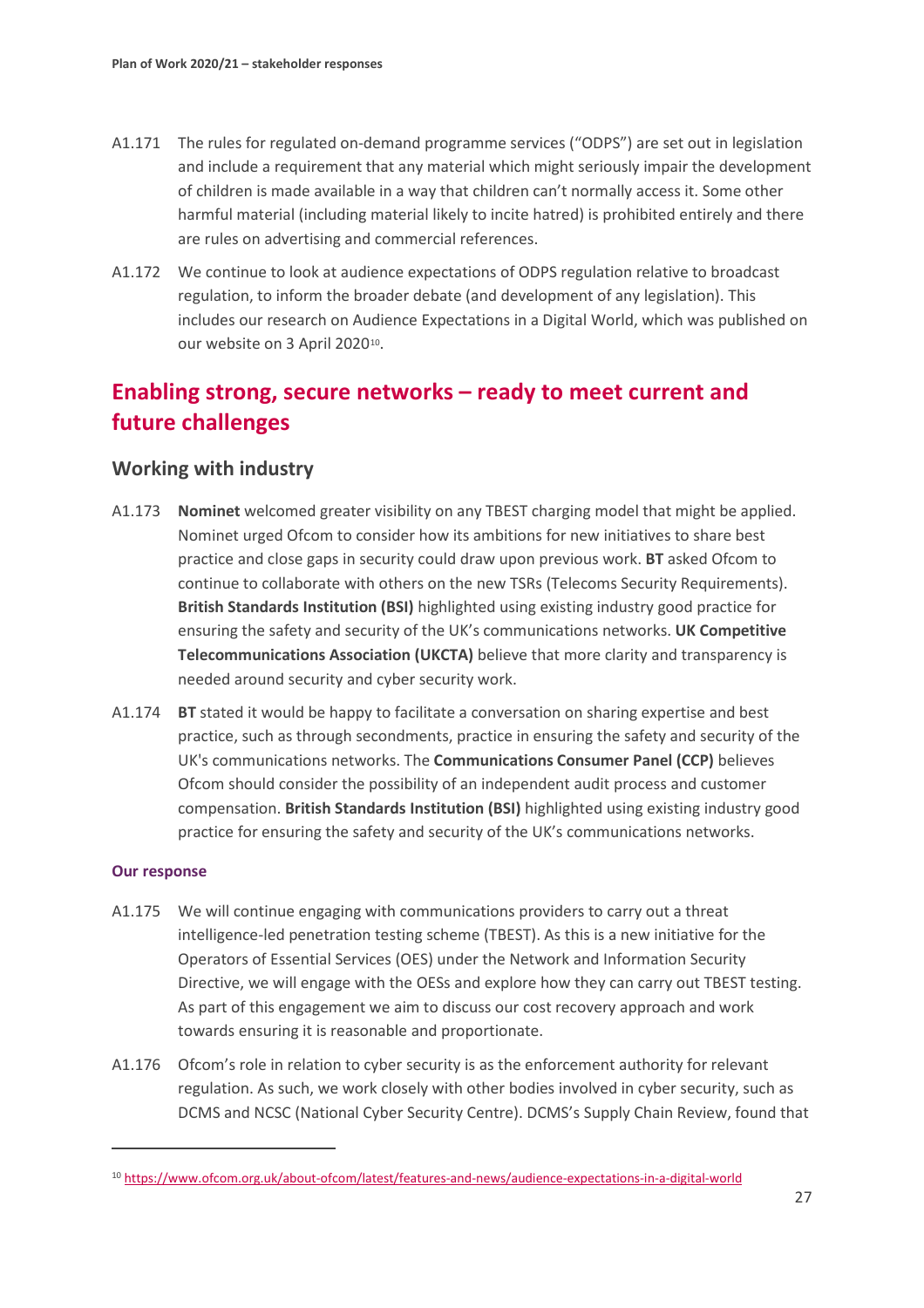there was the need for a new set of Telecoms Security Requirements, and regulatory changes to enable it to the legally enforced. DCMS has indicated that it intends to introduce new legislation to enhance our enforcement powers in relation to the issues identified in its Supply Chain Review.

- A1.177 NCSC have since been leading on the development of the Telecoms Security Requirements (TSR). Ofcom has been working with NCSC and DCMS on the development of the TSR and are also participating in the stakeholder engagements, which NCSC are leading on.
- A1.178 Across both network security and resilience, we plan to work closely with the UK Government, NCSC and industry to draw and build on previous work. Ofcom, where relevant and appropriate, looks to draw from other similar regulatory regimes. In the event there is a view that Ofcom is duplicating other regulatory regimes, we welcome industry sharing this information with us. With regards to regulatory burden, Ofcom aims to ensure its oversight role is proportionate and reasonable. We expect all communication providers to take relevant standards and best practice into account when assessing risk and developing appropriate security measures. Recruitment in the area of cyber security is challenging and we welcome BT's offer to discuss sharing expertise and best practice.
- A1.179 With regard to the suggestion of compensation, in April 2019, Ofcom introduced the Automatic Compensation Scheme. This means broadband and landline consumers will get money back from their provider when things go wrong, without having to ask for it. Currently there are seven providers signed up to the scheme. Additional [information](https://ofcomuk.sharepoint.com/sites/ap/stat/2020-21/Draft%20statements/A1.1%09https:/www.ofcom.org.uk/phones-telecoms-and-internet/advice-for-consumers/costs-and-billing/automatic-compensation-need-know) can be found on our website.
- A1.180 We note the comments around local resilience strategies, and that this is an area which is led by Local Resilience Forums (LRFs), which in turn fall under Ministry for Housing, Communities and Local Government. Ofcom is not directly involved in the work of LRFs. However, we are members of the telecoms industry group which coordinates the engagement of the telecoms companies with LRFs. An important part of this engagement is ensuring that LRFs understand the resilience of telecoms services and can plan accordingly. As noted above, more broadly, we are working closely with DCMS on the implementation of its recent Supply Chain Review recommendations, which include new security obligations on telecoms providers.

## **Sustaining the universal postal service, through a period of possibly accelerated change in letters and parcels volumes**

### **Overall comments**

A1.181 **Royal Mail** believe a modern and contemporary Universal Postal Service is vital to the UK economy. Royal Mail highlighted that at present, the high fixed cost Universal Service network is funded by the market, unlike Broadband where there is considerable public subsidy, therefore the economics of the Universal Service are fragile. Royal Mail asked Ofcom to engage with them on developing a supportive regulatory environment to maintain a market-funded USO (Universal Service Obligation). It asked for further detail on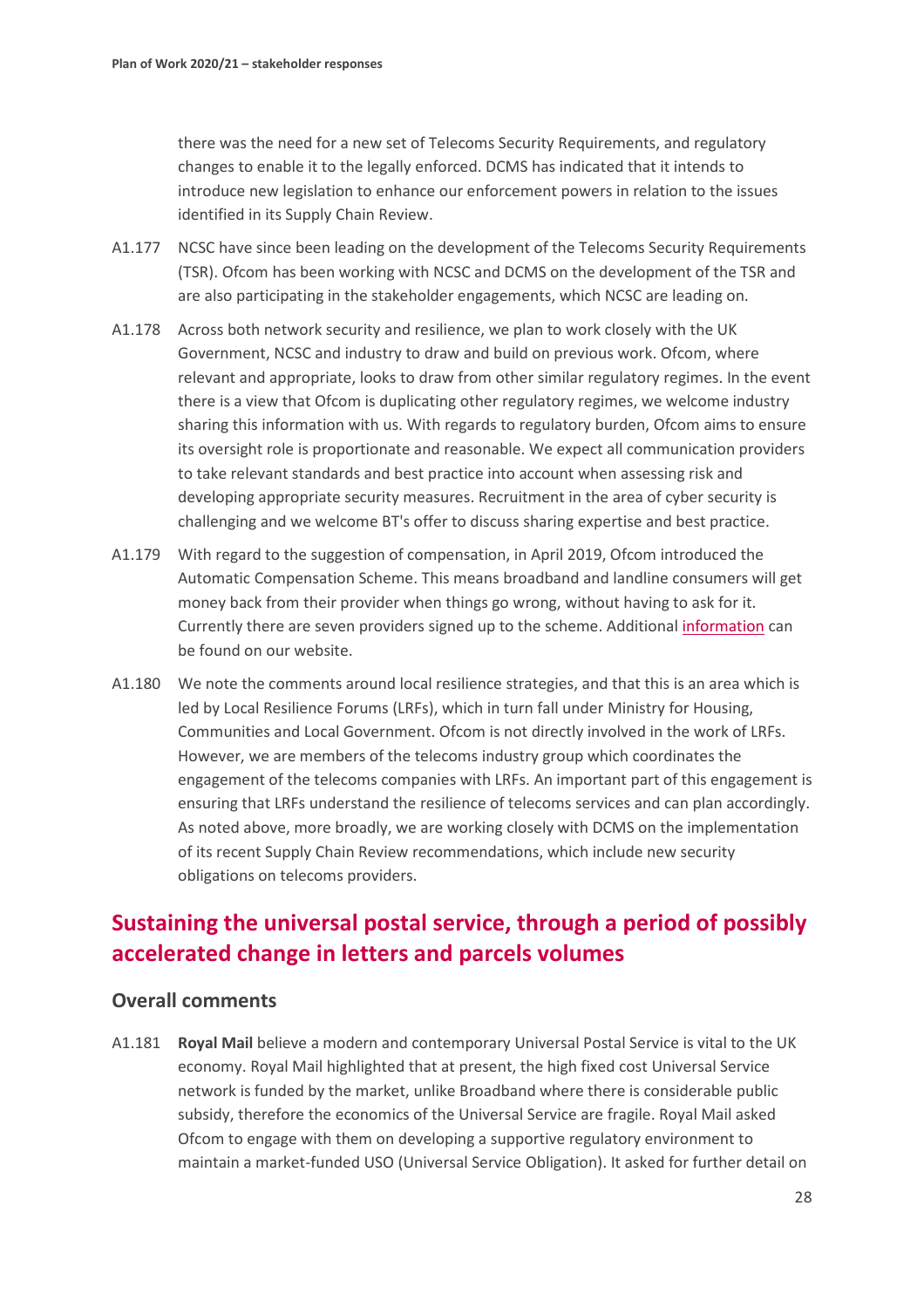the activity where "industry and Ofcom... work together to secure the long-term sustainability of the sector".

- A1.182 **Mail Competition Forum** stated that they believe using the heading 'Sustaining the universal postal service' means Ofcom is not adequately recognising that its statutory duty in relation to universal service provision requires such provision to be efficient. The **Mail Users' Association (MUA)** believes that categorising the 'Review of user needs' and the 'Review of the future regulatory framework' under the heading of "Sustaining the universal postal service' means that Ofcom is failing adequately to recognise that its statutory duty in relation to universal service provision also requires such provision to be efficient, and for its provision to continue to be efficient. The **Mail Users' Association** and **DX** stated that Ofcom's draft workplan includes no work to address the regulator's statutory duty to further the interests of consumers, where appropriate by promoting competition, in respect of the mail market.
- A1.183 The **Communications Consumer Panel** asked Ofcom to prioritise the issue of parcel surcharges to outlying areas (and noted the importance of this for Northern Ireland). The **Communications Workers Union (CWU)** called on Ofcom to prioritise the financial sustainability of the universal postal service.
- A1.184 The **Mail Users' Association (MUA)** noted that Ofcom now has new regulatory responsibilities in the area of social media and expressed hope any new regulatory duties will not reduce Ofcom's resource to devote to the postal market, or reduce the priority given to that work.

- A1.185 We will begin work, to conclude in 2022, on the future of postal regulation. This work will be in accordance with our duties in relation to postal services, to carry out our functions in a way that we consider will secure the provision of a universal postal service in the UK (having regard to the need for that service to be financially sustainable and efficient before the end of a reasonable period) and our duty to further citizen and consumer interests). This work will include revised cost modelling of Royal Mail's operations, a review of Royal Mail's efficiency, further consider the findings of the review of user needs and consideration of our future approach to regulating Royal Mail. We will review access and parcels competition and consider whether additional customer protections are required.
- A1.186 Whilst we note that are some synergies, there are also many differences between Postal and Broadband markets, making direct comparisons difficult. We will however seek and consider stakeholders' views on the future regulatory framework as part of our 2022 Review.
- A1.187 We note Royal Mail's comment on Ofcom to provide further detail on the activity where "industry and Ofcom…. work together to secure the long-term sustainability of the sector." We will be engaging further with stakeholders as part of the 2022 review.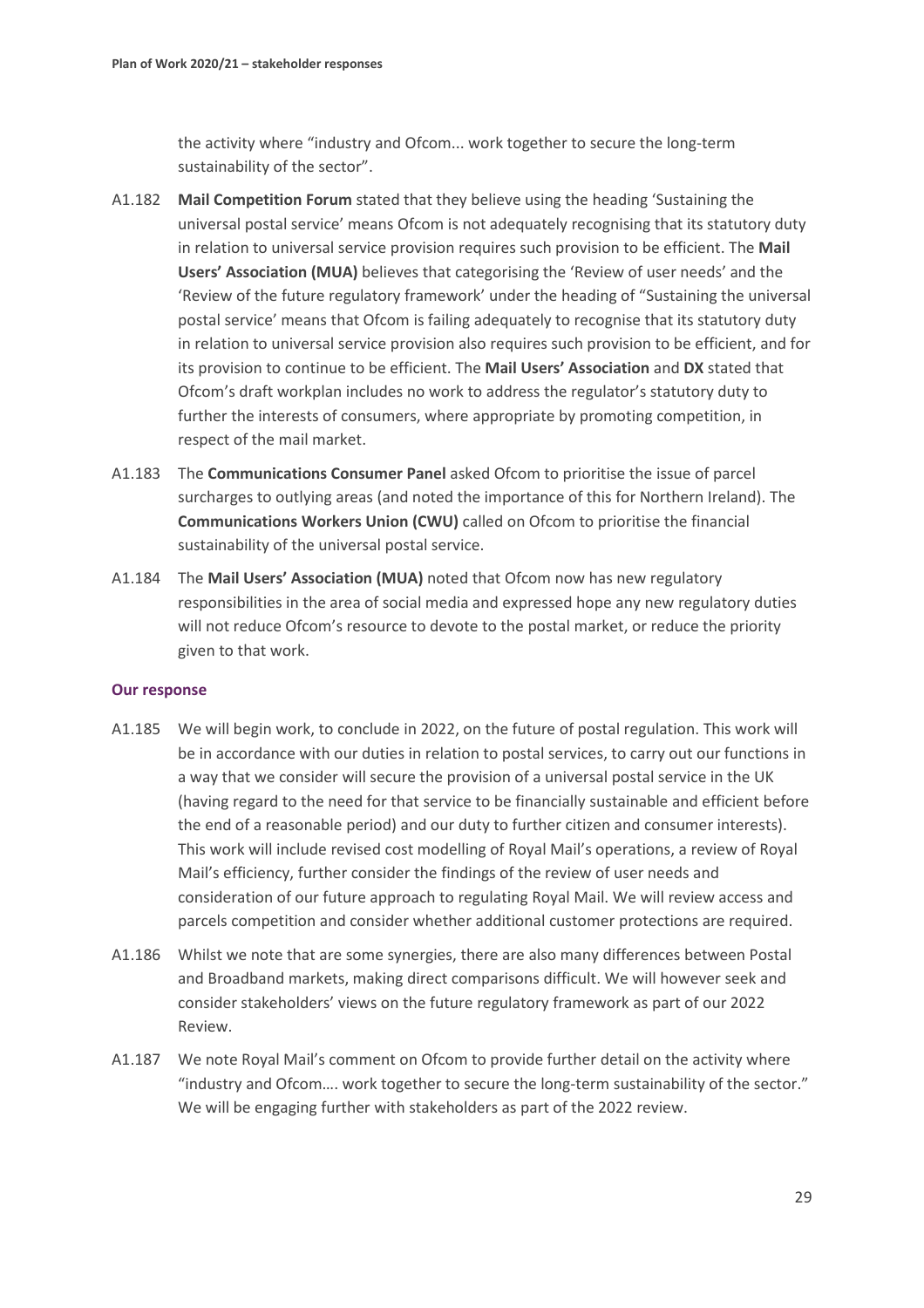- A1.188 The Plan of Work headings are high-level and are designed to be easily understood by the public. Ofcom will of course act according to our duties, and the description for this section of the Plan should not be read as indicating otherwise.
- A1.189 We will continue to engage with stakeholders on surcharging, including on how we can support the work of the CCP. We anticipate publishing our latest research into parcel surcharging by delivery operators later this year. We will seek and consider stakeholders' views on efficiency expectations as part of our 2022 review.
- A1.190 We note that the UK Government's announcement<sup>[11](#page-30-0)</sup> that it is minded to appoint Ofcom as the regulator to enforce rules to make the internet a safer place, we will continue to act in accordance to its duties for the postal sector.

### **Understanding the needs of postal users**

- A1.191 **Royal Mail** have asked for clarity on the process and timing of the 'Understanding the needs of postal users' project. **Mail Competition Forum** asked for assurance that Ofcom's work in 'Making future postal services work for all consumers' and Citizens Advice's 'Review of user needs' in this area will be coordinated so there is not duplication.
- A1.192 **Mail Competition Forum and Mail Users' Association, DX** and **Whistl** stated that Ofcom should assess the needs of users of high-volume, contract services.
- A1.193 **Mail Competition Forum** asked for further detail in the Plan of Work on what is meant by "extra consumer protections". The **Communications Workers Union (CWU)** desired new regulations and incentives for the market to deliver a better customer experience.

- A1.194 As our proposed Plan of Work explained, we are continuing to assess whether the postal market is meeting the reasonable needs of postal users and we are planning to publish our findings in Q3 2020/21. We will continue to engage with Royal Mail and other stakeholders over the course of the year.
- A1.195 Our review of postal users' reasonable needs will include engagement with large consumers to further understand their use of mail and what service levels meet their needs. While the bulk mail products used by larger postal users are not part of the universal service, this research will feed into our overall assessment of whether the market is meeting the reasonable needs of postal users. We also engage with large mailers directly or via the Mail Competition Forum (MCF) and Mail Users' Association (MUA) as part of our monitoring programme.
- A1.196 Our work on the 2022 Review will consider whether appropriate customer protections need to be put in place, particularly in the parcels market given the increasing importance of parcels to postal users. We will scope this work and consider the evidence in more detail during this financial year.

<span id="page-30-0"></span><sup>11</sup> <https://www.gov.uk/government/news/government-minded-to-appoint-ofcom-as-online-harms-regulator>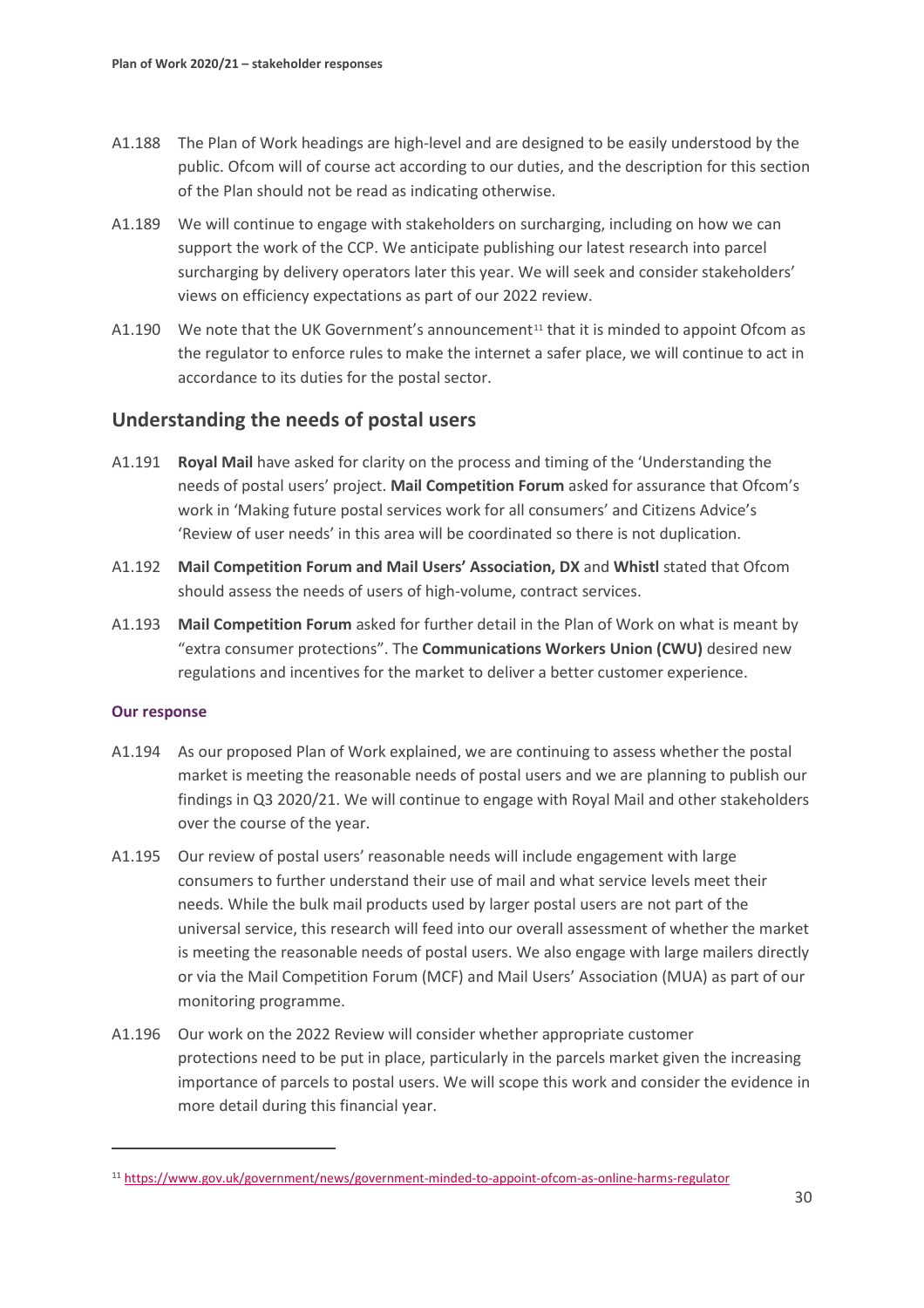A1.197 We will begin work, to conclude in 2022, on the future of postal regulation. This work will include revised cost modelling of Royal Mail's operations, a review of Royal Mail's efficiency, further consideration of the the findings of the review of user needs and consideration of our future approach to regulating Royal Mail. We will also review access and parcels competition and consider whether additional customer protections are required.

### **Monitor Royal Mail's performance**

- A1.198 **Mail Competition Forum**, **Mail Users' Association (MUA), DX** and **Whistl** stated that Ofcom's 2020/21 workplan needed to include considerable work on assessing the need for, and application of, new regulatory conditions setting efficiency improvement targets for Royal Mail. Mail Competition Forum and Mail Users' Association (MUA) also commented on constraining the level of price increases for bulk mail services.
- A1.199 **Mail Competition Forum** believe that Ofcom should use its understanding of Royal Mail's cost drivers when considering how to require Royal Mail to improve productivity. **Whistl**  stated that it would welcome Ofcom extending its Royal Mail cost allocation work to include a "scorched earth" approach. The **Communications Workers Union (CWU)** stated that Ofcom should not benchmark Royal Mail's cost efficiency against unregulated, low cost parcel delivery operators.
- A1.200 The **Welsh Government** would like to ensure that Ofcom's monitoring of the Royal Mail's performance includes the impact of changes Royal Mail is making as it transforms its parcels business to become the primary focus of its activity.

- A1.201 We will begin work, to conclude in 2022, on the future of postal regulation. This work will be in accordance with our duties in relation to postal services, to carry out our functions in a way that we consider will secure the provision of a universal postal service in the UK (having regard to the need for that service to be financially sustainable and efficient before the end of a reasonable period) and our duty to further citizen and consumer interests. This work will include revised cost modelling of Royal Mail's operations, a review of Royal Mail's efficiency, further consider the findings of the review of user needs and consideration of our future approach to regulating Royal Mail. We will also review access and parcels competition and consider whether additional customer protections are required.
- A1.202 We consider that Royal Mail's cost data, prepared in accordance with our requirements set out in the Universal Service Provider Accounting Condition (USPAC) and the Regulatory Accounting Guidelines (RAG), provides a useful starting point for analysis for specific regulatory questions. However, we recognise that the data will not necessarily provide an appropriate measure of costs for all the regulatory questions we may need to answer. Depending on the nature of any specific regulatory concerns, we may adjust Royal Mail's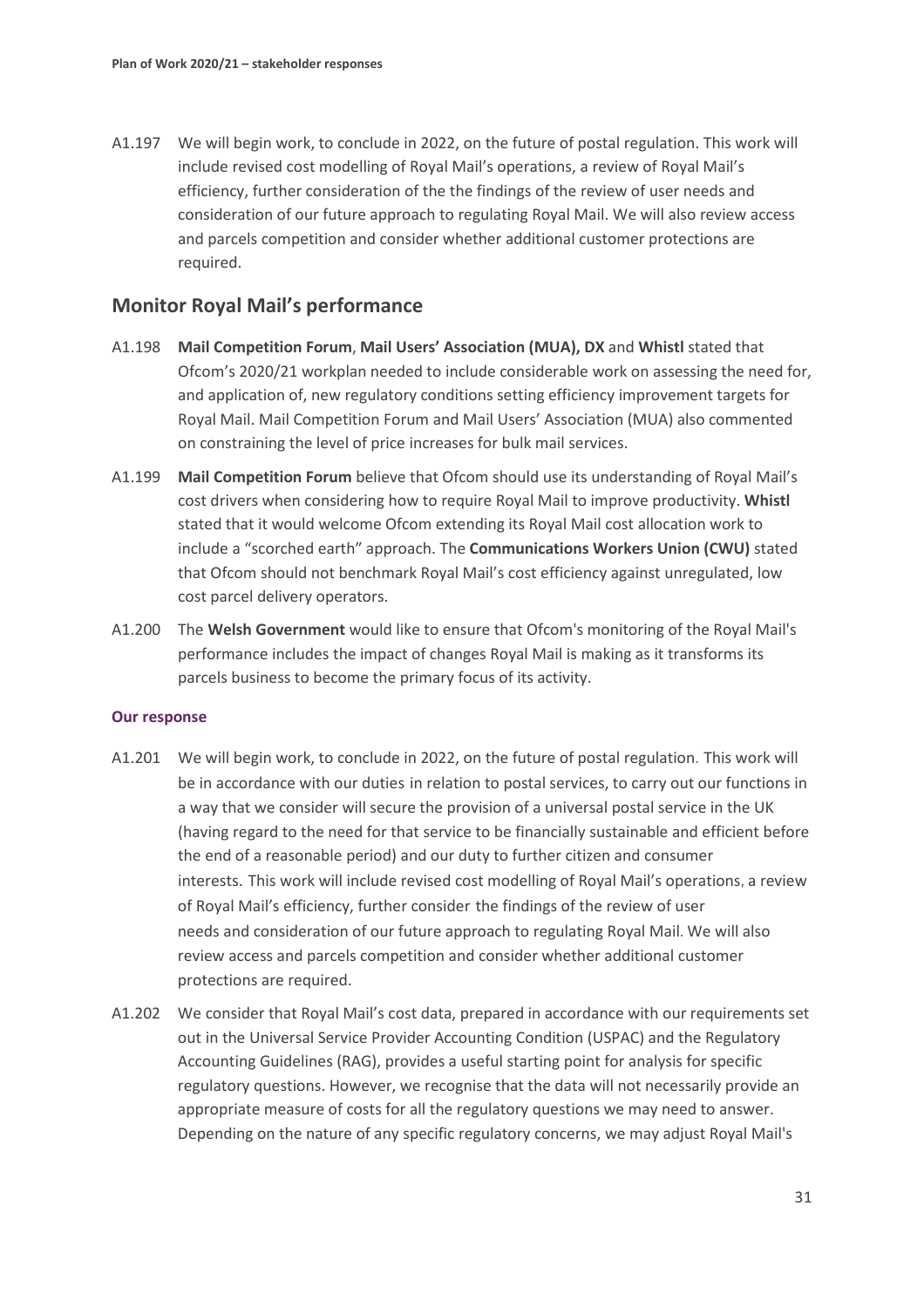cost allocations, or apply different cost allocation methods, or use alternative cost standards.

- A1.203 The Ofcom team working on the review of postal users' needs has recently met with the Citizens Advice team working on parcels delivery issues, which is part for their making 'markets work for consumers' theme. We aim to co-ordinate and avoid duplication. We will prioritise our activities for best promoting customer interests in light of our statutory duties. We will seek and consider stakeholders' views on any efficiency benchmarking as part of our 2022 Review.
- A1.204 Our post monitoring programme does include assessing Royal Mail's progress in delivering on its Journey 2024 transformation programme, including its stated aim to become a 'parcels-led business'. We will publish our latest annual monitoring update at the end of 2020.

### **Work on the future of postal regulation**

- A1.205 **Mail Competition Forum** and **DX** stated that Ofcom should consider where the requirement for Royal Mail to agree access to its network could be widened (access mandate). Mail Competition Forum and DX requested that Ofcom should engage proactively with the postal industry in that.
- A1.206 **Whistl** stated that they would welcome both the re-mandation of packet traffic and mandated access to Royal Mails tracked services before the 2022 review.
- A1.207 **Royal Mail** asked that Ofcom sets out the structure and a timetable for its future regulatory review at its earliest opportunity, alongside it being proportionate.
- A1.208 The **Communications Workers Union (CWU)** suggested that Ofcom must ensure a supportive regulatory environment that promotes investment and innovation. The CWU called on Ofcom not to set unreasonable efficiency expectations for Royal Mail.
- A1.209 The **Communications Workers Union (CWU)** consider that Ofcom's failure to introduce minimum quality standards in the unregulated parcels market is very damaging for the postal industry.

#### **Our response**

A1.210 In order to mandate any form of wholesale access, Ofcom would need to be satisfied that it meets the requirements of the Postal Services Act 2011 and, in particular, the requirements of Section 38. In those circumstances, Ofcom would be entitled to impose a USP access condition. However, in our 2017 Review of the Regulation of Royal Mail Statement we concluded that the access regime introduced in 2012 is appropriate and should remain in place until 2022. For Ofcom to consider imposing such mandated access before 2022, we would need strong evidence that clearly indicates that imposing such regulation before 2022 is appropriate and proportionate. In particular, we would need to have evidence of why mandating this form of access would be market enhancing and not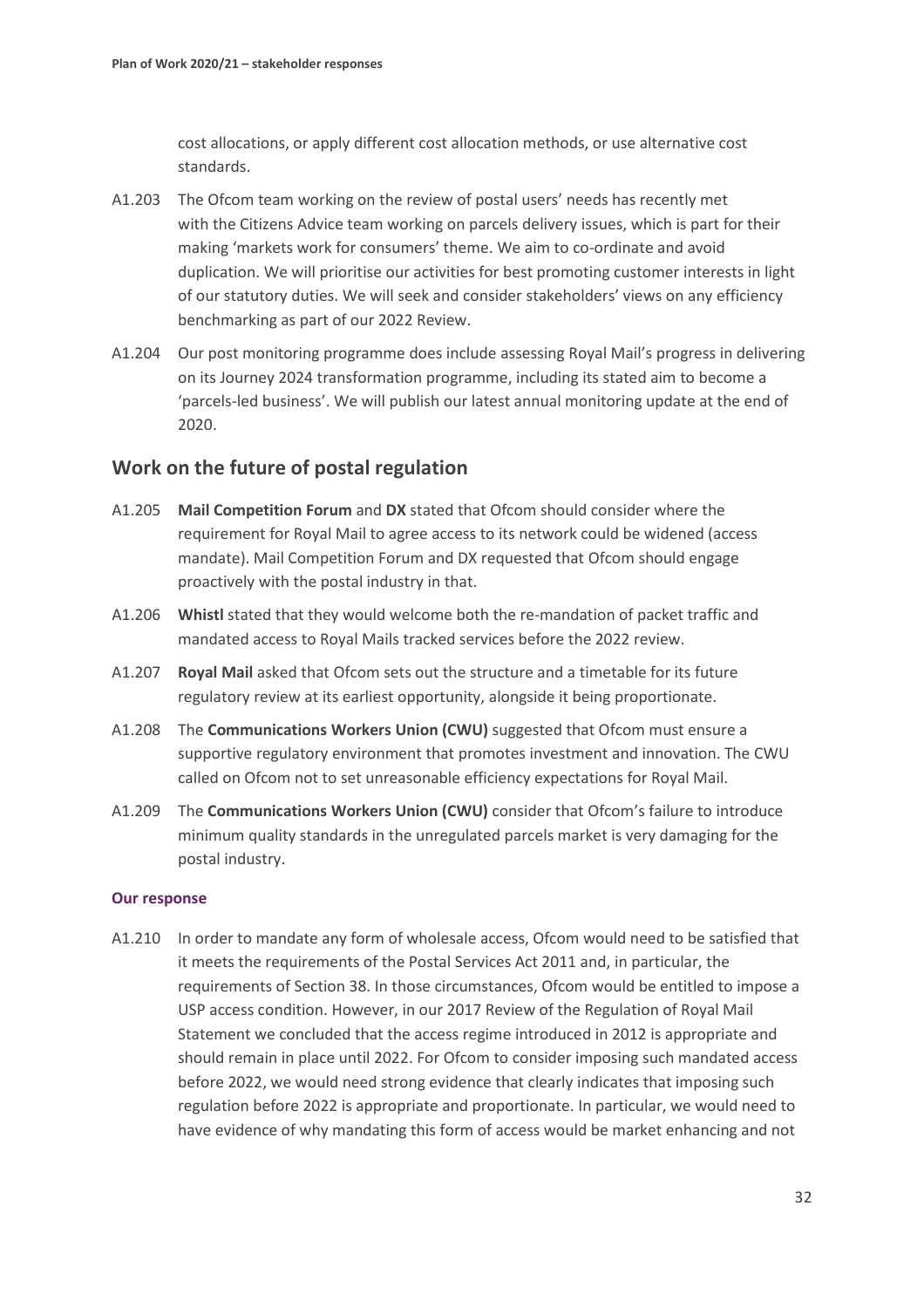detrimental to the USO. We will seek and consider stakeholders' views on revising our regulations in relation to mandated access as part of our 2022 Review.

A1.211 The Post 2022 review is currently being scoped. We will seek to inform and update stakeholders on this programme of work as soon as it is practicable. We will seek and consider stakeholders' views on efficiency expectations, customer protection and quality standards as part of our 2022 Review.

# **Continue to innovate in regulation and data to help people and businesses – remaining relevant and efficient**

### **Energy efficiency**

- A1.212 **Joint Radio Company (JRC)** believes there is an increasing need for spectrum access for the energy utilities to facilitate UK Government policy outcomes such as net-zero targets.
- A1.213 **BT** asked for Ofcom to champion the role of ICT as an enabler of decarbonisation, and asked Ofcom to undertake research to develop UK specific forecasts and scenarios of the sector's emissions and energy consumption.
- A1.214 **Ewan Sutherland** requested more information on the carbon implications of the use of various telecoms services.

- A1.215 Ofcom does not have powers or duties with regards to the environment and hence historically has not collected data on the topic. This year we will examine how we can help the UK Government to achieve its net-zero emission target for 2050. We have had work in place to reduce our own carbon footprint since 2007, and we will continue to explore how we can reduce our footprint further. Other work in this area will include:
	- a) analysing how our industries affect the environment and are affected by it;
	- b) what actions we and industry can take to tackle these environmental challenges; and
	- c) collaborating with other organisations, including other regulators, on this topic.
- A1.216 We have recognised that the operational communication requirements of utilities are changing as a result of UK Government policy objectives to transition to a greener economy. This includes reducing greenhouse gases through increased renewable energy generation and electrification of heat and transport, and environmental policies to address pressure on water supplies. We have initiated a project to assess the spectrum requirements for these evolving operational communication needs. We are working with the utility industries, governments and other regulators to ensure access to sufficient spectrum to support delivery of the UK Government's environmental objectives. The project will consider the effect of distributed energy resources and changes on the demand side from the electrification of heat and transport. The project will also consider the effect of PSTN switch-off, and how this will affect the demand for wireless communications.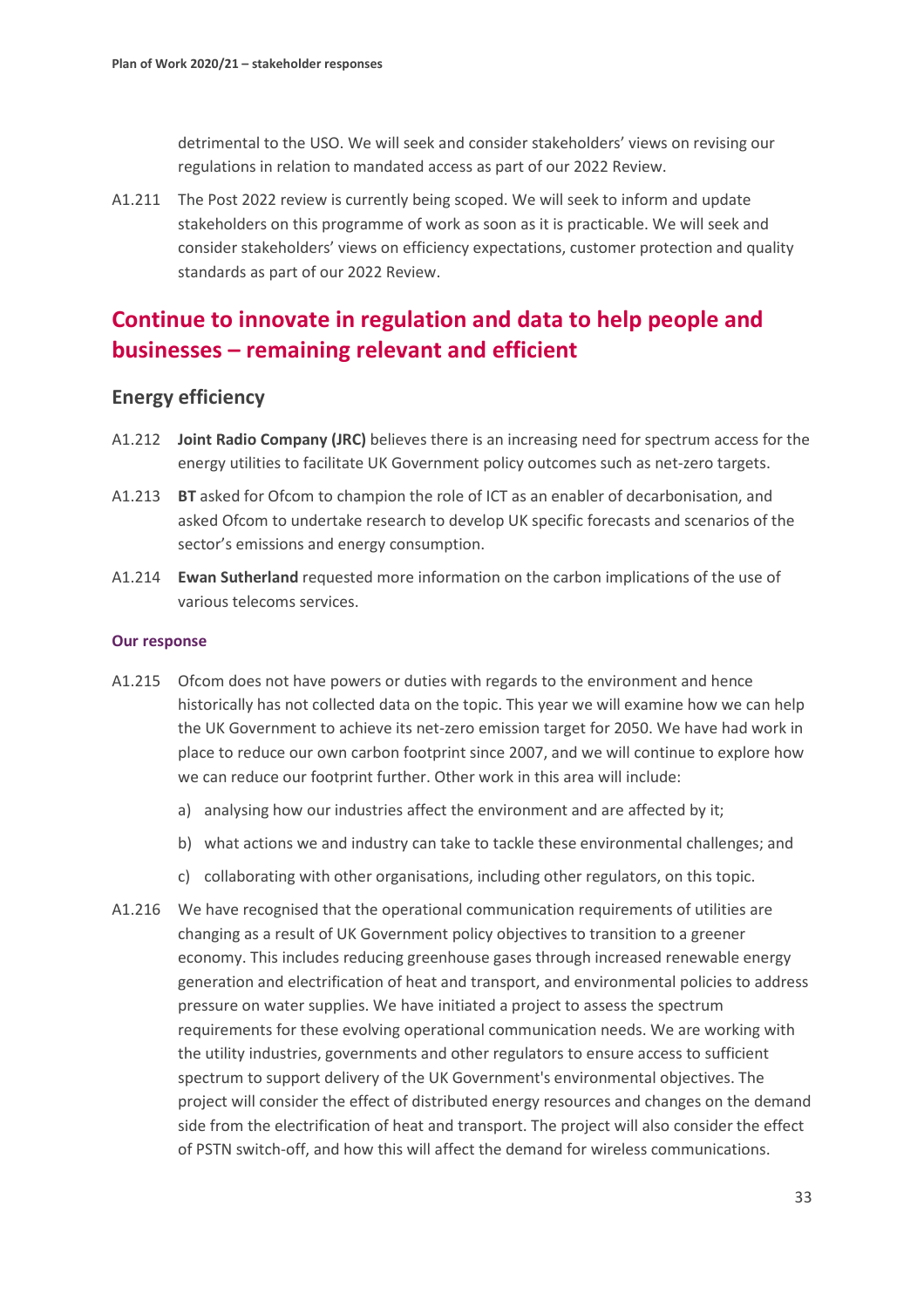### **Adopting new approaches to policy-making**

- A1.217 **ITSPA** would like more industry engagement on the blockchain number portability project.
- A1.218 **UKCTA** members would like Ofcom to publish more details about its plans for a digital wallet and asked if this is part of the project on smart data Open Communications initiative. **Citizens Advice Scotland** asked for assurances that the Open Communications data would be easily accessible and usable for people.
- A1.219 The **BBC** stated that it would welcome further information on where Ofcom considers data-driven approaches to regulation could be applied in its broadcasting regulation.
- A1.220 **BT** and **Openreach** stated it would welcome a collaborative approach to the creation of a Data Innovation Hub.

#### **Our response**

- A1.221 Our work in data-driven approaches to policy making is intended to transform Ofcom's capability to manage and extract value from complex data sets and is therefore relevant to any policy or operational activity that requires, or could benefit from, the analysis of data. Our activity involves both the training of colleagues, including data specialists, and the development of the necessary tools to manage and analyse complex data sets. We have yet to determine how the enhancement of our data processing and analysis capabilities will benefit our work on broadcasting.
- A1.222 We welcome discussions with industry and other stakeholder about how we can collaborate to make better use of data, including exploring ways to improve how we obtain and share data, where we are able to.
- A1.223 The blockchain project is open to ITSPA and we welcome their participation. Members have contributed via the NPESG and NICC working groups. We are in the process of deploying a community test network and interacting with a variety of members. We are happy to support the hosting and testing of a blockchain node by ITSPA and its members. We will contact members via the NICC and NPESG working groups.
- A1.224 Ofcom developed a proof of concept digital identity system, called a digital wallet, in order to learn more about digital identity, an area which is likely to be increasingly relevant and important to our sectors in the future. This work was funded through a second round of funding (£245K) from the Regulator's Pioneer Fund, which also funded our exploratory work into using blockchain for telecoms number portability. The knowledge gained from this experimental project may help inform future work in the sectors we regulate, for example in relation to our open communications project.

### **Engaging with stakeholders**

A1.225 Ewan Sutherland requested clarity on the external partners referenced in the section, "Collaborating externally".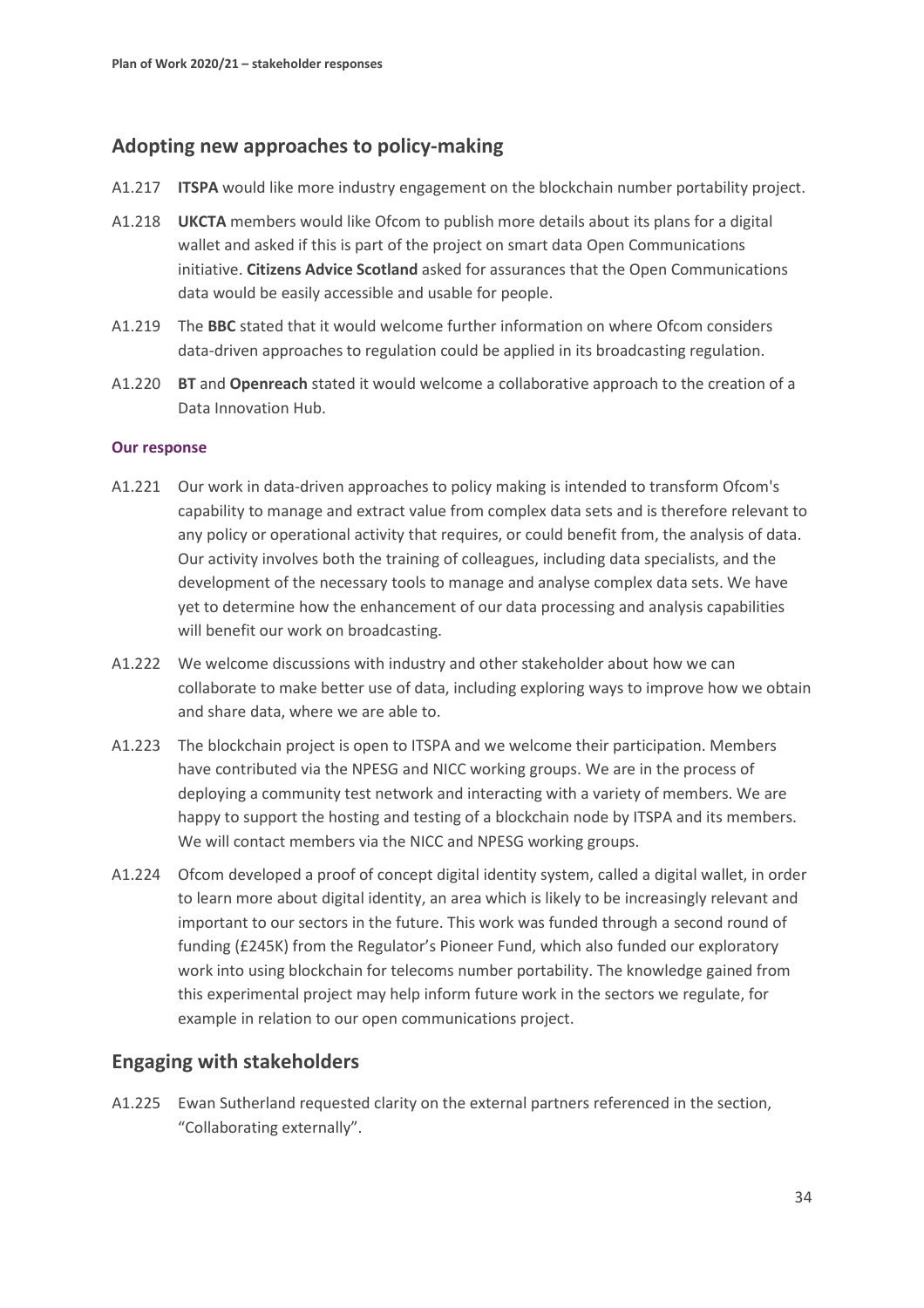A1.226 **Ewan Sutherland** suggested more engagement with 'metro mayors' potentially through UKRN and would like clarity on engagement with local authorities.

#### **Our response**

- A1.227 Our innovation work covers a broad range of projects looking at data, technology and policy and we will need to work with a wide range of different stakeholders to develop skills and deliver innovative regulation. This will be an ongoing process, and the list of stakeholders will grow and change over time. Some examples of our current engagement include other regulators, such as Ofgem to learn from their approaches to innovation; government departments, such as attending BEIS better regulation events; and Nesta and the Design Council, by attending their States of Change innovation program.
- A1.228 We recognise that national, devolved and local government all have an interest in the work we do and may well consider interventions in the market to improve outcomes for people and businesses. Wherever possible, we publish any formal advice we provide to the UK Government. For example, one area of close engagement has been on policies to improve mobile coverage. We provided technical [advice](https://www.ofcom.org.uk/phones-telecoms-and-internet/coverage/advice-government-improving-mobile-coverage)<sup>[12](#page-35-0)</sup> to the UK Government on further options to improve mobile phone coverage in 2018. We engaged with the UK Government as they developed industry proposals for a 'Single Rural Network', and we will continue to support the Government with technical advice when necessary.
- A1.229 Beyond working with the UK Government, we are accountable to Parliament and appear regularly before relevant Committees in Westminster and the nations.
- A1.230 We develop plans of engagement on individual policy areas and on pieces of research, which can include with local authorities and with metro mayors. We actively engage with UKRN, the UK Competition Network and other regulators on cross-sectoral issues. Our statutory Advisory Committees (including for England) also engage with local stakeholders and provide advice on issues to Ofcom. National interests are also represented by members of Ofcom's Content Board and by the Communications Consumer Panel.

### **Improving the consultation and reporting process**

- A1.231 **BT** welcomed inclusion of a chapter devoted to delivering good outcomes for consumers. BT encouraged Ofcom to embed such outcomes throughout work in 2020/21, including a similar section in each consultation published. BT would value a multiyear roadmap allowing BT and other communication providers to plan more effectively. BT requested that updates to the workplace are provided on a regular basis. BT suggested that Ofcom involved stakeholders earlier in the process of developing next year's Plan of Work, taking an iterative approach.
- A1.232 **Ewan Sutherland** suggested a review of the consultation process, alongside greater transparency on the effectiveness and process for consultations and responses.

<span id="page-35-0"></span><sup>12</sup> <https://www.ofcom.org.uk/phones-telecoms-and-internet/coverage/advice-government-improving-mobile-coverage>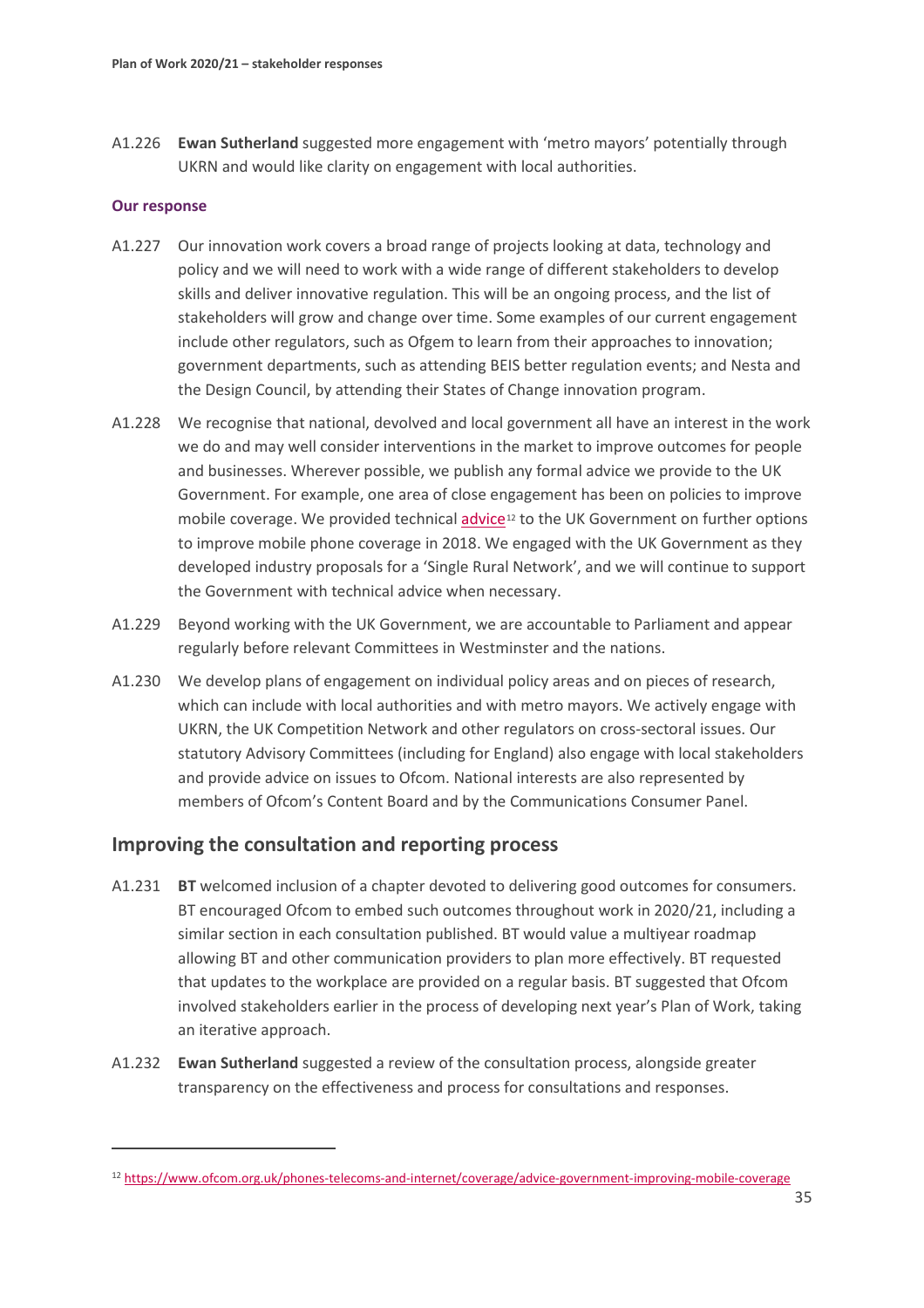- A1.233 We welcome BT's point. Making communications work for citizens and consumers is central to everything we do and all our work is ultimately towards this aim. Wherever appropriate, we aim to include a view on how policy action will benefit consumers and businesses, either qualitatively or quantitively. The outcomes section included in this years' plan of work is different than that for individual policies: it draws together the range of activities we undertake in support of broader customer outcomes. It is not always possible, or desirable to focus on individual policies compared to the wider strategy and combination of activities.
- A1.234 Ofcom is developing its strategic and planning capability, improving both long term planning and horizon scanning activities. This year, in view of the coronavirus, we will keep our plans live and flexible, and will publish an updated plan in September, plus quarterly updates on our outputs and milestones. Ofcom assesses how it can most effectively engage stakeholders in its Plan of Work process. It is not possible to adopt an interactive approach due to the resource and time implications of such a method. Due to the volume of stakeholders involved and timescales required in the Plan of Work, Ofcom takes a pragmatic approach of consulting stakeholders via publishing documentation and holding roadshows and providing a consultative window for interested parties to provide input. Ofcom consults widely with stakeholders, such as through publishing documentation and holding roadshows for interested parties to provide input. It is the intention gather feedback from as broad a representation as possible and experiment with different routes to do this: for example, our Small Screen: Big Debate nation-wide forum which involves discussions with broadcasters, production companies, Government, Parliament, industry bodies, viewers' groups and national and regional representatives on questions around PSB's future, alongside listening to television viewers across the country through focus groups. We regularly review our process to ensure we are being effective and implement improvement where identified.
- A1.235 Ofcom publishes a wide variety and large volume of publications each year, which can be viewed on its website. Details on our work (such as the types and number of consultations etc can be seen within our Annual Report). We do not publish information on reading ages or reading times for our documents. However, as part of our commitment to make communications work for everyone we want our documents to be clear and easy to read for all our audiences, including people with visual or other disabilities.
- A1.236 In response to Ewan Sutherland, Ofcom regularly liaises with other regulatory bodies in the UK and abroad to adopt and share best practice and to ensure that we operate to the highest standards.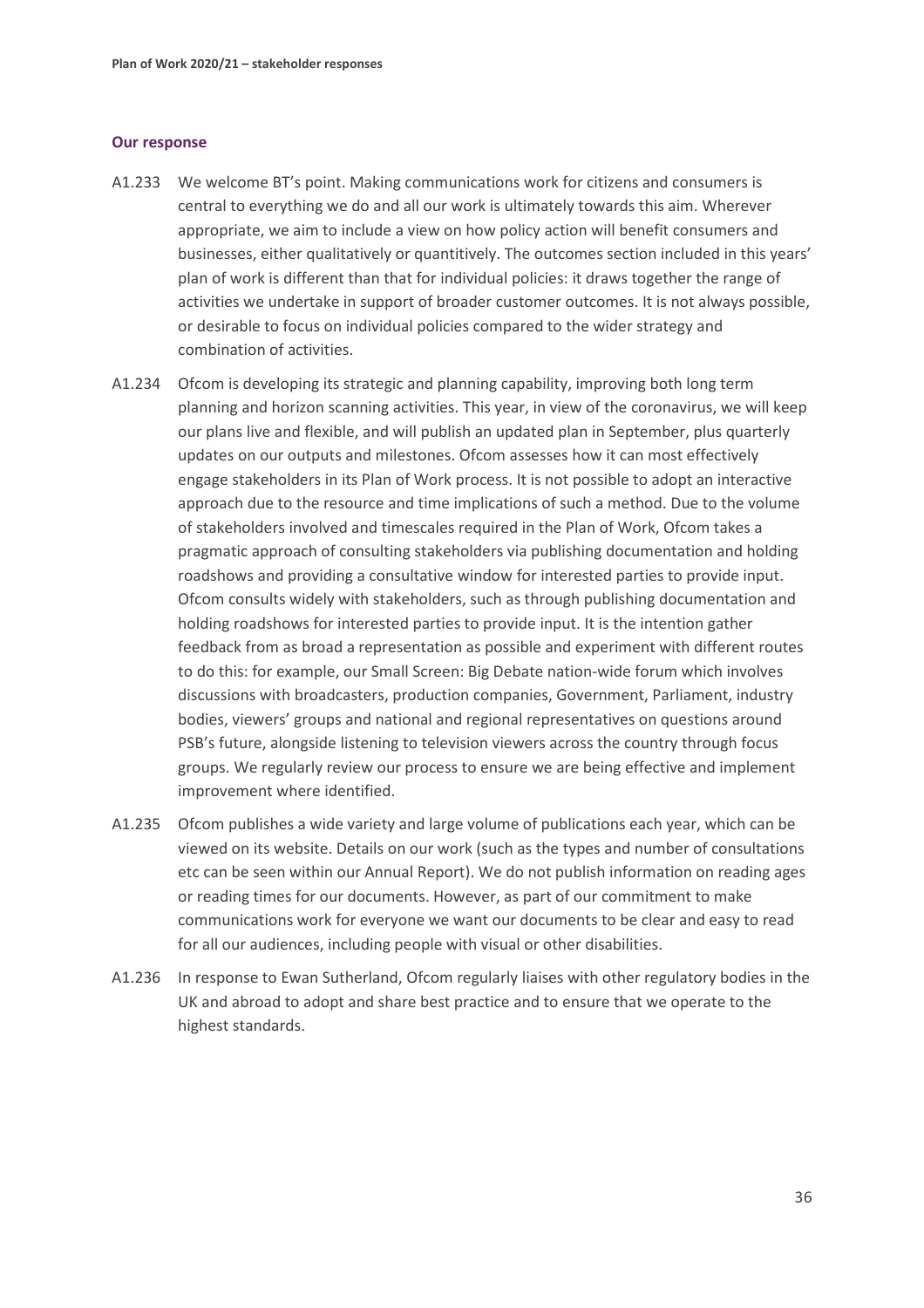# **Increasing diversity and inclusion – helping the UK to reflect itself**

### **Diversity in broadcasting**

A1.237 The **BBC** stated that it considered there is a lack of detail in Ofcom's consultation document about its work in relation to audiences in the English regions.

#### **Our response**

- A1.238 Ofcom's role is to hold the BBC to account for its delivery of the Mission and Public Purposes. Our performance monitoring of the BBC which we publish annually, will examine how the BBC is performing against each of the public purposes for audiences in England. When we look more closely at audience sub-groups, those in England have consistently rated the BBC more highly against delivery of the public purposes than do all adults. We have already set out how we have strengthened the reporting and compliance regime for regional production to will be introduced to improve enforcement with requirements. We have already begun collecting additional information from the PSBs including the BBC to evidence more clearly how productions have met the criteria for out of London productions including within England.
- A1.239 Our reports on the diversity of the broadcasting industry workforce will continue to include information on initiatives to improve representation of talent from the English regions. We will be asking broadcasters to tell us how they have followed Ofcom's recommendations on best practice, including the aspiration to reflect the working population of the city or region that the broadcasters' workforce is based in. We will be collecting information on commissioning roles to ensure that audiences in the regions are served with content which reflects their experiences.

### **Ofcom Diversity and Inclusion Programme update**

- A1.240 The **Older People's Commissioner for Wales** stated that it expected that Ofcom will commit to retain and recruit older workers in its flexible working policies.
- A1.241 **Ewan Sutherland** asked, in a post-binary world how can gender be balanced 50:50?

#### **Our response**

A1.242 In response to the Older People's Commissioner, Ofcom is committed to employing people of all ages and backgrounds and 24% of our colleagues are aged 50+. By job level, representation ranges from 21% at our Administrator and Associate grades to 29% at our Principal and director levels. Our inclusive recruitment policy, process and guidance aims to ensure we have a consistent, fair and inclusive approach across the organisation. All hiring managers and colleagues involved in the recruitment process (such as those on interview panels) must be accredited before they can recruit and they must have undertaken unconscious bias awareness training in the last twelve months (and are encouraged to take refresher sessions). We have a senior director who is an age and generations sponsor at Ofcom to support our inclusive culture related to age.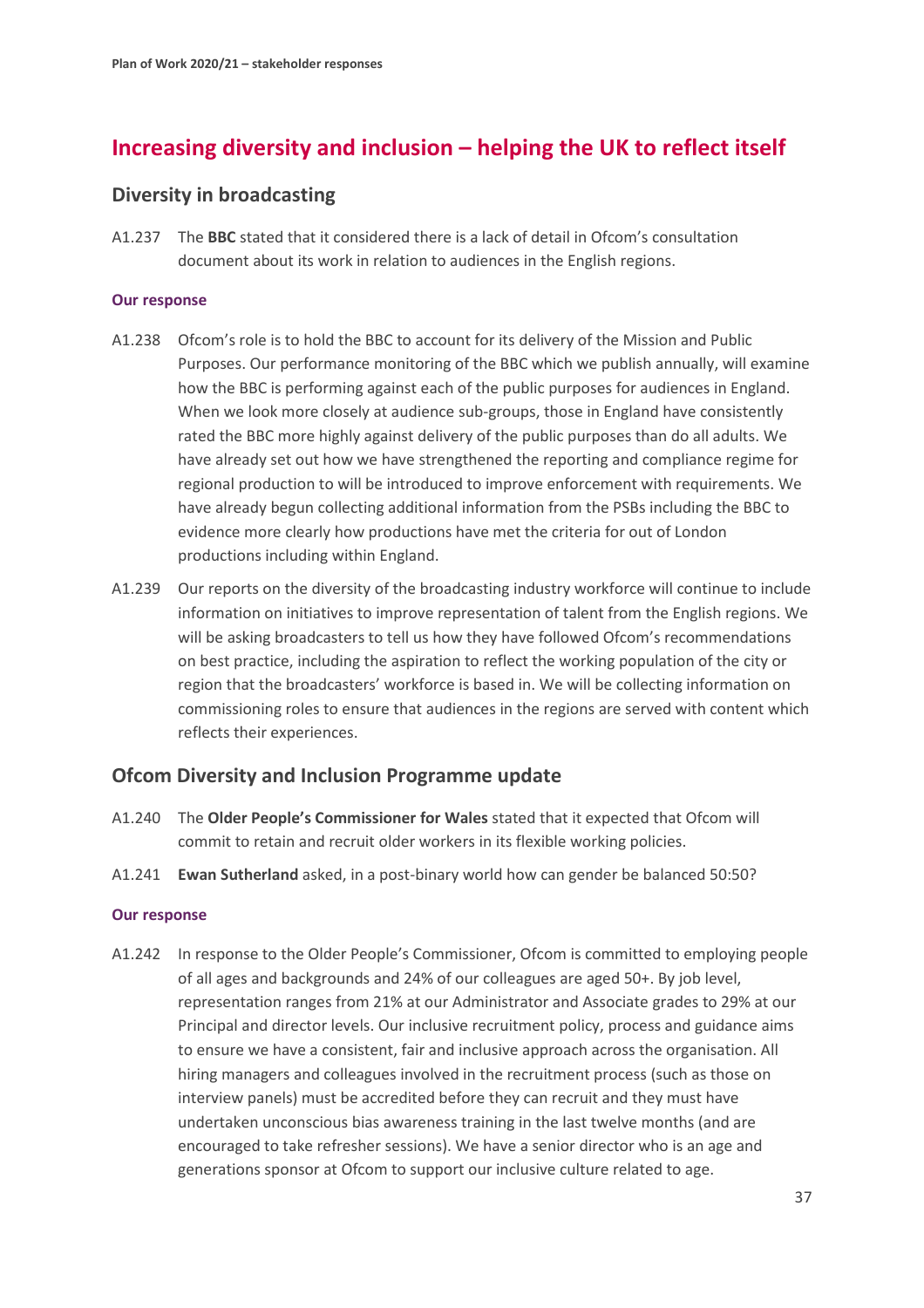- A1.243 All our jobs offer flexible working and are location neutral, wherever possible. Our flexible working options include part-time working, compressed hours and working from home. We've invested in new, lightweight technology for all colleagues, freeing people from their desks and giving them flexibility to work in other parts of our office, different offices and other locations. Colleagues can call, video call or instant message from their laptops.
- A1.244 In response to Ewan Sutherland, we set our gender targets in 2015 and it was important to us to remain committed to them until they expire in 2020. We recognise that there are different forms of gender identity and expression and that an estimated 1% of people in Britain identify as trans, which can include people who are non-binary (Stonewall). We have set an ambition to work through all our systems internally to ensure we capture and ask for broader, non-binary gender data from our colleagues (as well as giving people the option to prefer not to say) so that we can understand our gender diversity better, beyond male or female. We have made all our policies gender neutral, working with external experts on best practice. At Ofcom we have a vibrant LGBTQ+ community, Ofcom Affinity network, and have extensive policies in place to support LGBTQ+ colleagues. Our women's network, open to all genders and gender identity, is actively considering how they can better understand and reflect gender minorities into their work, while also focusing on equality for colleagues who identify as women.

# **Providing support through the EU exit transition period, and building on our international relationships**

### **Engage with and support consumer and industry stakeholders through the EU exit transition period**

- A1.245 **Ewan Sutherland** asked for clarity on Ofcom's external engagement and its relationship with government regarding Brexit.
- A1.246 The **Communications Workers Union (CWU)** stated that it is vital that the minimum protections currently in place for consumers and workers in the sector are at least maintained, alongside the maintenance of the six day universal postal service. Other legal requirements and protections for the communications sectors afforded by European legislation should be improved where there is scope to do so.
- A1.247 The **Communications Workers Union (CWU)** called on Ofcom to steer Government towards a legal framework for the UK communications sectors that will protect and where possible improve on the standards set by EU legislation.

#### **Our response**

A1.248 Based on the terms of the Withdrawal Agreement and Commission guidance issued on 31 Jan 2020, Ofcom does not expect to participate in any EU body or committee during the transition period. Any participation thereafter will be subject to negotiations between the UK and the EU. Ofcom will continue to engage in all other bodies, including European regional bodies such as CEPT, CERP, IRG and EPRA, where our rights to participate are not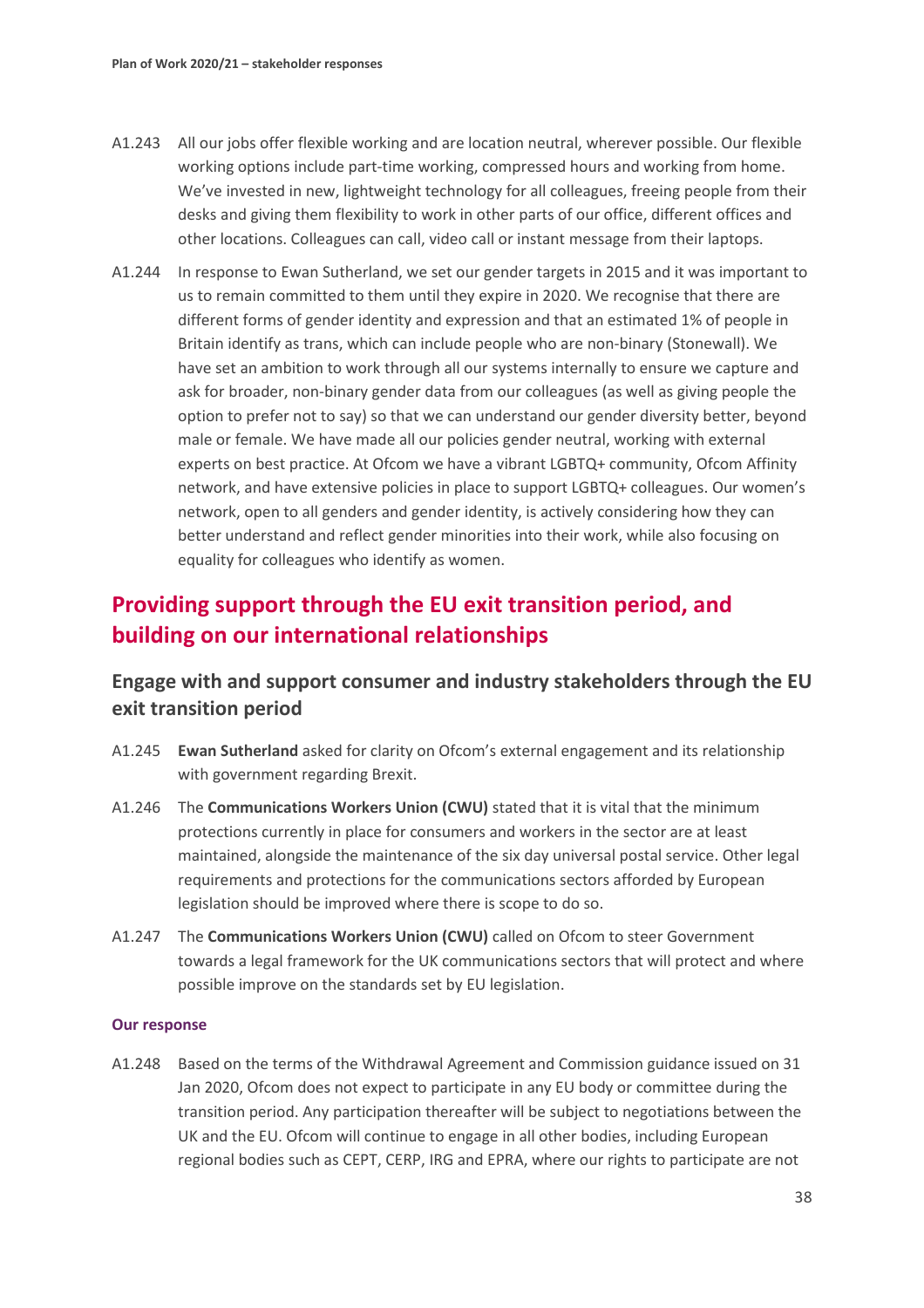impacted by EU membership. Ofcom will also continue to participate in a range of global fora, including the ITU (where it represents the UK Government under a Ministerial direction). Finally, we will continue with our programme of bilateral engagement with regulatory counterparts around the world.

- A1.249 Ofcom holds an International Stakeholder Forum meeting three of four times a year to inform interested UK stakeholders of its international activities and collect their views. In relation to our spectrum activities specifically, we hold an International Spectrum Stakeholder Briefing two or three times a year with the same objective.
- A1.250 The Postal Services Act 2011 sets out the minimum requirements of the universal service, including 6 days delivery of letters each week across the United Kingdom. Ofcom does not have the power to change the minimum requirements in the Postal Services Act 2011. It is for the Government to decide on the minimum requirements.
- A1.251 The Review of postal users' needs will assess the extent to which the postal market is meeting the reasonable needs of postal users'. We will also seek and consider stakeholders' views on customer protection and quality standards as part of our 2022 Review.

### **Other areas**

### **Goals across the UK**

- A1.252 The **Welsh Government** understands Ofcom intends to increase visibility and presence in Scotland. The Welsh Government asked if there any intention for a comparable expansion in the other devolved nations to ensure parity.
- A1.253 The **Welsh Government** stated that it is crucial that Ofcom's Wales office is sufficiently resourced in light of recent announcements on potential new duties.
- A1.254 The **Welsh Government** welcomed the Memorandum of Understanding (MoU) outlining the relationship between the UK Government, the Welsh Government, the National Assembly for Wales and Ofcom and stated that there should be a commitment to explore and develop opportunities to strengthen the MoU in the proposed Plan of Work.
- A1.255 The **Welsh Government** suggested an annual, jointly-agreed, forward work plan with Ofcom.

- A1.256 Wherever possible, our roles are advertised as location neutral and we have already seen a number of additional colleagues begin to be based from our Cardiff office. We hope that this will continue and have increased our office space to prepare for this.
- A1.257 We will be working closely with the Government in the coming months, as the details of the new online regime are developed. A key part of these discussions will be agreeing a funding model that ensures we can continue fulfilling our existing duties alongside any additional responsibilities.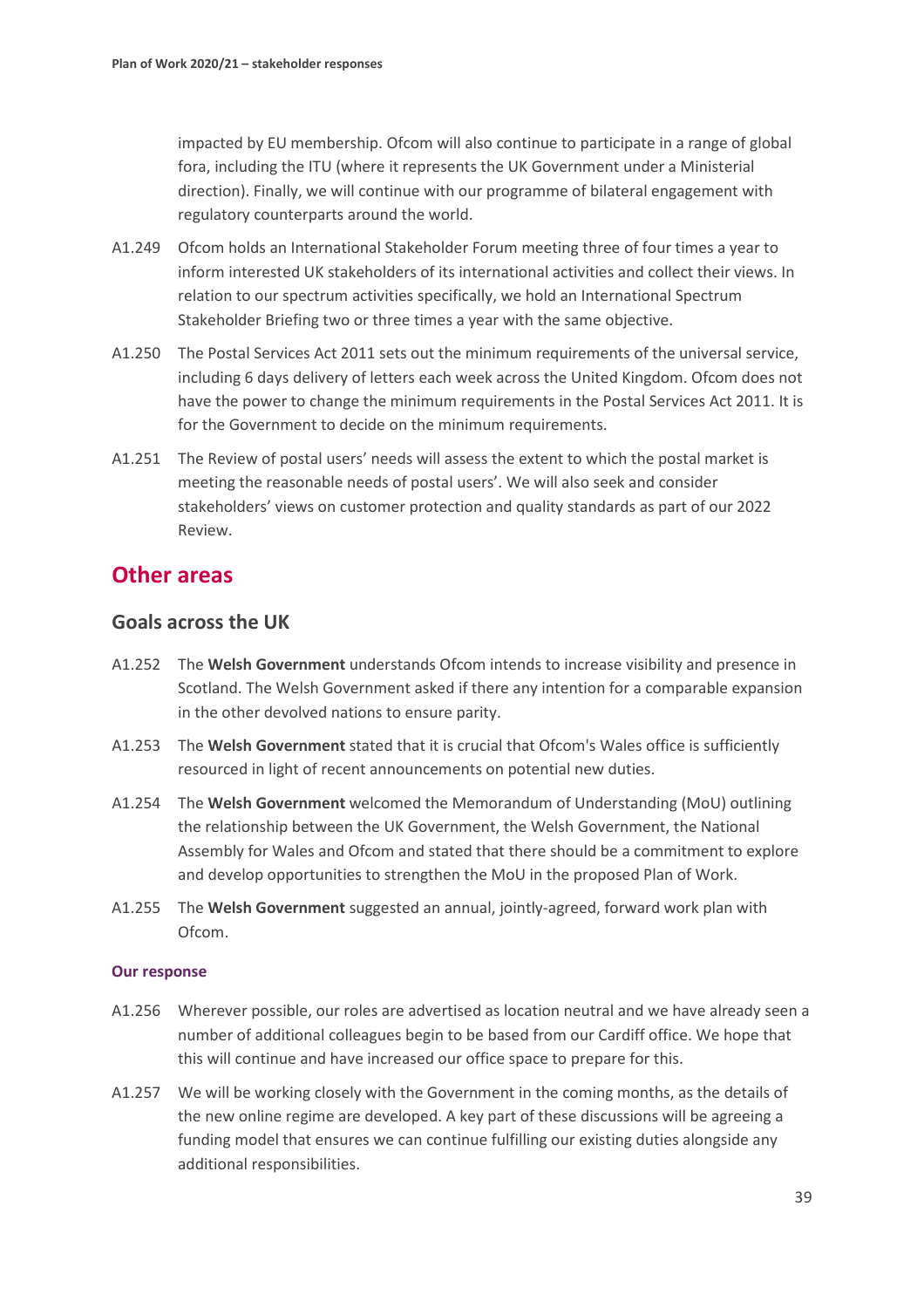- A1.258 Our Plan of Work is not an exhaustive list of all of the work that Ofcom expects to carry out during the year. Ofcom welcomes the fact that the Memorandum of Understanding is fully operational and that the Board Member for Wales has been in post for a year. The MoU includes a provision to review it periodically at official level, and we expect a review to begin in the coming months.
- A1.259 Ofcom welcomes the opportunity to continue to work closely with the Welsh Government to ensure that we are jointly addressing the needs of citizens in Wales. We are open to conversation to ensure there is alignment of thinking in relation to the priority areas for Wales and how Ofcom and the Welsh Government can work together on these matters. When considering its Plan of Work, Ofcom needs to consider all workgroups and nations and balance its resources to maximise the benefit we are able to deliver.

### **Additional points regarding Ofcom's role**

- A1.260 **John Pink** asked what Ofcom's principle of 'proportionality' meant, and how it was applied. **Ewan Sutherland** asked Ofcom to define 'world class'.
- A1.261 **John Lyons** suggested that Ofcom could adopt an amended mission statement with a focus on balancing the presumption of freedom of speech with wider responsibilities.
- A1.262 **IPSA** was concerned that the volume of consultations and information requests reduces industry's ability to engage in the regulatory process.
- A1.263 **Nominet** urged that Ofcom's spending cap is commensurate with its new responsibilities under the Government's online harms proposals.

- A1.264 Ofcom has a statutory duty to ensure its regulatory activities are, amongst other things, proportionate. In general, this means that we ensure that any regulatory action we take does not go beyond what is necessary in the circumstances. In response to Ewan Sutherland, we recognise that the definition of an assessment criteria is difficult in the regulatory environment and we increasingly aim to measure the effectiveness of intervention and the customer outcomes delivered.
- A1.265 Ofcom's vision is to make communications work for everyone. One of our main legal duties is to ensure that people are protected from harmful or offensive material, unfair treatment and invasion of privacy on the television and radio. We also note the Government's announcement that it is minded to designate Ofcom as the new regulator for online harms. We put the interests of people and businesses at the heart of everything we do.
- A1.266 Ofcom appreciates the consequence of regulation and aims to balance the need for regulatory input against the impact on those in the sector. Whilst we consider the impact to industry as we plan our activity, we must ensure that we maximise benefit to the UK and undertake activity that deliver optimal outcomes. We are refining our planning process and as part of this look to optimise our approach where possible and will take into account the comment on coordination.